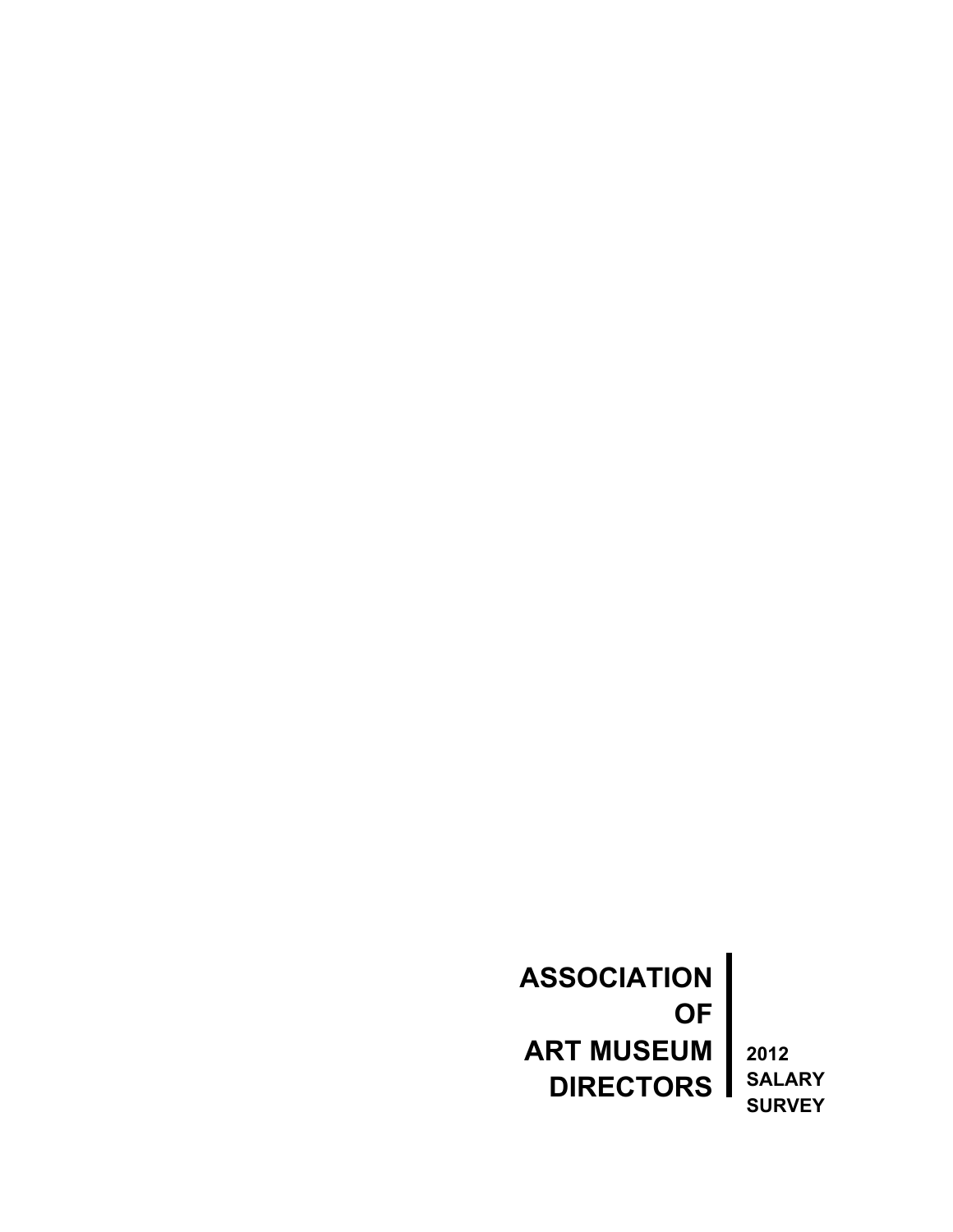

Association of Art Museum Directors

120 East 56<sup>th</sup> Street New York, NY 10022 Tel: 212.754.8084 Fax: 212.754.8087

FOREWARD

The 2012 *Salary Survey* is the twenty-seventh in a series of annual survey of art museum salaries issued by the Association of Art Museum Directors. The results of this survey represent responses from 204 of 261 museums surveyed—a response rate of 78%.

Among the museums surveyed were both current and former AAMD members. While the response rate of 78% enables this report to be statistically representative of institutions eligible for AAMD membership, one should not assume relevance to museums in other disciplines.

The Salary information derives from positions considered (a) professional and (b) likely to be filled from the national marketplace rather than locally. Comparative statistics on clerical, maintenance, and security are more valid when secured from within a museum's own region.

Peter R. Griffiths of AxSys Technologies, Inc. in Matthews, North Carolina, tabulated the statistical data in this survey. Thanks are due to Mr. Griffiths and his staff, particularly Ajay Shah, for their work on the online survey format and for the publication of the survey. Thanks are also due to the museums responding to the survey for the considerable time and effort put into their responses.

The format of the survey reflects metropolitan areas defined as metropolitan statistical areas (MSAs) and consolidated metropolitan statistical areas (CMSAs), and primary metropolitan statistical areas (PMSAs) as of April 1, 2000.

Salary information is based on compensation for FY11. Information is not presented for positions when fewer than five museums reported salary figures. Categories with no reporting museum are denoted by "n.d." Salaries reported by Canadian art museums are reported in Canadian dollars.

Additional copies of the 2012 Salary Survey may be obtained from the publications section of AAMD's website [www.aamd.org.](http://www.aamd.org/)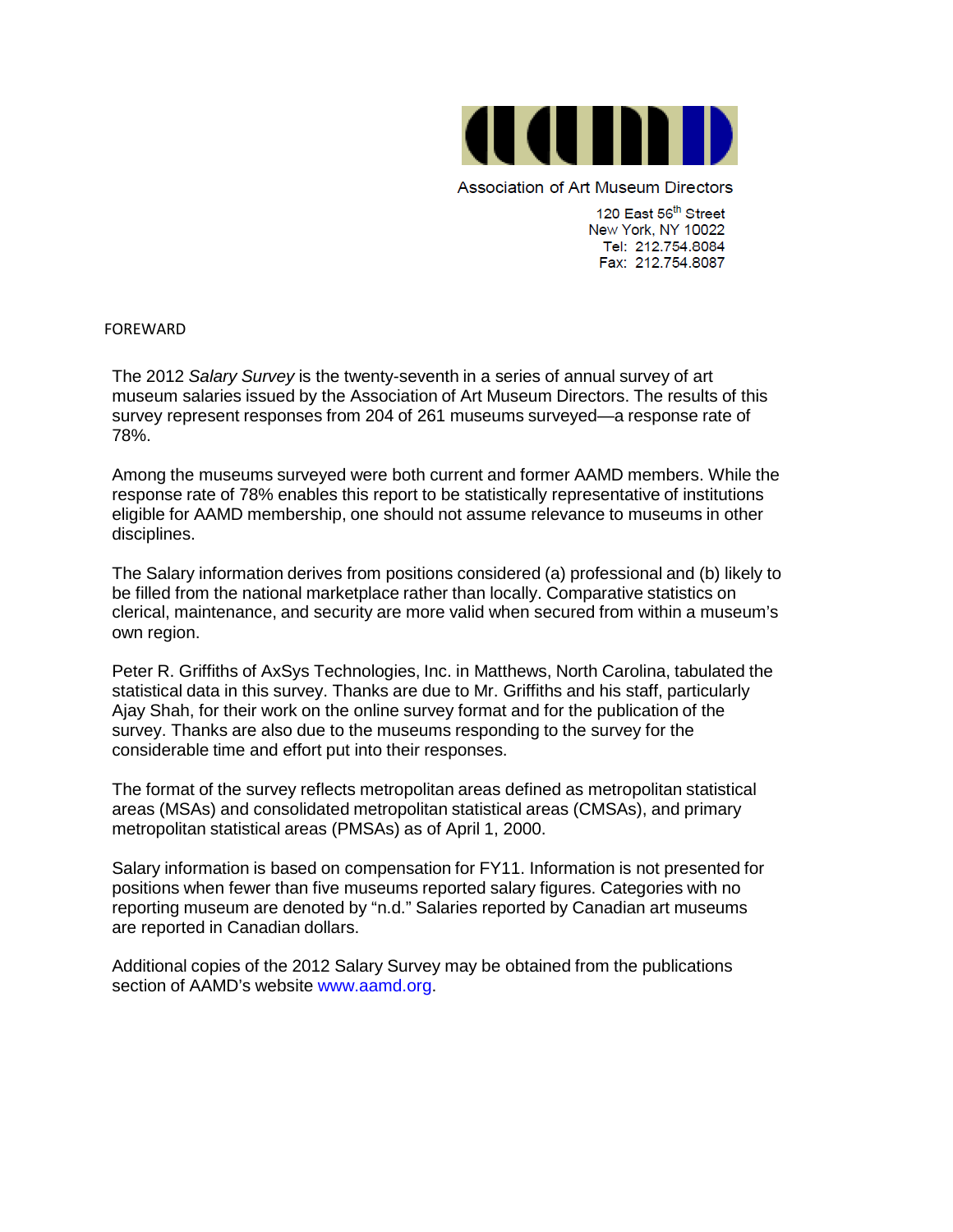| Table of Contents.<br>the contract of the contract of the contract of the contract of the contract of the contract of the contract of the contract of the contract of the contract of the contract of the contract of the contract of the contract o |     |
|------------------------------------------------------------------------------------------------------------------------------------------------------------------------------------------------------------------------------------------------------|-----|
|                                                                                                                                                                                                                                                      | 2   |
| American Association of Museums Regional Associations.                                                                                                                                                                                               | 3   |
|                                                                                                                                                                                                                                                      | 4   |
| Fiscal Characteristics of Responding Museums.                                                                                                                                                                                                        |     |
| Employee Benefits of Responding Museums.                                                                                                                                                                                                             |     |
| Salary Procedures of Responding Museums.                                                                                                                                                                                                             | -10 |
|                                                                                                                                                                                                                                                      |     |
| Directors. $\cdots$ $\cdots$ $\cdots$ $\cdots$ $\cdots$ $\cdots$ $\cdots$ $\cdots$ $\cdots$ $\cdots$                                                                                                                                                 | 12  |
| Deputy Directors. 13                                                                                                                                                                                                                                 |     |
| Administrators.                                                                                                                                                                                                                                      | 14  |
| Assistants to Director.                                                                                                                                                                                                                              | 15  |
|                                                                                                                                                                                                                                                      | -16 |
| Development Officers.                                                                                                                                                                                                                                | 18  |
| Human Resources Managers.                                                                                                                                                                                                                            | 22  |
| Information Technology.                                                                                                                                                                                                                              | 24  |
| Membership Assistant.                                                                                                                                                                                                                                | 28  |
| Special Events Managers.                                                                                                                                                                                                                             | 29  |
| Public Relations and Marketing.                                                                                                                                                                                                                      | 30  |
| Museum Store Managers.                                                                                                                                                                                                                               | 33  |
| Volunteer Coordinators.                                                                                                                                                                                                                              | -34 |
|                                                                                                                                                                                                                                                      | 35  |
| Curatorial Assistants.                                                                                                                                                                                                                               | 40  |
| Photographers. 41                                                                                                                                                                                                                                    |     |
| Educators.<br>and the contract of the contract of the contract of the contract of the contract of the contract of the contract of the contract of the contract of the contract of the contract of the contract of the contract of the contra         | 42  |
| Educational Assistants.                                                                                                                                                                                                                              | 45  |
|                                                                                                                                                                                                                                                      | 46  |
|                                                                                                                                                                                                                                                      | 49  |
|                                                                                                                                                                                                                                                      | 52  |
| Exhibition Designers.                                                                                                                                                                                                                                | 55  |
|                                                                                                                                                                                                                                                      |     |
|                                                                                                                                                                                                                                                      | 58  |
| Graphic Designers.                                                                                                                                                                                                                                   | 59  |
| Facilities Directors.                                                                                                                                                                                                                                | 60  |
| Chiefs of Security.                                                                                                                                                                                                                                  | 62  |
|                                                                                                                                                                                                                                                      | 63  |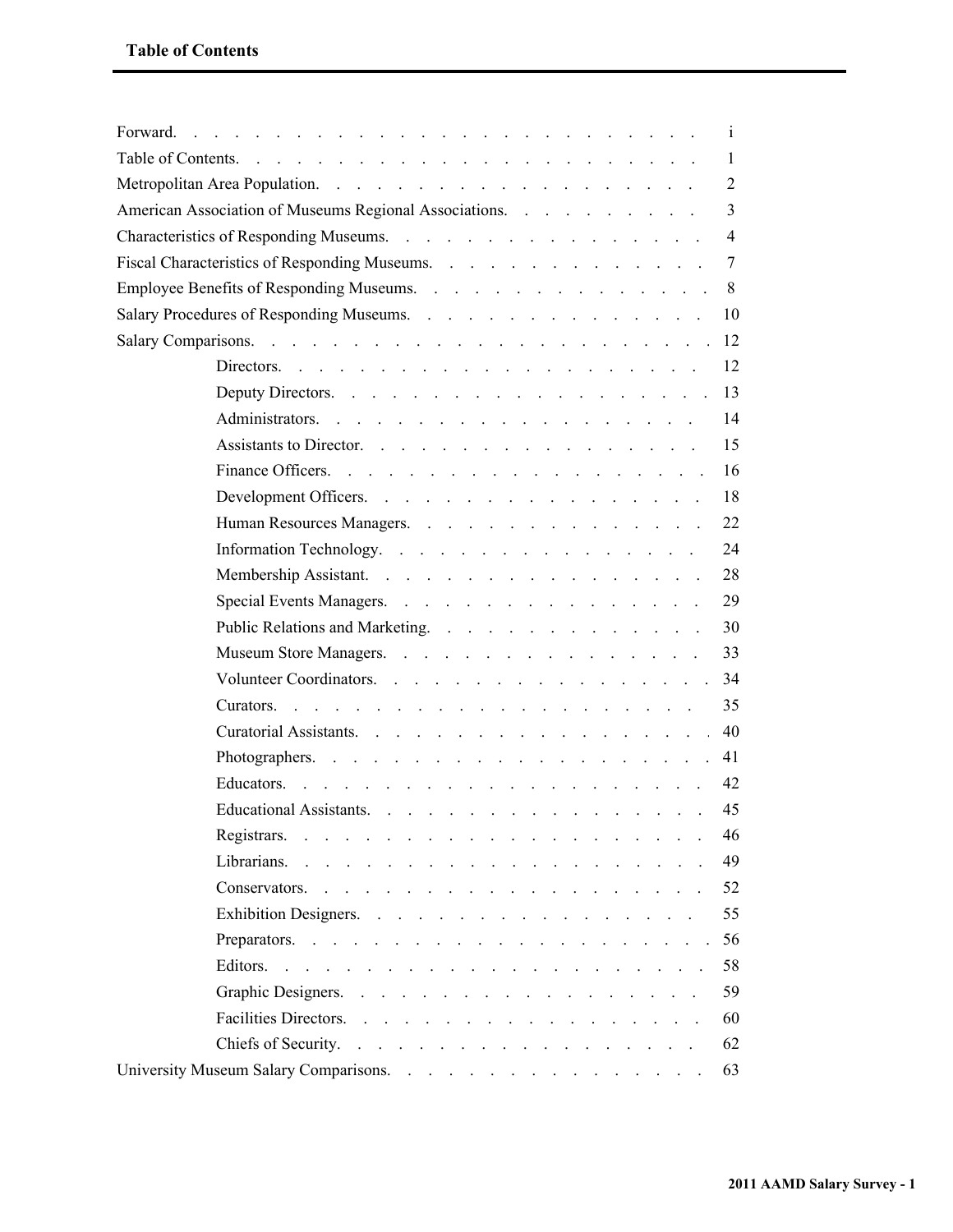| <b>City</b>              | Population         | <b>City</b>                  | Population           | <b>City</b>                         | <b>Population</b>      |
|--------------------------|--------------------|------------------------------|----------------------|-------------------------------------|------------------------|
| Akron, OH                | 689,000            | Jacksonville, FL             | 736,000              | San Francisco, CA                   | 1,686,000              |
| Allentown, PA            | 618,000            | Kalamazoo, MI                | 77,000               | San Jose, CA                        | 1,647,000              |
| Amherst, MA              | 574,000            | Kansas City, MO              | 1,756,000            | San Marino, CA                      | 9,330,000              |
| Anchorage, AK            | 258,000            | La Jolla, CA                 | 2,821,000            | Santa Barbara, CA                   | 391,000                |
| Andover, MA              | 72,000             | Laguna Beach, CA             | 2,761,000            | Santa Fe, NM                        | 62,000                 |
| Ann Arbor, MI            | 557,000            | Lawrence, KS                 | 98,000               | Santa Monica, CA                    | 9,330,000              |
| Athens, GA               | 140,000            | Lexington, KY                | 456,000              | Sarasota, FL                        | 550,000                |
| Atlanta, GA              | 3,857,000          | Lincoln, NE                  | 238,000              | Savannah, GA                        | 288,000                |
| Austin, TX               | 1,146,000          | Lincoln, MA                  | 3,297,000            | Seattle, WA                         | 2,335,000              |
| Baltimore, MD            | 2,491,000          | Little Rock, AR              | 559,000              | Southampton, NY                     | 2,689,000              |
| Berkeley, CA             | 2,349,000          | Long Beach, CA               | 9,330,000            | Springfield, MA                     | 574,000                |
| Birmingham, AL           | 915,000            | Los Angeles, CA              | 9,330,000            | St. Louis, MO                       | 2,569,000              |
| Bloomfield Hills, MI     | 457,000            | Louisville, KY               | 1,006,000            | St. Petersburg, FL                  | 2,279,000              |
| Bloomington, IN          | 117,000            | Madison, WI                  | 429,000              | Stanford, CA                        | 1,647,000              |
| Boston, MA               | 3,297,000          | Malibu, CA                   | 9,330,000            | Stockbridge, MA                     | 46,000                 |
| Brockton, MA             | 254,000            | Manchester, NH               | 100,000              | Stony Brook, NY                     | 2,689,000              |
| Bronx, NY                | 8,713,000          | Memphis, TN                  | 1,105,000            | Syracuse, NY                        | 733,000                |
| Brooklyn, NY             | 8,713,000          | Miami, FL                    | 2,176,000            | Tacoma, WA                          | 689,000                |
| Brunswick, ME            | 89,000             | Miami Beach, FL              | 2,176,000            | Tampa, FL                           | 2,279,000              |
| Buffalo, NY              | 1,142,000          | Milwaukee, WI                | 1,462,000            | Toledo, OH                          | 609,000                |
| Cambridge, MA            | 3,297,000          | Minneapolis, MN              | 2,872,000            | Tucson, AZ                          | 804,000                |
| Carbondale, IL           | 27,000             | Montclair, NJ                | 1,955,000            | Tulsa, OK                           | 786,000                |
| Cedar Rapids, IA         | 185,000            | Montgomery, AL               | 322,000              | University Park, PA                 | 38,000                 |
| Chadds Ford, PA          | 1,300              | Nashville, TN                | 546,000              | Utica, NY                           | 733,000                |
| Champaign, IL            | 170,000            | New Brunswick, NJ            | 42,000               | Washington, DC                      | 4,740,000              |
| Chapel Hill, NC          | 1,106,000          | New Haven, CT                | 522,000              | Wellesley, MA                       | 3,297,000              |
| Charleston, SC           | 553,000            | New London, CT               | 284,000              | West Palm Beach, FL                 | 2,176,000              |
| Charlotte, NC            | 1,417,000          | New Orleans, LA              | 1,305,000            | Wichita, KS                         | 549,000                |
| Chicago, IL              | 8,009,000          | New York, NY                 | 8,713,000            | Williamsburg, VA                    | 1,563,000              |
| Cincinnati, OH           | 1,961,000          | Newark, NJ                   | 1,955,000            | Williamstown, MA                    | 84,000                 |
| Cleveland, OH            | 2,221,000          | Newport Beach, CA            | 2,761,000            | Wilmington, DE                      | 571,000                |
| Cody, WY                 | 8,000              | Norfolk, VA                  | 1,563,000            | Winston-Salem, NC                   | 1,179,000              |
| Colorado Springs, CO     | 500,000            | Northampton, MA              | 574,000              | Winterthur, DE                      | 547,000                |
| Columbia, SC             | 516,000            | Notre Dame, IN               | 259,000              | Worcester, MA                       | 497,000                |
| Columbus, OH             | 1,489,000          | Oakland, CA                  | 2,349,000            | Yonkers, NY                         | 8,713,000              |
| Coral Gables, FL         | 2,176,000          | Oberlin, OH                  | 2,221,000            | Youngstown, OH                      | 589,000                |
| Corning, NY              | 92,000             | Omaha, NE                    | 699,000              | Charlottetown, P.E.I.               | 100,000                |
| Dallas, TX               | 3,280,000          | Orlando, FL                  | 1,535,000            | Edmonton, Alberta                   | 938,000                |
| Davenport, IA            | 359,000            | Palm Beach, FL               | 2,176,000            | Hamilton, Ontario                   | 662,000                |
| Dayton, OH               | 959,000            | Palm Springs, CA             | 40,000               | Kleinburg, Ontario                  | 182,000                |
| Denver, CO               | 1,979,000          | Philadelphia, PA             | 4,950,000            | Montreal, Quebec                    | 3,426,000              |
| Des Moines, IA           | 443,000            | Phoenix, AZ                  | 3,014,000            | Ottawa, Ontario                     | 1,064,000              |
| Detroit, MI              | 4,475,000          | Pittsburgh, PA               | 2,331,000            | Quebec, Quebec                      | 683,000                |
| El Paso, TX<br>Flint, MI | 702,000<br>437,000 | Portland, ME<br>Portland, OR | 235,000<br>2,181,000 | Toronto, Ontario<br>Vancouver, B.C. | 4,683,000<br>1,987,000 |
| Flushing, NY             | 8,713,000          | Poughkeepsie, NY             |                      | Winnipeg, Manitoba                  | 671,000                |
| Fort Lauderdale, FL      | 1,535,000          | Princeton, NJ                | 29,000<br>12,000     | Ponce, Puerto Rico                  | 155,000                |
| Fort Worth, TX           | 1,629,000          | Providence, RI               | 1,126,000            |                                     |                        |
| Gainesville, FL          | 198,000            | Provo, UT                    | 105,000              |                                     |                        |
| Grand Rapids, MI         | 1,052,000          | Purchase, NY                 | 8,713,000            |                                     |                        |
| Hanover, NH              | 10,000             | Queens, NY                   | 8,713,000            |                                     |                        |
| Hartford, CT             | 1,148,000          | Raleigh, NC                  | 1,106,000            |                                     |                        |
| Honolulu, HI             | 865,000            | Richmond, VA                 | 961,000              |                                     |                        |
| Houston, TX              | 4,011,000          | Rochester, NY                | 1,079,000            |                                     |                        |
| Huntington, WV           | 51,000             | Rockland, ME                 | 18,000               |                                     |                        |
| Huntsville, AL           | 343,000            | Sacramento, CA               | 1,585,000            |                                     |                        |
| Indianapolis, IN         | 1,537,000          | Saint Paul, MN               | 2,872,000            |                                     |                        |
| Iowa City, IA            | 104,000            | Salt Lake City, UT           | 1,275,000            |                                     |                        |
| Ithaca, NY               | 92,000             | San Antonio, TX              | 1,565,000            |                                     |                        |
| Jackson, MS              | 433,000            | San Diego, CA                | 2,821,000            |                                     |                        |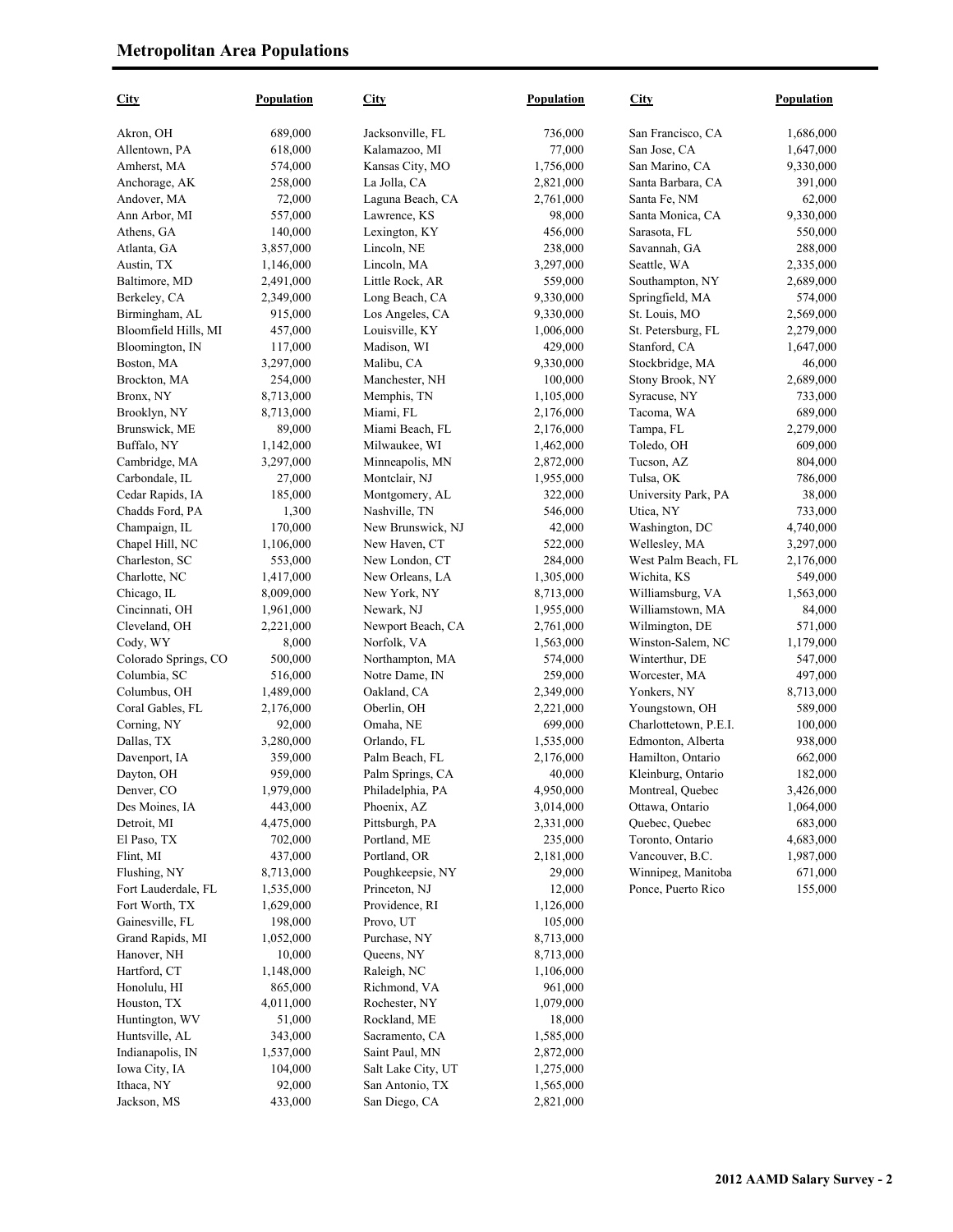## **Regional Associations of the American Association of Museums**

| <b>Southeast</b>   | <b>Mountain Plains</b> | Western         |
|--------------------|------------------------|-----------------|
| Alabama            | Colorado               | Alaska          |
| Arkansas           | Kansas                 | Arizona         |
| Florida            | Montana                | California      |
| Georgia            | Nebraska               | Hawaii          |
| Kentucky           | New Mexico             | Idaho           |
| Louisiana          | North Dakota           | Nevada          |
| Mississippi        | Oklahoma               | Oregon          |
| North Carolina     | South Dakota           | Utah            |
| South Carolina     | Texas                  | Washington      |
| Tennessee          | Wyoming                |                 |
| Virginia           |                        |                 |
| West Virginia      |                        |                 |
| <b>New England</b> | <b>Mid Atlantic</b>    | <b>Midwest</b>  |
| Connecticut        | Delaware               | <b>Illinois</b> |
| Massachusetts      | District of Columbia   | Indiana         |
| Maine              | Maryland               | Iowa            |
| New Hampshire      | New Jersey             | Michigan        |
| Rhode Island       | New York               | Minnesota       |
| Vermont            | Pennsylvania           | Missouri        |
|                    |                        | Ohio            |



Wisconsin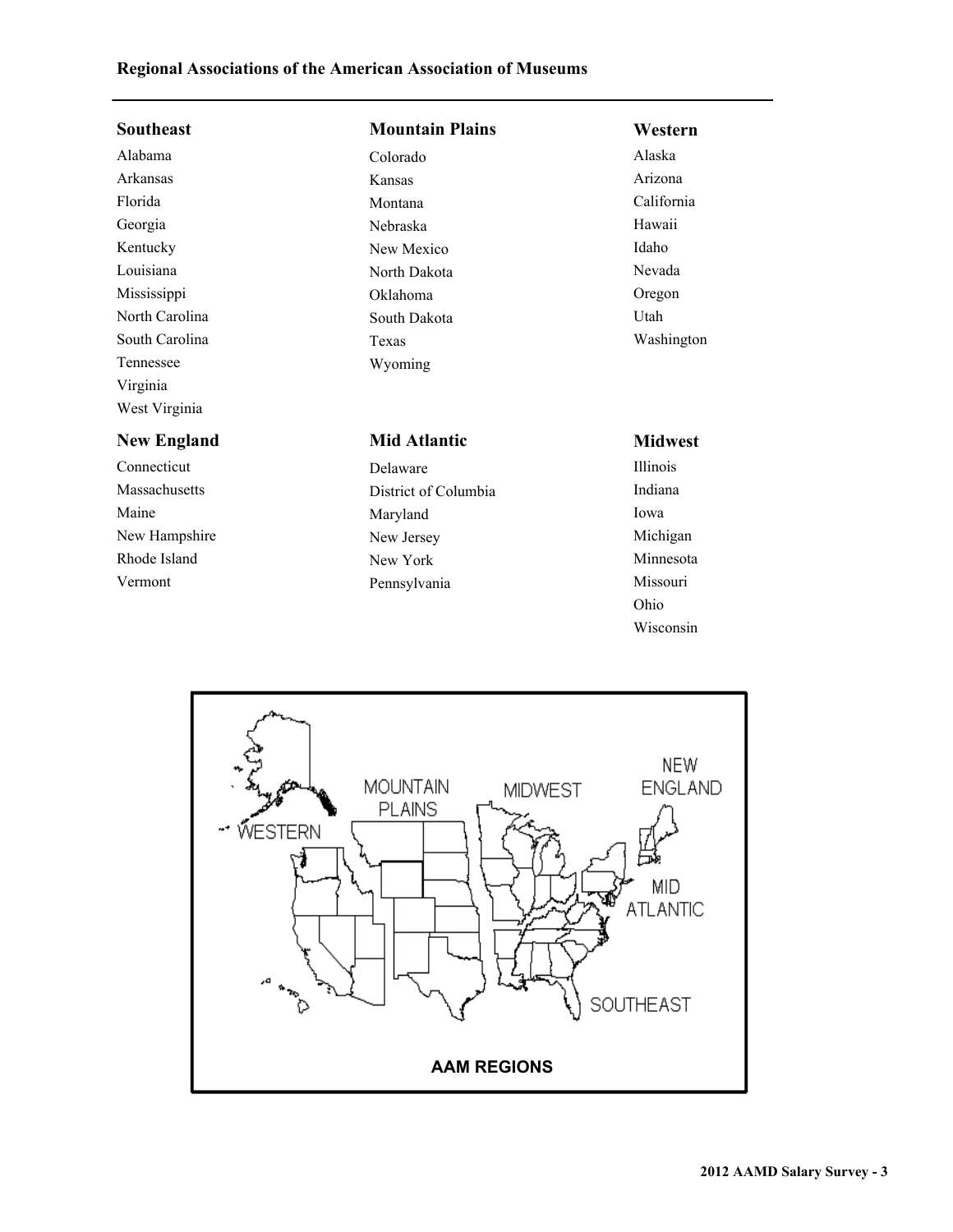#### **Distribution of Museums by American Association of Museums Region**

| % of Responding Museums |  |
|-------------------------|--|
| $11.2\%$                |  |
| $23.4\%$                |  |
| $15.6\%$                |  |
| $11.7\%$                |  |
| $20.0\%$                |  |
| $13.7\%$                |  |
| $4.4\%$                 |  |
|                         |  |

Percentages based on responses from 205 museums.

#### **Distribution of Museums by Metropolitan Area Population**

| <b>MSA Population</b>  | % of Responding Museums |  |
|------------------------|-------------------------|--|
| Under 100,000          | $92\%$                  |  |
| 100,000 to 499,999     | $11.4\%$                |  |
| 500,000 to 999,999     | $13.0\%$                |  |
| 1,000,000 to 1,999,999 | 23.9%                   |  |
| 2,000,000 to 4,999,999 | $30.4\%$                |  |
| 5,000,000 and over     | $12.5\%$                |  |
|                        |                         |  |

Percentages based on responses from 184 museums.

#### **Distribution of Museums by Founding Date**

| <b>Year Founded</b> | % of Responding Museums |  |
|---------------------|-------------------------|--|
| 1875 and Before     | 5.9%                    |  |
| 1876 to 1900        | $11.9\%$                |  |
| 1901 to 1925        | $18.3\%$                |  |
| 1926 to 1950        | $26.7\%$                |  |
| 1951 to 1960        | 74%                     |  |
| <b>After 1960</b>   | $297\%$                 |  |
|                     |                         |  |

Percentages based on responses from 202 museums.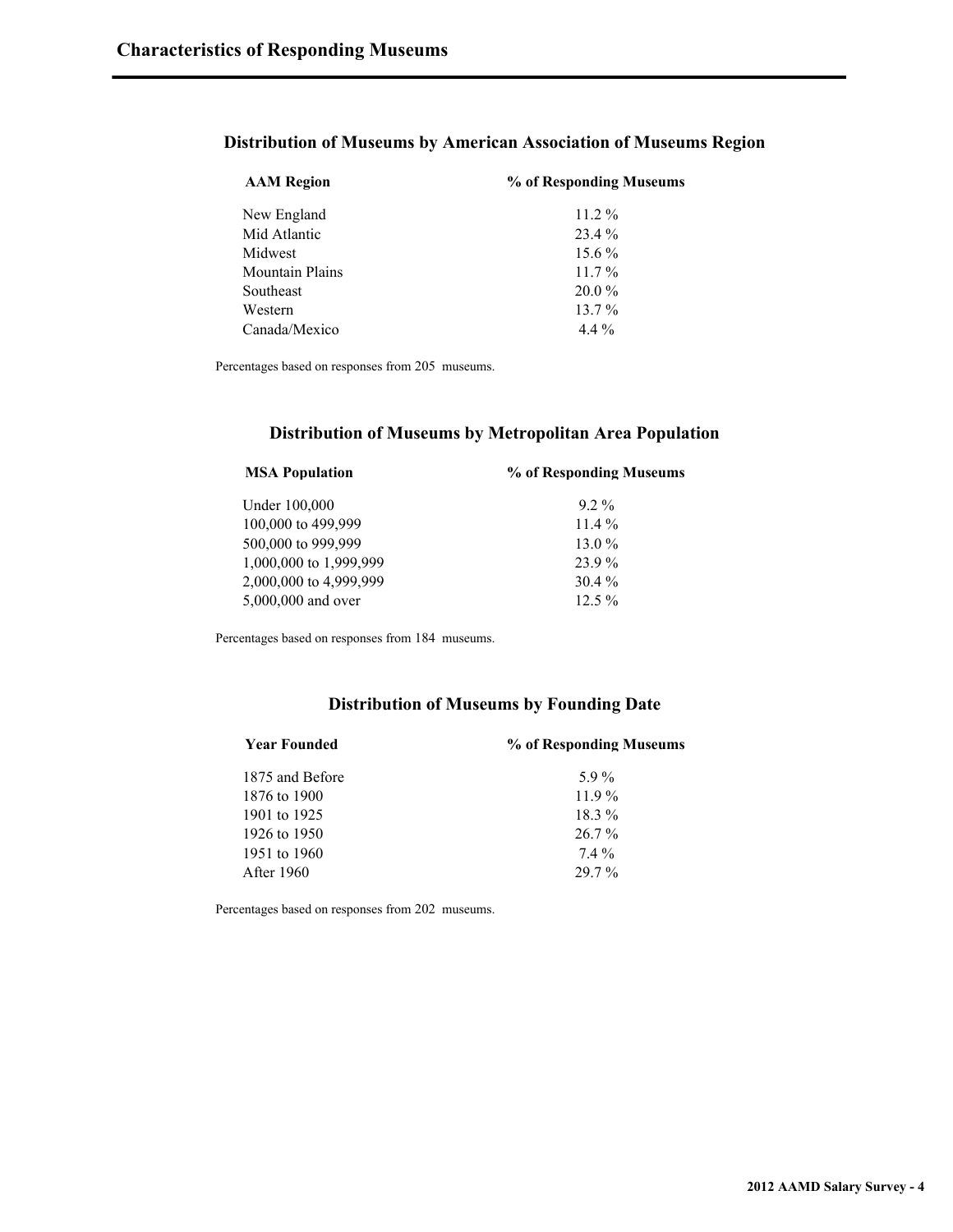#### **Distribution of Museums by Governance Patterns**

| Governance          | % of Responding Museums |
|---------------------|-------------------------|
| Private, non-profit | 73 8 %                  |
| Government          | $144\%$                 |
| University          | 18.8%                   |
| Other               | $3.5\%$                 |

Percentages based on responses from 202 museums.

*NOTE: museums can respond positively to more than one governance category, thus the total of all responses will exceed 100%*

| <b>Full Time Employees</b> | % of Responding Museums |
|----------------------------|-------------------------|
| 10 or Fewer                | $2.0\%$                 |
| 11 to $20$                 | $13.4\%$                |
| $21$ to 50                 | 35.6 %                  |
| 51 to 100                  | 23.8%                   |
| More than 100              | $25.2\%$                |
| Lowest                     | 2 employees             |
| 25th Percentile            | 26 employees            |
| Median                     | 49 employees            |
| 75th Percentile            | 102 employees           |
| Highest                    | 2,046 employees         |
| Mean                       | 106.6 employees         |

#### **Distribution of Museums by Full Time Employees**

Percentages based on responses from 202 museums.

#### **Distribution of Museums by Part Time Employees**

| <b>Part Time Employees</b> | % of Responding Museums |  |
|----------------------------|-------------------------|--|
| 5 or Fewer                 | 13.6 %                  |  |
| 6 to 10                    | $11.6\%$                |  |
| 11 to $20$                 | $18.7\%$                |  |
| 21 to 50                   | 31.3 %                  |  |
| More than 50               | 24.7 %                  |  |
| Lowest                     | 1 employee              |  |
| 25th Percentile            | 10 employees            |  |
| Median                     | 25 employees            |  |
| 75th Percentile            | 50 employees            |  |
| Highest                    | 776 employees           |  |
| Mean                       | 51.0 employees          |  |

Percentages based on responses from 198 museums.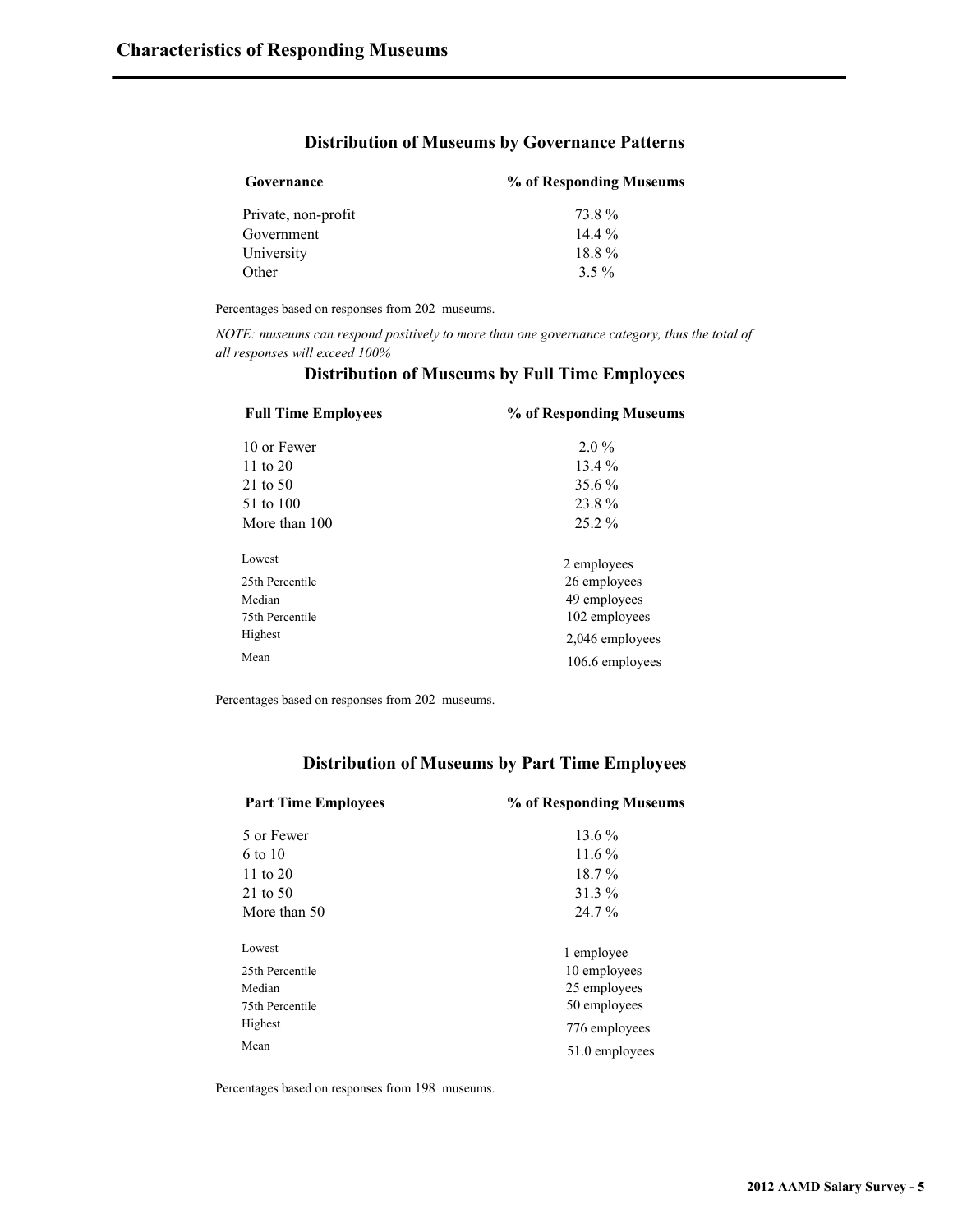| <b>Contractors</b> | % of Responding Museums |
|--------------------|-------------------------|
| 10 or Fewer        | 50.0%                   |
| 11 to $20$         | $16.9\%$                |
| 21 to 50           | $13.1\%$                |
| 51 to 100          | $7.7\%$                 |
| More than 100      | $12.3\%$                |
| Lowest             | 1 contractor            |
| 25th Percentile    | 3 contractors           |
| Median             | 10 contractors          |
| 75th Percentile    | 35 contractors          |
| Highest            | 792 contractors         |
| Mean               | 52.1 contractors        |

## **Distribution of Museums by Independent Contractors**

Percentages based on responses from 130 museums.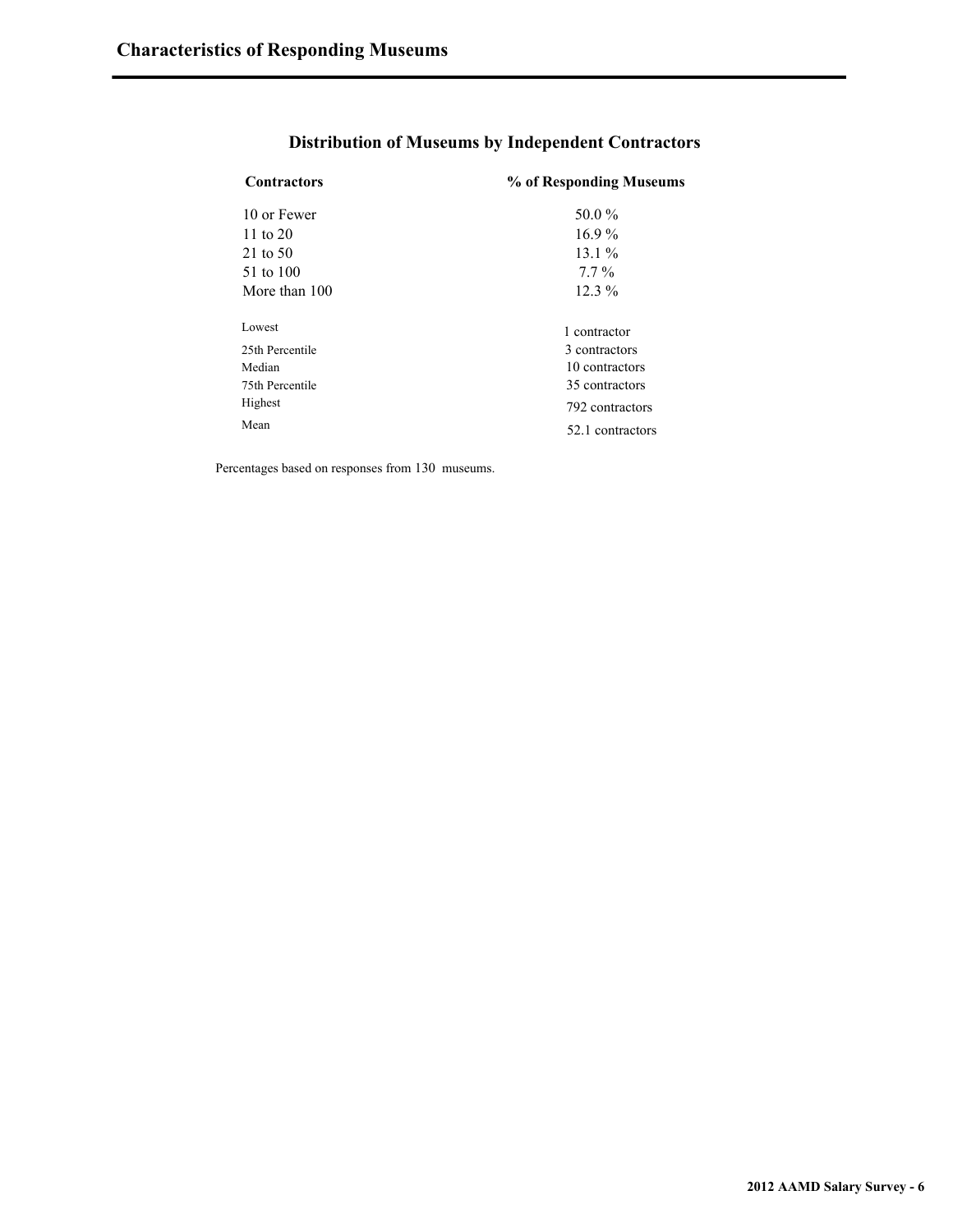| <b>Budget</b>           | % of Responding Museums |  |
|-------------------------|-------------------------|--|
| Under \$1,000,000       | $1.0\%$                 |  |
| \$1,000,000-2,500,000   | $9.4\%$                 |  |
| \$2,500,000-5,000,000   | 34.0 %                  |  |
| \$5,000,000-7,500,000   | $12.3\%$                |  |
| \$7,500,000-10,000,000  | $9.9\%$                 |  |
| \$10,000,000-15,000,000 | $9.4\%$                 |  |
| \$15,000,000-20,000,000 | $4.4\%$                 |  |
| Over \$20,000,000       | $19.7\%$                |  |

#### **Distribution of Museums by Annual Operating Budget**

Percentages based on responses from 203 museums.

#### **Distribution of Payroll as a Percentage of Total Budget**

| <b>Percent of Budget</b> | % of Responding Museums |  |
|--------------------------|-------------------------|--|
| $40\%$ or less           | $30.6\%$                |  |
| 41\% to 50\%             | 43.8%                   |  |
| 51\% to 60\%             | $20.0\%$                |  |
| $61\%$ to $70\%$         | $6.9\%$                 |  |
| More than $70\%$         | 19%                     |  |

Percentages based on responses from 194 museums.

#### **Distribution of Museums by Beginning of Fiscal Year**

| <b>Starting Month</b> | % of Responding Museums |  |  |  |
|-----------------------|-------------------------|--|--|--|
| January               | $16.2\%$                |  |  |  |
| February              | $0.5\%$                 |  |  |  |
| March                 | $0.0\%$                 |  |  |  |
| April                 | $4.9\%$                 |  |  |  |
| May                   | $1.5\%$                 |  |  |  |
| June                  | $2.5\%$                 |  |  |  |
| July                  | 57.8%                   |  |  |  |
| August                | $0.5 \%$                |  |  |  |
| September             | $4.9\%$                 |  |  |  |
| October               | $11.3\%$                |  |  |  |
| November              | $0.0\%$                 |  |  |  |
| December              | $0.0\%$                 |  |  |  |
|                       |                         |  |  |  |

Percentages based on responses from 204 museums.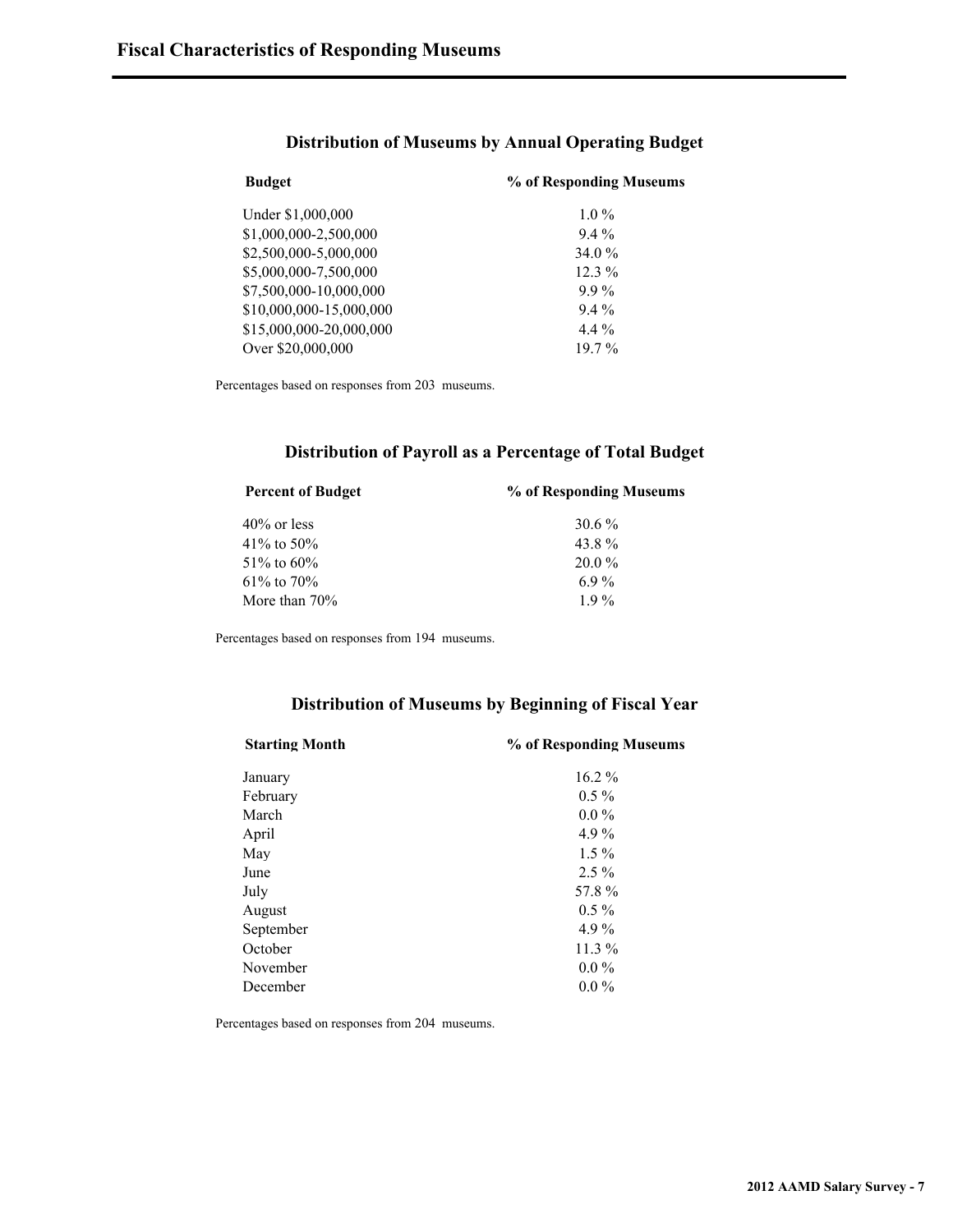| <b>Employee Benefit</b>      | <b>Offered</b><br><b>Museum Paid</b> | <b>Offered</b><br><b>Employee Paid</b> | <b>Offered</b><br><b>Split Payment</b> | Not.<br><b>Offered</b> |
|------------------------------|--------------------------------------|----------------------------------------|----------------------------------------|------------------------|
| Medical Insurance            | $4.4\%$                              | $0.0\%$                                | 41.0%                                  | 54.6%                  |
| Managed Health Care          | 16.1%                                | $0.0\%$                                | 69.8%                                  | 14.1%                  |
| Dependent Health Care        | $4.4\%$                              | 20.0%                                  | 70.7%                                  | 4.9%                   |
| Long-term Disability         | 52.7%                                | 22.0%                                  | 14.6 %                                 | $10.7\%$               |
| Short-term Disability        | 47.8%                                | 17.6 %                                 | 11.2%                                  | 23.4%                  |
| Dental Insurance             | 22.9%                                | 13.7%                                  | 60.0%                                  | 3.4%                   |
| Pension                      | 18.5%                                | $1.0\%$                                | $16.6\%$                               | 63.9%                  |
| <b>Tax Deferred Annuity</b>  | 22.9%                                | 27.3 %                                 | 42.0%                                  | 7.8%                   |
| a. Employee Salary Reduction | $1.0\%$                              | 52.2%                                  | $10.2\%$                               | 36.6%                  |
| b. Employer Funded Plan      | 21.0%                                | $0.0\%$                                | $0.0\,\%$                              | 79.0%                  |
| Cafeteria (Section 125)      | $0.0\%$                              | 48.3%                                  | $0.0\%$                                | 51.7%                  |
| Life Insurance               | 71.2%                                | 5.9%                                   | 17.1%                                  | 5.9%                   |
| <b>Expense Account</b>       | 44.4 %                               | $0.0\%$                                | $0.0\%$                                | 55.6%                  |
| Car Allowance                | 22.4 %                               | $0.0\%$                                | $0.5\%$                                | 77.1 %                 |
| <b>Bonus</b>                 | 36.1%                                | $0.0\%$                                | $0.0\%$                                | 63.9%                  |
| <b>Executive Retirement</b>  | 19.0%                                | $0.0\%$                                | $0.0\%$                                | 81.0%                  |
| Sabbatical                   | 11.2%                                | $2.0\%$                                | $0.5\%$                                | 86.3%                  |
| Housing                      | 13.7%                                | $0.0\%$                                | $1.0\%$                                | 85.4%                  |

#### **Distribution of Museums by Benefits Offered and Payment**

19 museums reported offering one or more other benefits

Percentages based on responses from 205 museums

For museums with a tax-deferred annuity benefit, 5.2 % is the average percent of salary paid by the museum. Within this group 52.4 % required an employee match distributed as follows:

| Ratio | <b>Museums</b> |
|-------|----------------|
| 1/1   | 28             |
| 1/2   |                |
| 1/3   | $\overline{c}$ |
| 2/1   |                |
| Other | 21             |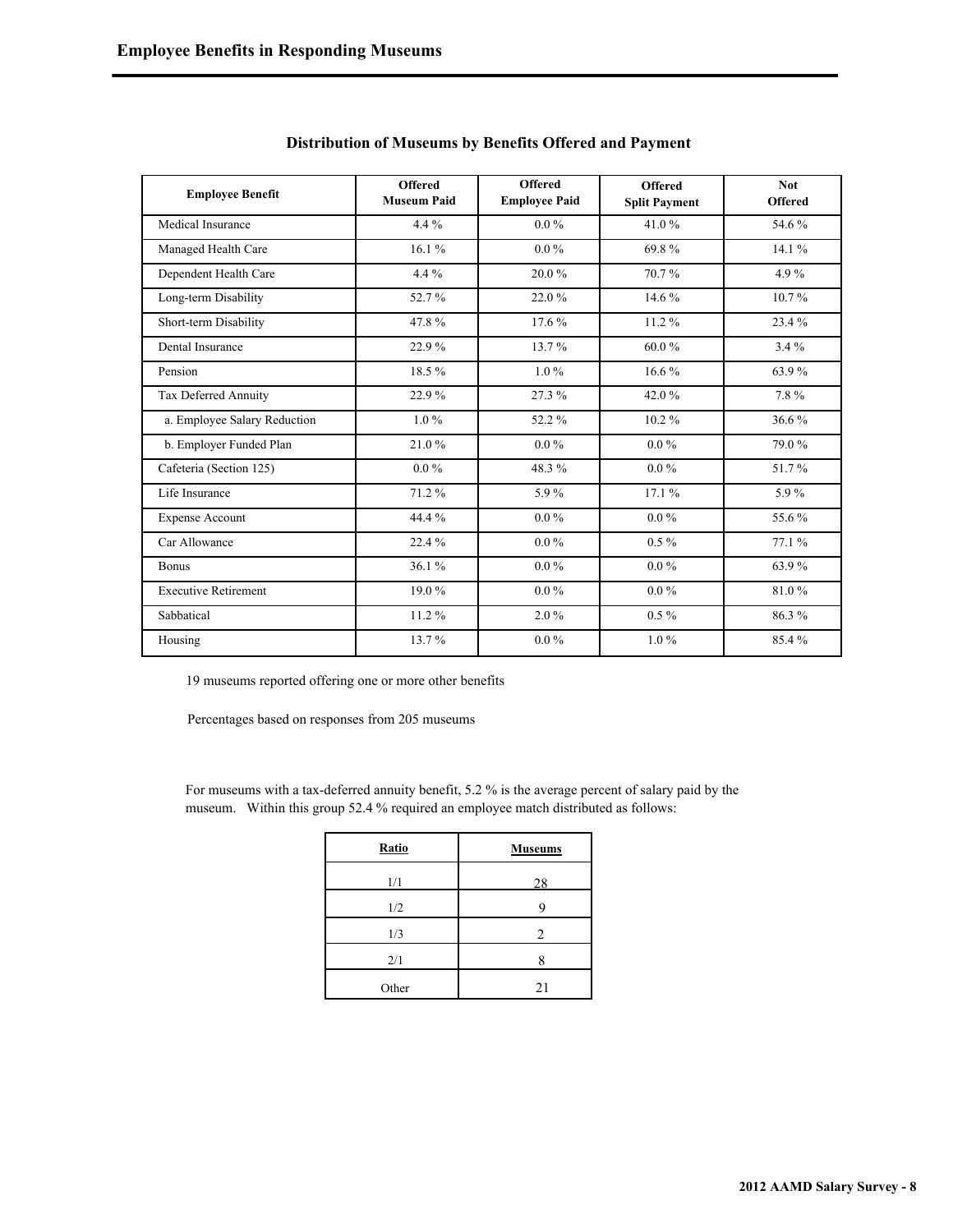| Length of<br>Employment | <b>Not</b><br><b>Offered</b> | One<br>Week | Two<br>Weeks | <b>Three</b><br>Weeks | <b>Four</b><br>Weeks | <b>Five</b><br>Weeks |
|-------------------------|------------------------------|-------------|--------------|-----------------------|----------------------|----------------------|
| Less than One Year      | 45.2%                        | 44.1%       | 26.3%        | 11.3%                 | 4.3%                 | 4.3%                 |
| One to Three Years      | $0.0\%$                      | $6.5\%$     | 36.0%        | 22.6%                 | 16.1%                | 4.8%                 |
| Three to Six Years      | $0.0\%$                      | $0.0\%$     | $0.0\%$      | 38.7%                 | 23.7%                | $3.2\%$              |
| Six to Ten Years        | $0.0\%$                      | $0.0\%$     | $0.0\%$      | $0.0\%$               | $9.1\%$              | $6.5\%$              |
| More than Ten Years     | $0.0\%$                      | $0.0\%$     | $0.0\%$      | 2.7%                  | 28.0%                | 29.6%                |

#### **Distribution of Vacation Time Offered Based on Length of Employment**

Percentages based on responses from 186 museums. Some museums offered different length vacations by employee category. The percentages do not equal 100% for each period of employment due to variance in vacation policies.

**A 40-hour work week for exempt employees is the most common among the 205 responding museums (49.3%). Another 32.7% have a 35-hour work week, and 15.6% have a 37.5-hour week. 2.4% of the responding museums indicated another exempt work period.**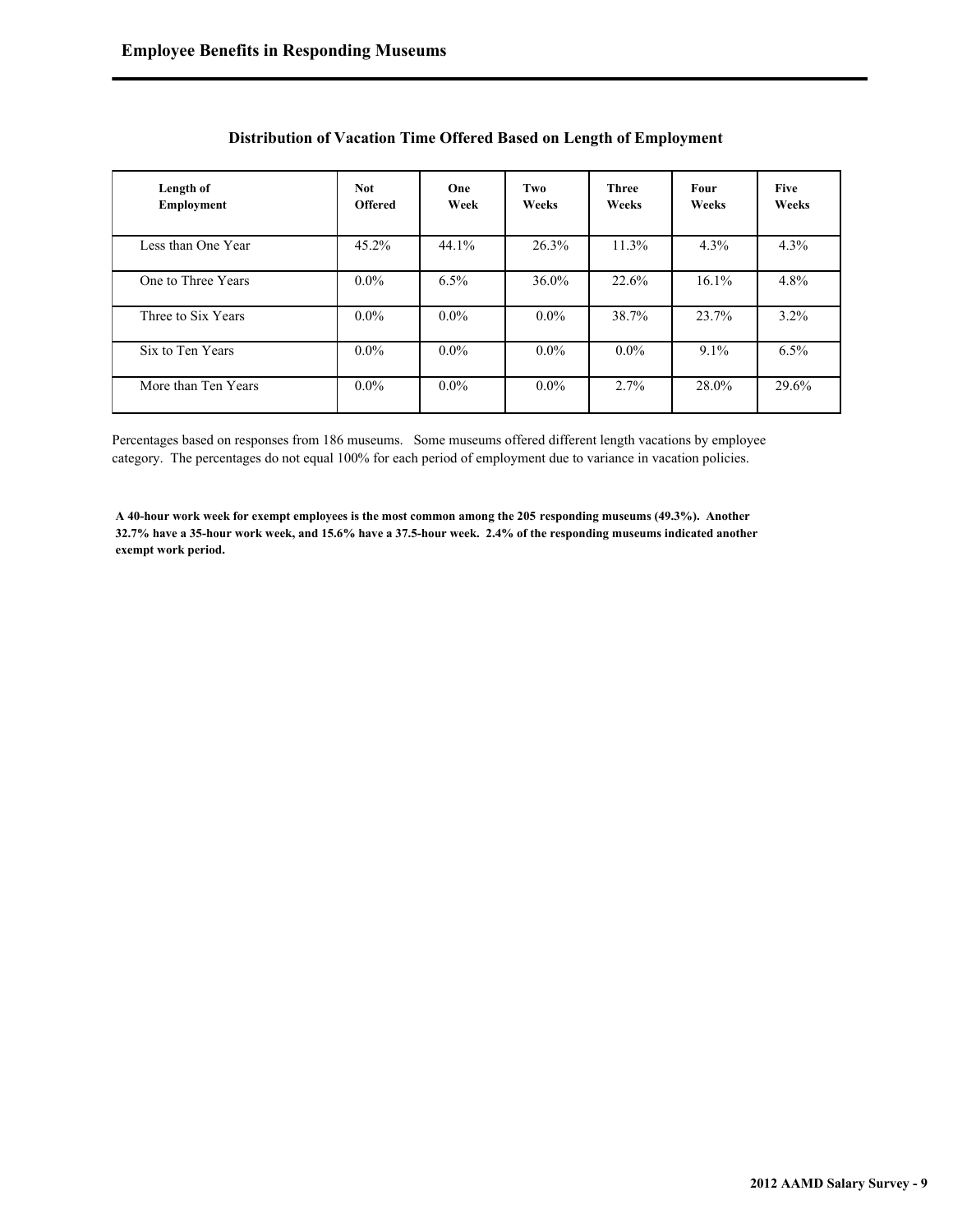*70.0 % of the responding museums reported having established salary ranges for each position in the museum.*

| <b>YEAR</b> | 75 <sub>th</sub><br>Percentile | Median  | 25 <sub>th</sub><br>Percentile | Mean             | # of<br><b>Museums</b> |
|-------------|--------------------------------|---------|--------------------------------|------------------|------------------------|
| 2011        | $3.0\%$                        | 2.0%    | $0.0\ \%$                      | 1.9%             | 199                    |
| 2010        | 2.0%                           | $0.0\%$ | $0.0\%$                        | 1.8%             | 101                    |
| 2009        | $2.0\%$                        | $0.0\%$ | $0.0\%$                        | $1.0\%$          | 132                    |
| 2008        | 3.8%                           | $3.0\%$ | $3.0\%$                        | $3.3\%$          | 117                    |
| 2007        | 4.0%                           | $3.0\%$ | 3.0%                           | $3.3\%$          | 167                    |
| 2006        | $4.0\%$                        | $3.0\%$ | $3.0\%$                        | $3.5\%$          | 179                    |
| 2003        | 3.0%                           | 2.5 %   | $0.0\%$                        | $2.3\%$          | 184                    |
| 2002        | 4.0%                           | $3.0\%$ | 2.2 %                          | 2.9%             | 159                    |
| 2001        | 4.0%                           | 4.0 $%$ | 3.0%                           | 3.5%             | 179                    |
| 2000        | 4.3%                           | $4.0\%$ | $3.0\%$                        | 3.9%             | 174                    |
| 1999        | 4.0%                           | 3.8%    | $3.0\%$                        | 3.8%             | 163                    |
| 1998        | 4.0%                           | $3.5\%$ | $3.0\%$                        | $3.5\%$          | 179                    |
| 1997        | 4.0%                           | 3.5 %   | 3.0%                           | $3.5\%$          | 175                    |
| 1996        | 4.0%                           | 3.0%    | 3.0%                           | 3.4%             | 177                    |
| 1995        | 4.0%                           | $3.2\%$ | 2.3 %                          | $3.2\%$          | 171                    |
| 1994        | 4.0%                           | $3.5\%$ | $3.0\%$                        | 3.3 %            | 176                    |
| 1993        | 4.0%                           | $3.1\%$ | $2.0\%$                        | $3.2\%$          | 175                    |
| 1992        | $5.0\,\%$                      | 3.8%    | $2.3\%$                        | $3.3\sqrt[9]{6}$ | 171                    |
| 1991        | $5.0\%$                        | 4.0 $%$ | $2.4\%$                        | 3.8%             | 178                    |
| 1990        | 5.3 %                          | $5.0\%$ | 4.0%                           | 4.8%             | 169                    |
| 1989        | $6.0\,\%$                      | 5.0%    | 4.0%                           | 5.1 %            | 167                    |
| 1988        | $6.0\%$                        | 5.0%    | 4.0%                           | 4.9%             | 157                    |
| 1987        | $6.0\%$                        | 5.0%    | $4.0\%$                        | 4.9%             | 149                    |
|             |                                |         |                                |                  |                        |

## **Average Percentage Salary Increase: FY 1987 to 2011**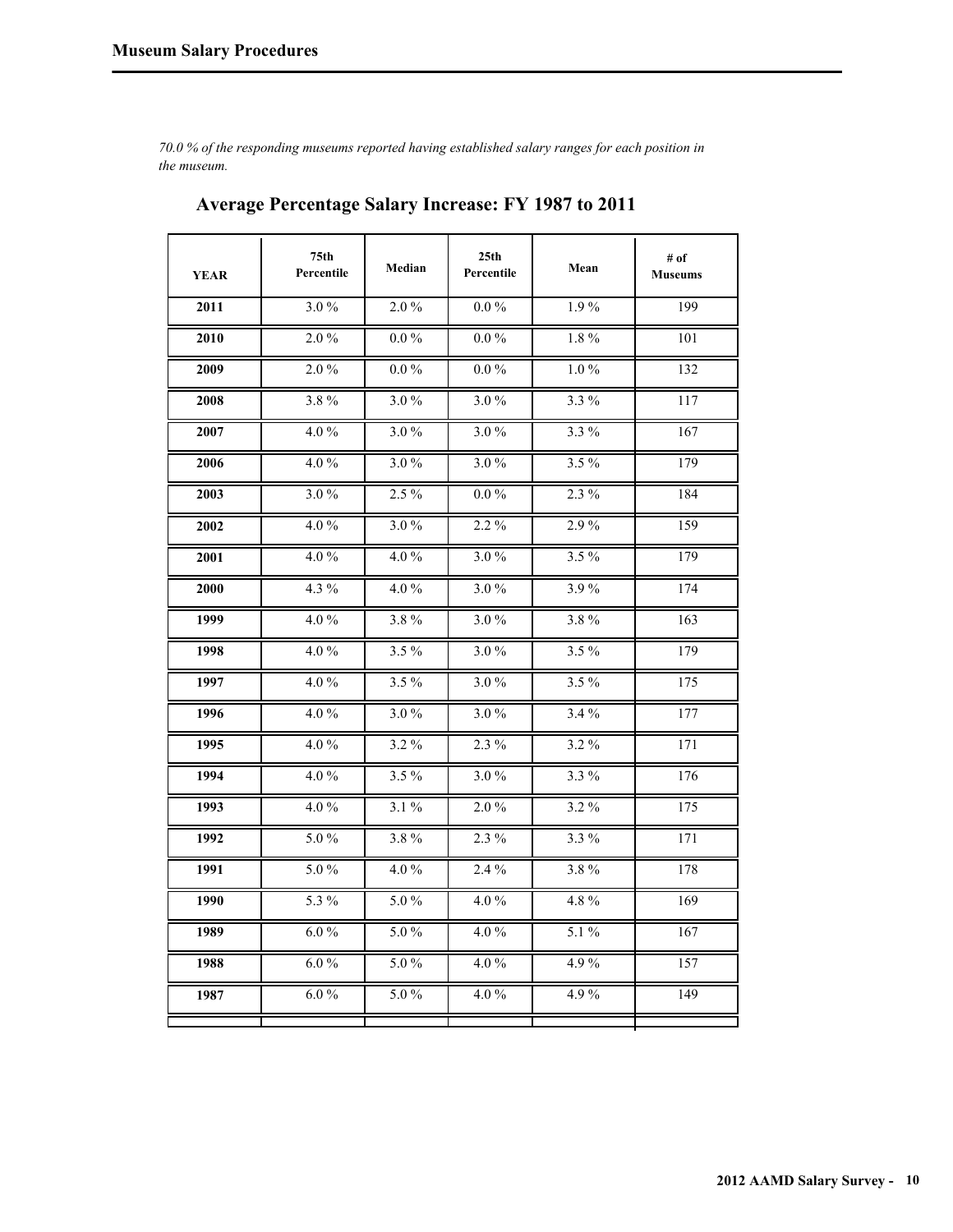#### **Distribution of Museums by Bases Used for Salary Increases**

| Merit (formal job evaluation system)    | 74.0 %    |
|-----------------------------------------|-----------|
| Merit (no formal job evaluation system) | $5.1\%$   |
| Cost of Living                          | 42.9 $\%$ |
| Annual Step Increments                  | $12.8\%$  |
| Union Negotiations                      | $10.7\%$  |
| Other                                   | $11.7\%$  |

Percentages based on responses from 196 museums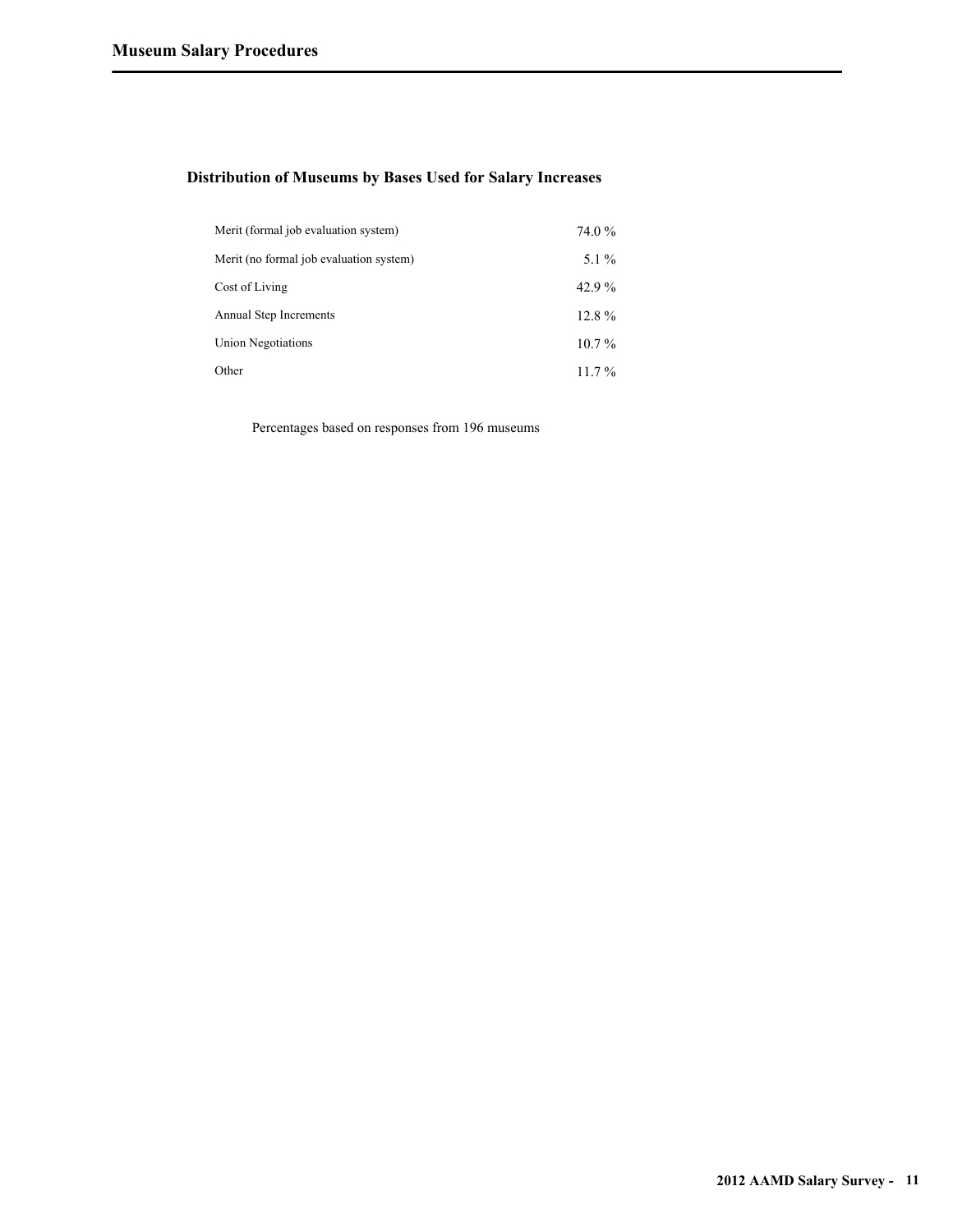Directs the daily work activities of the organization. Accountable for the successful execution of organizational programs, policies and procedures. Responsible for overseeing the effective utilization of the organization's financial and human resources. responsible for professional practices such as acquisitions, deaccessioning, preservation, research interpretation and presentation. Reports to the Board of Directors.

| Summary     | 75th              | Median  | 25th              | Mean    | # of           |
|-------------|-------------------|---------|-------------------|---------|----------------|
|             | <b>Percentile</b> | Salarv  | <b>Percentile</b> | Salary  | <b>Museums</b> |
| ALL MUSEUMS | 287,000           | 220,000 | 165,291           | 255,584 | 194            |

### **Region**

| New England            | 295,090 | 190,000 | 162,225 | 240,070 | 21 |
|------------------------|---------|---------|---------|---------|----|
| Mid Atlantic           | 300,000 | 235,248 | 196,564 | 282,334 | 45 |
| Midwest                | 336,075 | 198,590 | 156,811 | 255,111 | 31 |
| <b>Mountain Plains</b> | 250,000 | 226,200 | 160,000 | 246,907 | 23 |
| Southeast              | 250,000 | 201,656 | 164,000 | 223,986 | 40 |
| Western                | 303,914 | 252,000 | 165,717 | 287,724 | 26 |
| Canada/Mexico          | 251,856 | 237,375 | 199,900 | 226,142 | 8  |

### **Operating Budget**

| \$1,000,000-2,500,000   | 161,776 | 149,000 | 135,180 | 147,279 | 18 |
|-------------------------|---------|---------|---------|---------|----|
| \$2,500,000-5,000,000   | 205,000 | 170,000 | 154,000 | 181,462 | 65 |
| \$5,000,000-7,500,000   | 250,000 | 214,821 | 190,000 | 224,872 | 24 |
| \$7,500,000-10,000,000  | 300,000 | 262,150 | 205,000 | 268,250 | 19 |
| \$10,000,000-15,000,000 | 285,000 | 268,000 | 235,248 | 268,227 | 19 |
| \$15,000,000-20,000,000 | 336,075 | 328,100 | 275,000 | 323,151 | 9  |
| Over \$20,000,000       | 525,000 | 424,320 | 275,000 | 426,734 | 37 |

| Under 100,000          | 250,000 | 205,000 | 175,000 | 217,415 |    |
|------------------------|---------|---------|---------|---------|----|
| 100,000 to 499,999     | 190,000 | 170,530 | 149,000 | 178,310 | 21 |
| 500,000 to 999,999     | 246,800 | 192,100 | 150,000 | 196,139 | 22 |
| 1,000,000 to 1,999,999 | 285,000 | 226,200 | 175,000 | 255,197 | 42 |
| 2,000,000 to 4,999,999 | 310,597 | 261,250 | 190,000 | 274,237 | 53 |
| 5,000,000 and over     | 500,000 | 300,000 | 210,120 | 387,698 | 22 |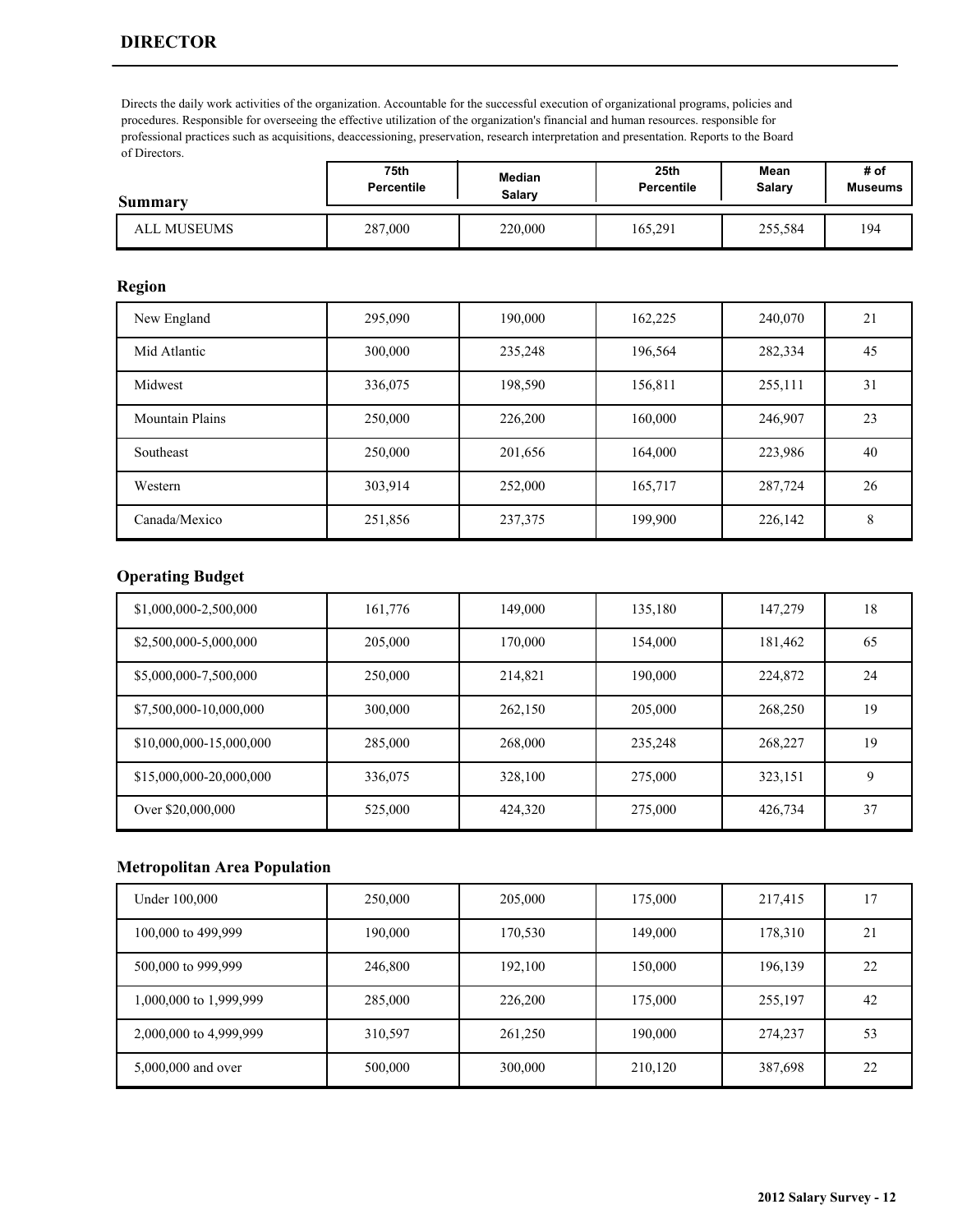#### **DEPUTY DIRECTOR**

Functions as an intermediary between the Director and one or more of the primary staff or departments of the museum. May direct the daily activities of one or more major program or support function of the organization. Responsible for budget, personnel, and operations within designated area of responsibility.

| <b>Summary</b> | 75th              | Median  | 25th              | Mean    | # of           |
|----------------|-------------------|---------|-------------------|---------|----------------|
|                | <b>Percentile</b> | Salary  | <b>Percentile</b> | Salary  | <b>Museums</b> |
| ALL MUSEUMS    | 180,479           | 130,476 | 104,000           | 145,764 | 107            |

### **Region**

| New England            | 190,190 | 122,750 | 101,466 | 148,911 | 15 |
|------------------------|---------|---------|---------|---------|----|
| Mid Atlantic           | 189,000 | 145,114 | 117,867 | 153,081 | 29 |
| Midwest                | 195,000 | 130,000 | 102,223 | 153,845 | 15 |
| <b>Mountain Plains</b> | 135,000 | 126,620 | 115,000 | 118,060 |    |
| Southeast              | 130,476 | 110,000 | 76,425  | 113,212 | 24 |
| Western                | 194,377 | 169,100 | 147,900 | 175,085 | 14 |
| Canada/Mexico          | 175,100 | 171,690 | 149,805 | 170,219 | 3  |

### **Operating Budget**

| \$1,000,000-2,500,000   | 75,398  | 65,316  | 57,704  | 67,152  | 5  |
|-------------------------|---------|---------|---------|---------|----|
| \$2,500,000-5,000,000   | 124,188 | 102,223 | 84,218  | 107,895 | 33 |
| \$5,000,000-7,500,000   | 130,476 | 124,000 | 110,000 | 122,039 | 12 |
| \$7,500,000-10,000,000  | 155,368 | 125,000 | 90,000  | 126,747 | 9  |
| \$10,000,000-15,000,000 | 190,190 | 155.249 | 130,000 | 160,608 | 12 |
| \$15,000,000-20,000,000 | 195.924 | 149,350 | 134,000 | 163,596 | 8  |
| Over \$20,000,000       | 225,000 | 180,479 | 130,000 | 188,331 | 26 |

| Under 100,000          | 122,750 | 106,470 | 101,005 | 116,089 | 10 |
|------------------------|---------|---------|---------|---------|----|
| 100,000 to 499,999     | 124,000 | 82,341  | 57,704  | 89,477  |    |
| 500,000 to 999,999     | 120,000 | 110,000 | 90,000  | 113,813 | 13 |
| 1,000,000 to 1,999,999 | 149,805 | 132,002 | 105,570 | 143,128 | 23 |
| 2,000,000 to 4,999,999 | 190,962 | 155,249 | 130,000 | 162,548 | 30 |
| 5,000,000 and over     | 210,117 | 194,377 | 147,700 | 183,455 | 16 |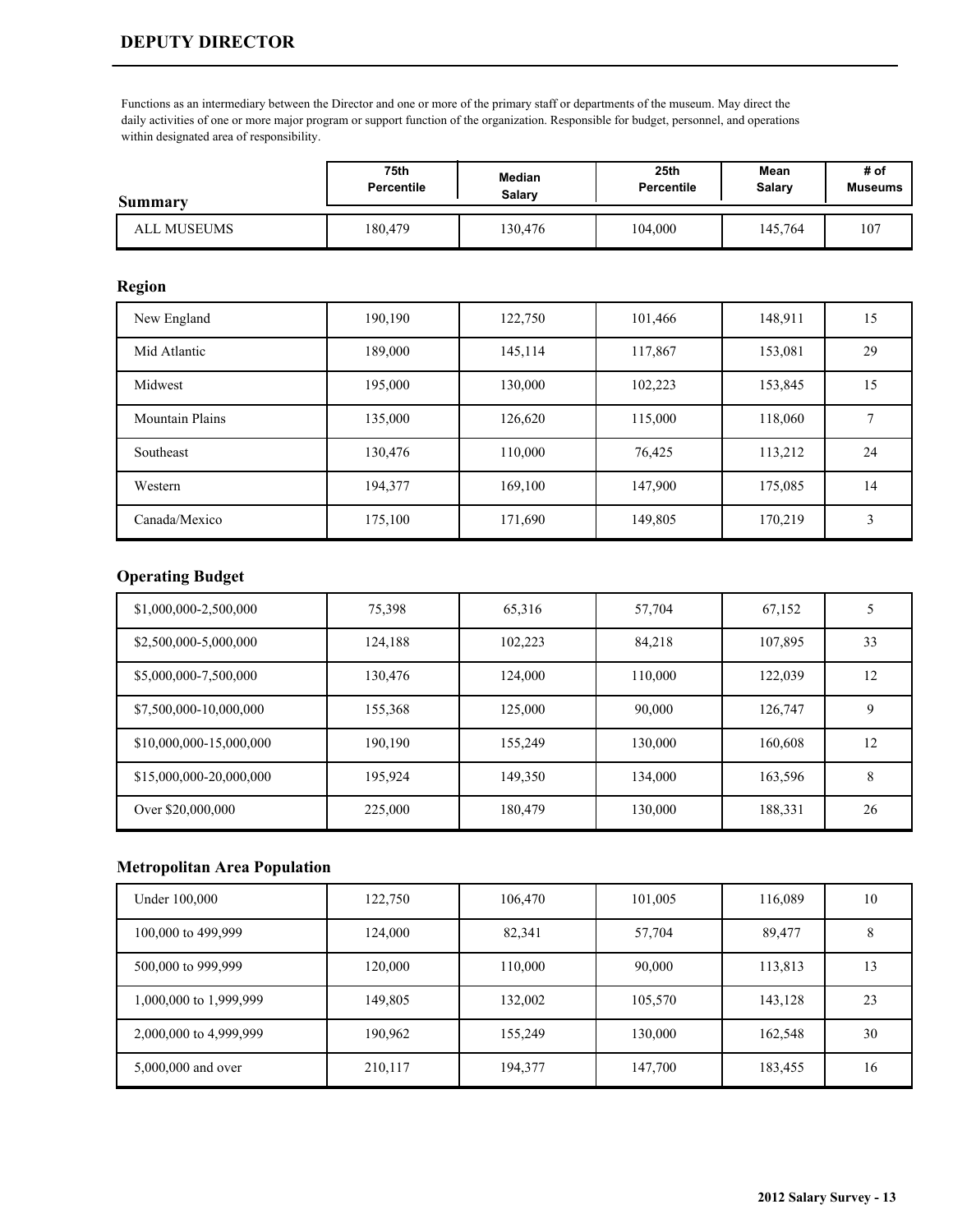Responsible for operations of the museum, usually including services, purchasing, and telecommunications. Also responsible for maintenance of physical plant, including service contracts, and security and safety supervision of several administrative professionals.

| <b>Summary</b> | 75th              | Median | 25 <sub>th</sub>  | Mean    | # of                |
|----------------|-------------------|--------|-------------------|---------|---------------------|
|                | <b>Percentile</b> | Salary | <b>Percentile</b> | Salary  | <b>Museums</b>      |
| ALL MUSEUMS    | 72,872            | 15,000 | 95,000            | 145,403 | $\overline{ }$<br>∼ |

#### **Region**

| New England            | 141,284 | 102,469 | 102,469 | 123,438 | $\overline{4}$ |
|------------------------|---------|---------|---------|---------|----------------|
| Mid Atlantic           | 241,270 | 130,000 | 95,000  | 177,291 | 22             |
| Midwest                | 204,000 | 117,500 | 75,000  | 158,718 | 12             |
| <b>Mountain Plains</b> | 143,000 | 106,080 | 100,000 | 126,281 | 10             |
| Southeast              | 115,000 | 100,000 | 63,541  | 110,075 | 15             |
| Western                | 104,000 | 100,000 | 93.240  | 108,048 |                |
| Canada/Mexico          | 237,375 | 139,720 | 139,720 | 179,024 | 4              |

## **Operating Budget**

| \$1,000,000-2,500,000   | 61,819  | 55,433  | 55,433  | 61,777  | 4  |
|-------------------------|---------|---------|---------|---------|----|
| \$2,500,000-5,000,000   | 102,469 | 74,150  | 67,621  | 83,612  | 18 |
| \$5,000,000-7,500,000   | 115,000 | 100,500 | 85,000  | 106,364 | 11 |
| \$7,500,000-10,000,000  | 175,000 | 149,985 | 143,000 | 159,368 | 8  |
| \$10,000,000-15,000,000 | 143,435 | 132,000 | 117,500 | 133,228 | 10 |
| \$15,000,000-20,000,000 | 104.000 | 104,000 | 96.200  | 115,233 | 3  |
| Over \$20,000,000       | 325,000 | 250,000 | 240,000 | 267,938 | 16 |

| Under 100,000          | 68,000  | 68,000  | 50,000  | 73,490  |    |
|------------------------|---------|---------|---------|---------|----|
| 100,000 to 499,999     | 93,240  | 67,621  | 63,541  | 83,687  |    |
| 500,000 to 999,999     | 115,000 | 100,000 | 85,696  | 99,699  | O  |
| 1,000,000 to 1,999,999 | 143,000 | 101,741 | 96,200  | 124,750 | 18 |
| 2,000,000 to 4,999,999 | 237,375 | 141,284 | 112,224 | 162,193 | 22 |
| 5,000,000 and over     | 370,000 | 270,500 | 117,500 | 254,986 |    |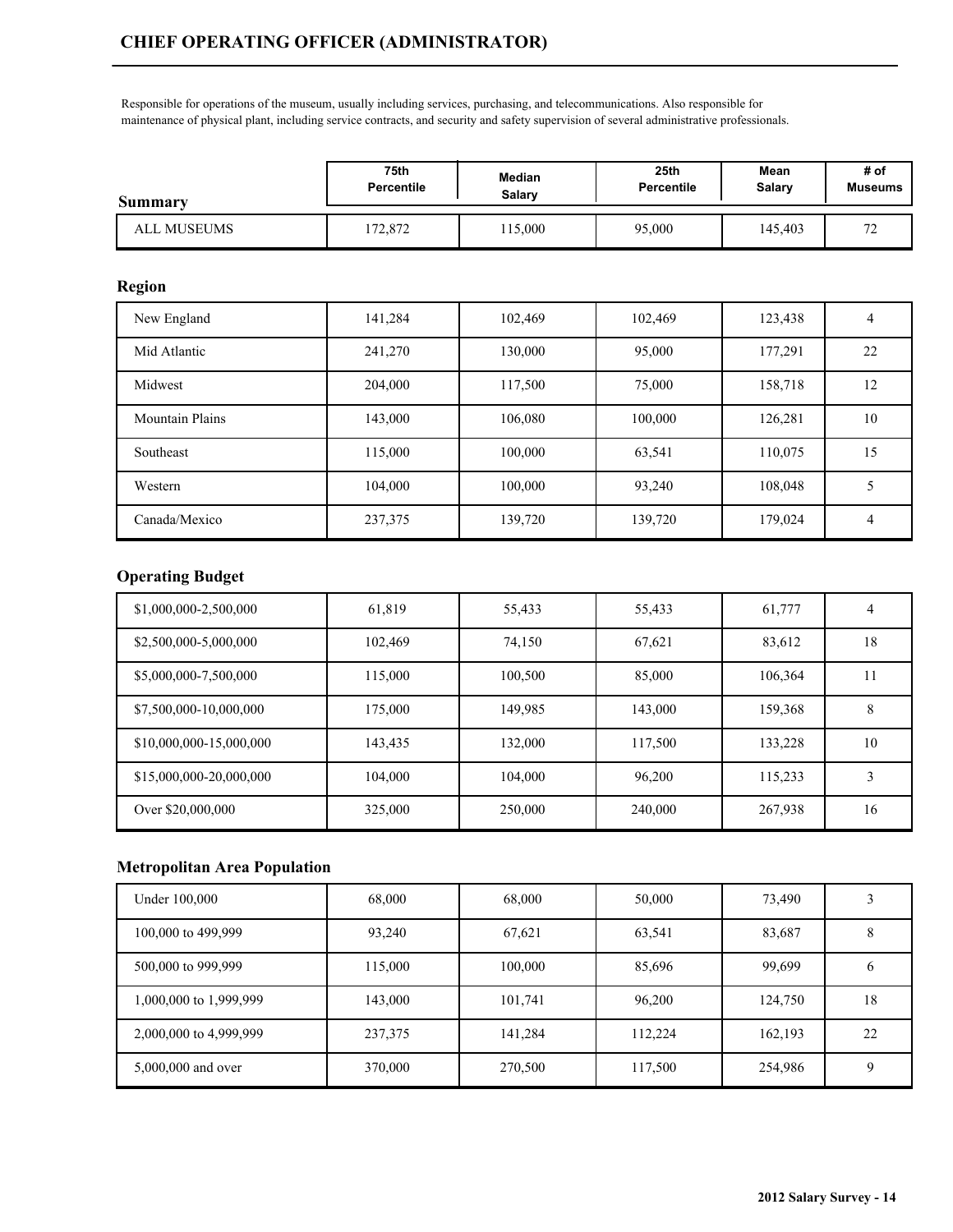Manages director's office. Relieves the director of administrative, clerical, and business details by overseeing day-to-day operations. Responds independently to matters of precedent or policy. Updates director on status of projects and other relevant issues. May serve as liaison to the Board of Trustees. May prepare board minutes and minutes to various other meetings. Manages special projects for the director or trustees. May supervise other members of the director's office.

| Summary     | 75th              | Median | 25th              | Mean   | # of           |
|-------------|-------------------|--------|-------------------|--------|----------------|
|             | <b>Percentile</b> | Salarv | <b>Percentile</b> | Salary | <b>Museums</b> |
| ALL MUSEUMS | 59,699            | 49,799 | 38,999            | 51,706 | 150            |

#### **Region**

| New England            | 53,645 | 45,000 | 38,999 | 44,813 | 18 |
|------------------------|--------|--------|--------|--------|----|
| Mid Atlantic           | 65,720 | 55,000 | 42,200 | 55,757 | 34 |
| Midwest                | 57,795 | 46,020 | 37,000 | 48,963 | 28 |
| <b>Mountain Plains</b> | 49,697 | 44,137 | 37,000 | 47,696 | 15 |
| Southeast              | 53,900 | 47,308 | 40,000 | 49,039 | 29 |
| Western                | 66,337 | 56,002 | 49,383 | 59,949 | 22 |
| Canada/Mexico          | 63,445 | 58,000 | 58,000 | 60,296 | 4  |

## **Operating Budget**

| \$1,000,000-2,500,000   | 44,081 | 38,575 | 37,419 | 41,095 | 12 |
|-------------------------|--------|--------|--------|--------|----|
| \$2,500,000-5,000,000   | 53,190 | 44,717 | 35,000 | 44,238 | 50 |
| \$5,000,000-7,500,000   | 54,858 | 48,672 | 37,500 | 50,488 | 17 |
| \$7,500,000-10,000,000  | 56,000 | 47,000 | 40,000 | 47,883 | 16 |
| \$10,000,000-15,000,000 | 58,768 | 49,799 | 43,000 | 53,641 | 15 |
| \$15,000,000-20,000,000 | 58,740 | 53,900 | 43,037 | 54,995 |    |
| Over \$20,000,000       | 75,000 | 63,445 | 54,090 | 66,147 | 30 |

| Under 100,000          | 55,608 | 48,672 | 35,000 | 46,484 | 14 |
|------------------------|--------|--------|--------|--------|----|
| 100,000 to 499,999     | 46,000 | 41,445 | 31,620 | 40,276 | -7 |
| 500,000 to 999,999     | 49,697 | 43,037 | 37,000 | 42,684 | 16 |
| 1,000,000 to 1,999,999 | 55,645 | 46,794 | 37,500 | 49,608 | 31 |
| 2,000,000 to 4,999,999 | 65,000 | 54,090 | 46,000 | 57,323 | 43 |
| 5,000,000 and over     | 72,000 | 61,200 | 55,455 | 64,236 | 20 |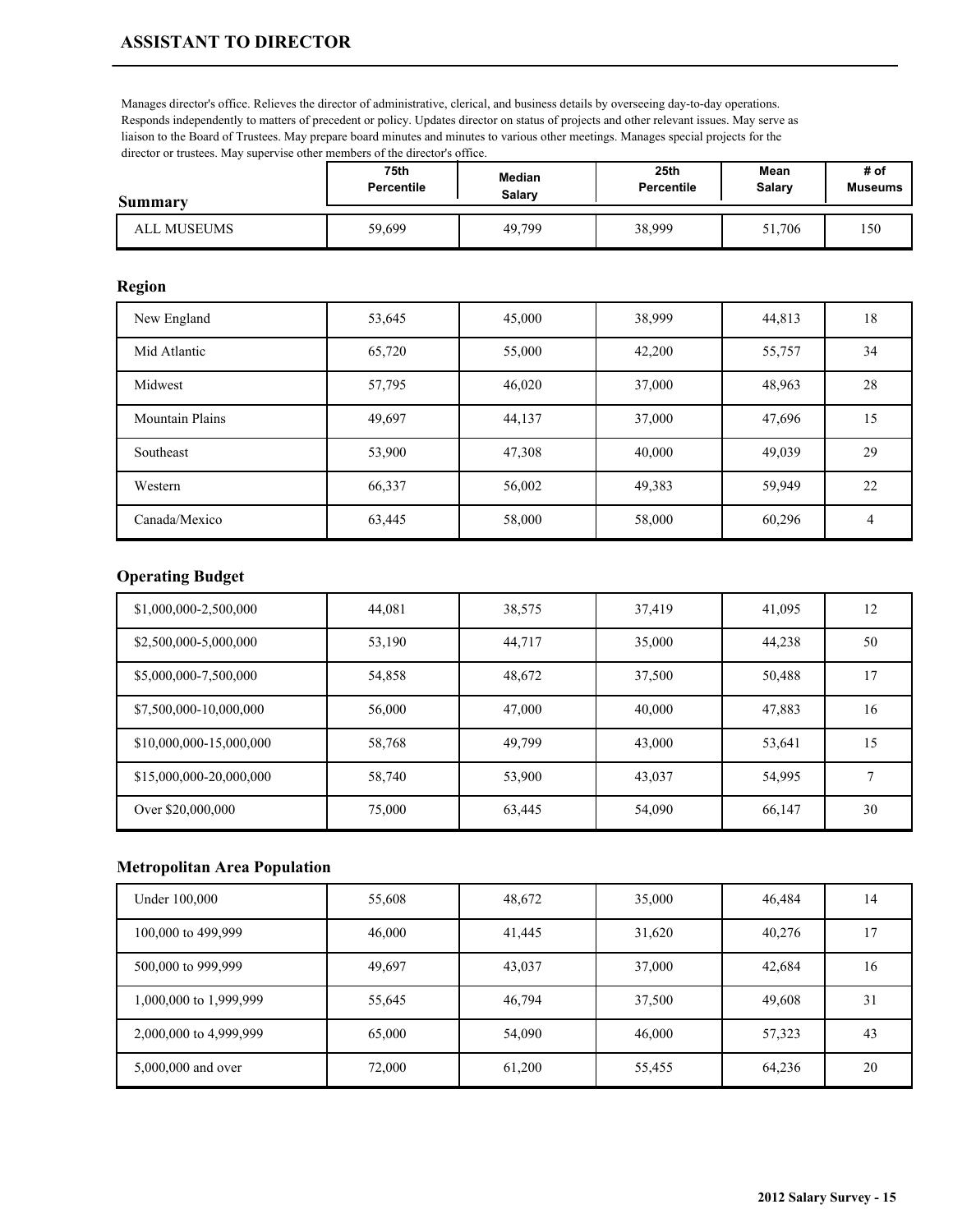#### **FINANCE A / DIRECTOR OF FINANCE**

#### *AKA Director of Finance*

Manages and directs all activities involving finance, investment management, accounting, and budgeting for the museum. Also includes audit responsibility (external audit and/or annual internal audits). May supervise members of accounting and/or finance departments.

| <b>Summary</b> | 75th              | Median | 25th       | Mean   | # of           |
|----------------|-------------------|--------|------------|--------|----------------|
|                | <b>Percentile</b> | Salary | Percentile | Salary | <b>Museums</b> |
| ALL MUSEUMS    | 129,000           | 91,381 | 75,000     | 11.617 | 138            |

#### **Region**

| New England            | 131,863 | 90,770  | 82,000 | 113,333 | 14            |
|------------------------|---------|---------|--------|---------|---------------|
| Mid Atlantic           | 166,400 | 110,890 | 84,855 | 136,754 | 28            |
| Midwest                | 120,767 | 90,000  | 75,651 | 107,397 | 23            |
| <b>Mountain Plains</b> | 156,892 | 89,800  | 74,186 | 124,399 | 19            |
| Southeast              | 107,866 | 75,000  | 60,000 | 87,751  | 28            |
| Western                | 112,009 | 91,800  | 79,000 | 103,758 | 20            |
| Canada/Mexico          | 133,900 | 93,454  | 75,000 | 103,365 | $\mathfrak b$ |

### **Operating Budget**

| \$1,000,000-2,500,000   | 60,000  | 52,894  | 35,969  | 52,044  |    |
|-------------------------|---------|---------|---------|---------|----|
| \$2,500,000-5,000,000   | 91,381  | 75,983  | 63,800  | 78,590  | 48 |
| \$5,000,000-7,500,000   | 107,159 | 89,800  | 77,250  | 94,744  | 18 |
| \$7,500,000-10,000,000  | 113,000 | 90,770  | 80,393  | 104,519 | 13 |
| \$10,000,000-15,000,000 | 144,999 | 103,872 | 80,617  | 115,050 | 14 |
| \$15,000,000-20,000,000 | 131,863 | 81,926  | 80,400  | 102,513 | 6  |
| Over \$20,000,000       | 227,500 | 150,000 | 125,000 | 183,569 | 31 |

| Under 100,000          | 129,000 | 75,300  | 65,000  | 92,487  | 10 |
|------------------------|---------|---------|---------|---------|----|
| 100,000 to 499,999     | 87,000  | 73,222  | 51,500  | 76,274  | 14 |
| 500,000 to 999,999     | 85,000  | 77,500  | 60,000  | 79,003  | 15 |
| 1,000,000 to 1,999,999 | 115,000 | 91,800  | 80,182  | 102,142 | 30 |
| 2,000,000 to 4,999,999 | 144,999 | 107,866 | 82,000  | 128,045 | 37 |
| 5,000,000 and over     | 201,915 | 128,615 | 110,890 | 163,451 | 20 |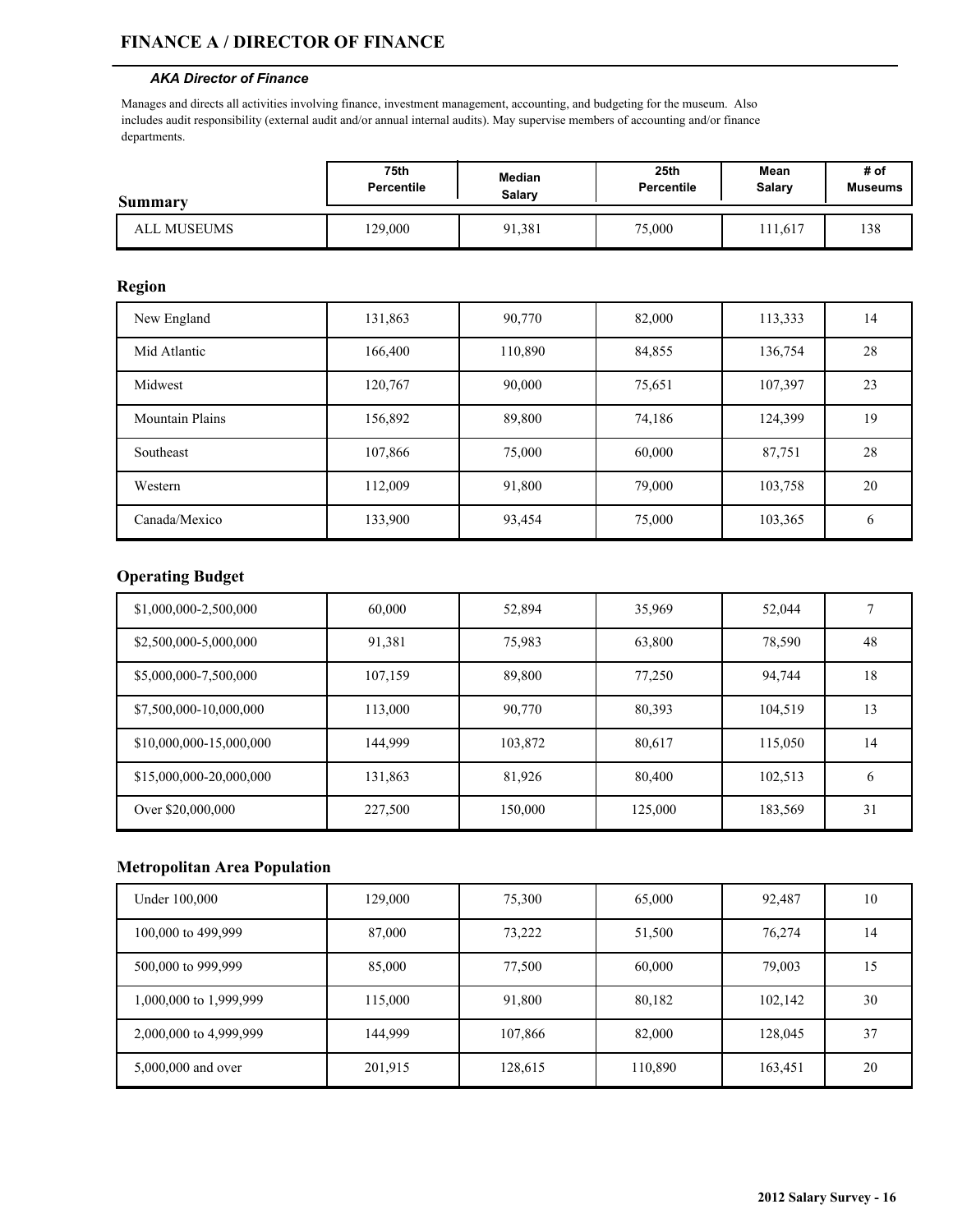Directs financial activities of an organization by overseeing and preparing reports which summarize and forecast museum business activity and financial position. Responsible for all accounting functions, fiscal records, preparation of operating reports and tax returns and coordination of investments. May be responsible for audits and government compliance. May supervise members of accounting, finance and/or purchasing departments.

| <b>Summary</b> | 75th              | Median | 25 <sub>th</sub>  | Mean   | # of           |
|----------------|-------------------|--------|-------------------|--------|----------------|
|                | <b>Percentile</b> | Salarv | <b>Percentile</b> | Salary | <b>Museums</b> |
| ALL MUSEUMS    | 80,000            | 60,000 | 45,000            | 67,590 | $\sim$<br>- 22 |

#### **Region**

| New England            | 78,211 | 57,983 | 52,632 | 71,575 | 15             |
|------------------------|--------|--------|--------|--------|----------------|
| Mid Atlantic           | 87,001 | 69,710 | 56,279 | 76,008 | 33             |
| Midwest                | 78,750 | 59,377 | 44,260 | 69,725 | 17             |
| <b>Mountain Plains</b> | 90,000 | 62,400 | 45,000 | 70,391 | 9              |
| Southeast              | 57,241 | 45,000 | 36,520 | 49,474 | 27             |
| Western                | 84,460 | 62,160 | 50,250 | 72,372 | 17             |
| Canada/Mexico          | 82,895 | 70,915 | 49,254 | 67,410 | $\overline{4}$ |

### **Operating Budget**

| \$1,000,000-2,500,000   | 43,820  | 36,520 | 28,500 | 38,268 | 9  |
|-------------------------|---------|--------|--------|--------|----|
| \$2,500,000-5,000,000   | 57,000  | 49,254 | 40,000 | 50,201 | 31 |
| \$5,000,000-7,500,000   | 64.480  | 50,250 | 37,960 | 52,945 | 16 |
| \$7,500,000-10,000,000  | 90,802  | 62,400 | 55,000 | 73,854 | 13 |
| \$10,000,000-15,000,000 | 85,500  | 67,465 | 45,024 | 69,890 | 14 |
| \$15,000,000-20,000,000 | 78,211  | 65,500 | 54,075 | 66,679 |    |
| Over \$20,000,000       | 117,577 | 85,000 | 69,710 | 96,033 | 31 |

| Under 100,000          | 73,048  | 69,710 | 56,100 | 66,280 | 10 |
|------------------------|---------|--------|--------|--------|----|
| 100,000 to 499,999     | 52,156  | 43,722 | 28,560 | 44,979 | 13 |
| 500,000 to 999,999     | 66,625  | 60,000 | 45,000 | 58,678 | 12 |
| 1,000,000 to 1,999,999 | 82,160  | 55,167 | 42,876 | 62,031 | 29 |
| 2,000,000 to 4,999,999 | 88,896  | 62,467 | 50,250 | 70,389 | 35 |
| 5,000,000 and over     | 125,000 | 75,684 | 57,502 | 94,198 | 16 |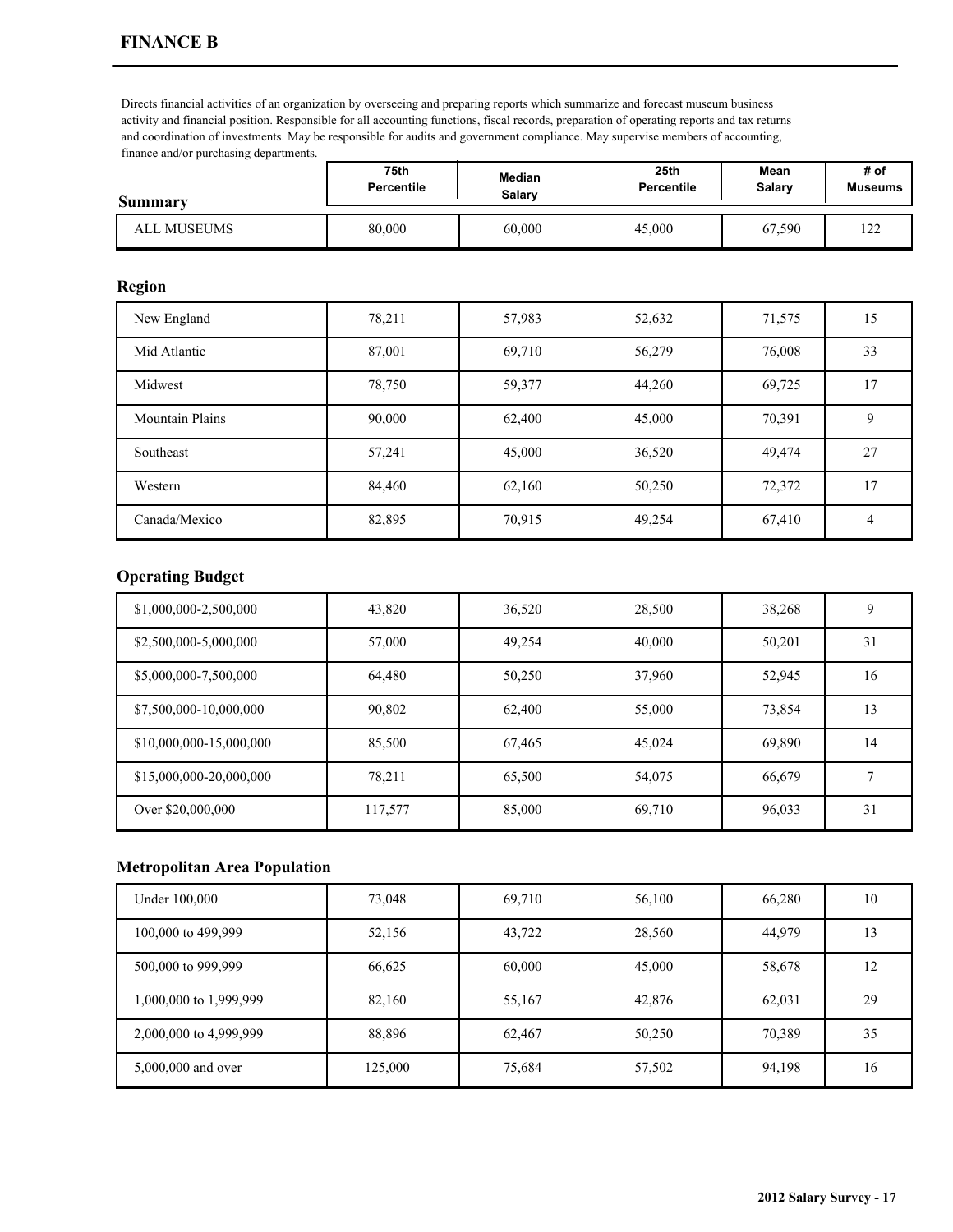### **DEVELOPMENT A / DIRECTOR OF DEVELOPMENT**

#### *AKA Director of Development*

Directs the fundraising activities of the organization, including membership, grants, capital programs, and special fundraising events. Develops fundraising strategies and campaigns. Establishes contacts with individuals and organizations to solicit financial support for the organization.

| Summary     | 75th              | Median  | 25th       | Mean    | # of           |
|-------------|-------------------|---------|------------|---------|----------------|
|             | <b>Percentile</b> | Salary  | Percentile | Salary  | <b>Museums</b> |
| ALL MUSEUMS | 150,000           | 103,000 | 76,800     | 121,385 | 47ء            |

#### **Region**

| New England            | 162,240 | 97,994  | 90,000 | 131,214 | 14           |
|------------------------|---------|---------|--------|---------|--------------|
| Mid Atlantic           | 180,000 | 127,883 | 85,000 | 143,775 | 31           |
| Midwest                | 137,000 | 93,500  | 73,500 | 115,675 | 23           |
| <b>Mountain Plains</b> | 125,000 | 103,000 | 78,000 | 109,941 | 19           |
| Southeast              | 110,000 | 80,000  | 63,314 | 95,014  | 30           |
| Western                | 150,000 | 140,000 | 87,000 | 126,961 | 23           |
| Canada/Mexico          | 155,100 | 132,730 | 82,448 | 141,498 | $\mathbf{r}$ |

### **Operating Budget**

| \$1,000,000-2,500,000   | 60,000  | 60,000  | 53,714  | 59,951  |    |
|-------------------------|---------|---------|---------|---------|----|
| \$2,500,000-5,000,000   | 100,000 | 80,000  | 67,000  | 84,506  | 53 |
| \$5,000,000-7,500,000   | 130.000 | 103,000 | 85,000  | 107,753 | 23 |
| \$7,500,000-10,000,000  | 150.000 | 110,000 | 93,500  | 126,447 | 16 |
| \$10,000,000-15,000,000 | 162,240 | 132,613 | 90,000  | 131,102 | 14 |
| \$15,000,000-20,000,000 | 165,259 | 157,221 | 144,000 | 145,067 | 5  |
| Over \$20,000,000       | 260,000 | 180,000 | 150,000 | 202,790 | 28 |

| Under 100,000          | 125,000 | 80,016  | 73,315  | 94,774  | 13 |
|------------------------|---------|---------|---------|---------|----|
| 100,000 to 499,999     | 95,375  | 72,100  | 60,000  | 88,328  | 15 |
| 500,000 to 999,999     | 95,000  | 80,000  | 65,000  | 85,127  |    |
| 1,000,000 to 1,999,999 | 130,000 | 95,069  | 84,460  | 110,745 | 38 |
| 2,000,000 to 4,999,999 | 163,000 | 140,000 | 108,000 | 138,162 | 42 |
| 5,000,000 and over     | 274,676 | 188,268 | 165,000 | 206,911 | 12 |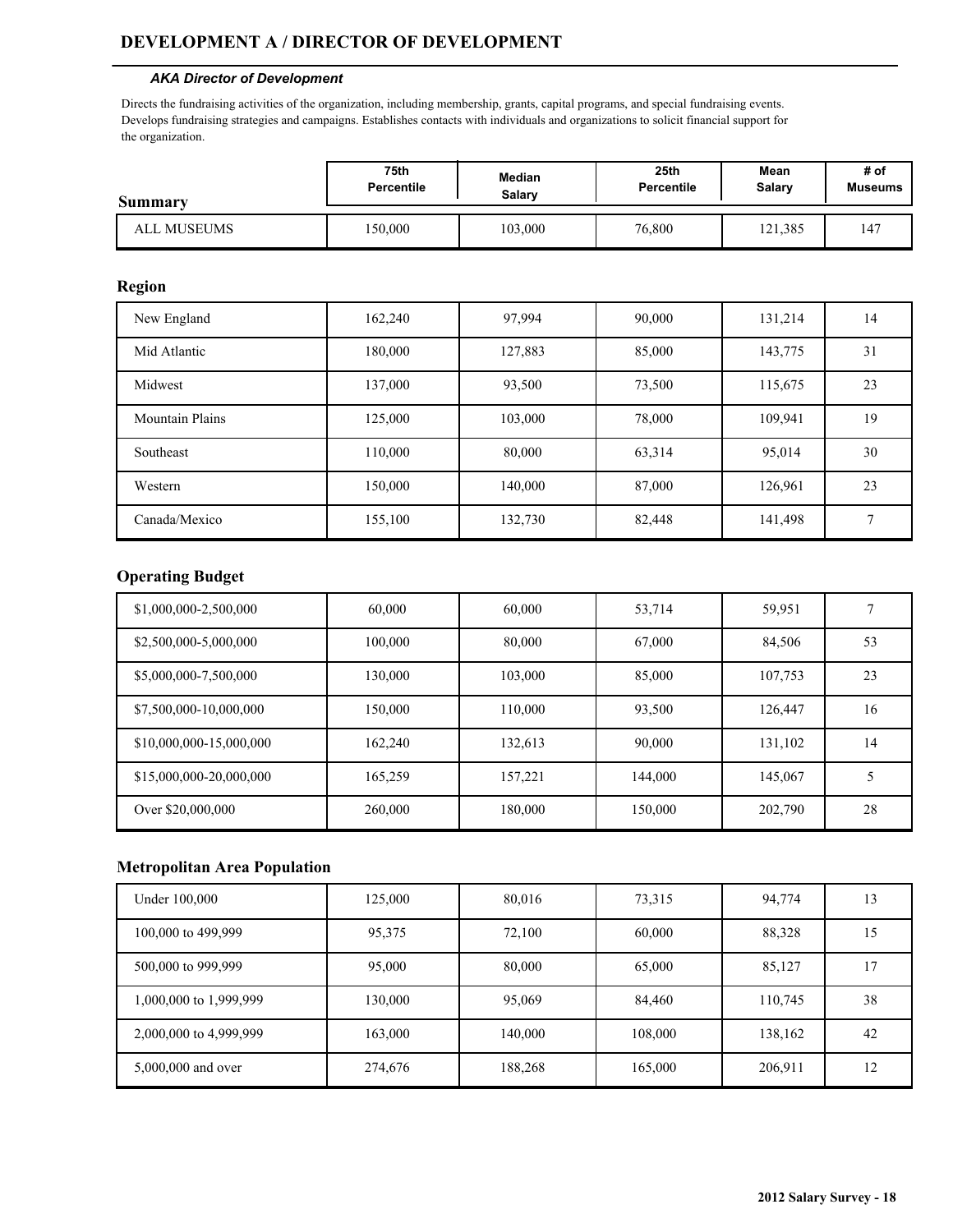## **DEVELOPMENT B / GRANT MANAGER / INSTITUTIONAL GIVING MANAGER**

Develops and manages a comprehensive grants program for museum that considers museum-wide programs and intiatives in the context of local, regional, national and international foundations, government agencies, and/or corporations. Reports to Director of Development.

| <b>Summary</b> | 75th              | Median | 25th              | Mean   | # of           |
|----------------|-------------------|--------|-------------------|--------|----------------|
|                | <b>Percentile</b> | Salary | <b>Percentile</b> | Salary | <b>Museums</b> |
| ALL MUSEUMS    | 76,500            | 61,000 | 48,907            | 65,682 | 116            |

#### **Region**

| New England            | 58,500  | 52,000 | 48,907 | 55,771 | 10            |
|------------------------|---------|--------|--------|--------|---------------|
| Mid Atlantic           | 100,000 | 75,000 | 63,000 | 81,224 | 24            |
| Midwest                | 80,000  | 61,000 | 50,000 | 67,221 | 22            |
| <b>Mountain Plains</b> | 75,459  | 51,813 | 48,000 | 57,603 | 14            |
| Southeast              | 56,000  | 45,230 | 42,272 | 49,579 | 20            |
| Western                | 77,489  | 65,000 | 52,000 | 66,568 | 20            |
| Canada/Mexico          | 95,932  | 66,365 | 60,302 | 78,778 | $\mathfrak b$ |

### **Operating Budget**

| \$1,000,000-2,500,000   | 42.801 | 42,801 | 42,272 | 45,024 | 3  |
|-------------------------|--------|--------|--------|--------|----|
| \$2,500,000-5,000,000   | 65,000 | 48,500 | 40,000 | 51,213 | 27 |
| \$5,000,000-7,500,000   | 62.200 | 55,000 | 45,000 | 58,077 | 19 |
| \$7,500,000-10,000,000  | 80,000 | 61,200 | 48,000 | 68,249 | 15 |
| \$10,000,000-15,000,000 | 83,000 | 66,365 | 56,790 | 68,638 | 15 |
| \$15,000,000-20,000,000 | 95,000 | 75,000 | 62,830 | 76,644 | 6  |
| Over \$20,000,000       | 90,000 | 68,000 | 58,747 | 76,493 | 30 |

| Under 100,000          | 51,510  | 48,907 | 44,714 | 52,265 |                 |
|------------------------|---------|--------|--------|--------|-----------------|
| 100,000 to 499,999     | 52,000  | 48,500 | 42,272 | 48,356 | 10              |
| 500,000 to 999,999     | 56,000  | 52,000 | 47,000 | 54,751 | $\overline{14}$ |
| 1,000,000 to 1,999,999 | 66,965  | 57,230 | 46,865 | 59,693 | 28              |
| 2,000,000 to 4,999,999 | 80,000  | 66,554 | 52,530 | 67,358 | 37              |
| 5,000,000 and over     | 112,200 | 88,500 | 65,025 | 88,780 | 16              |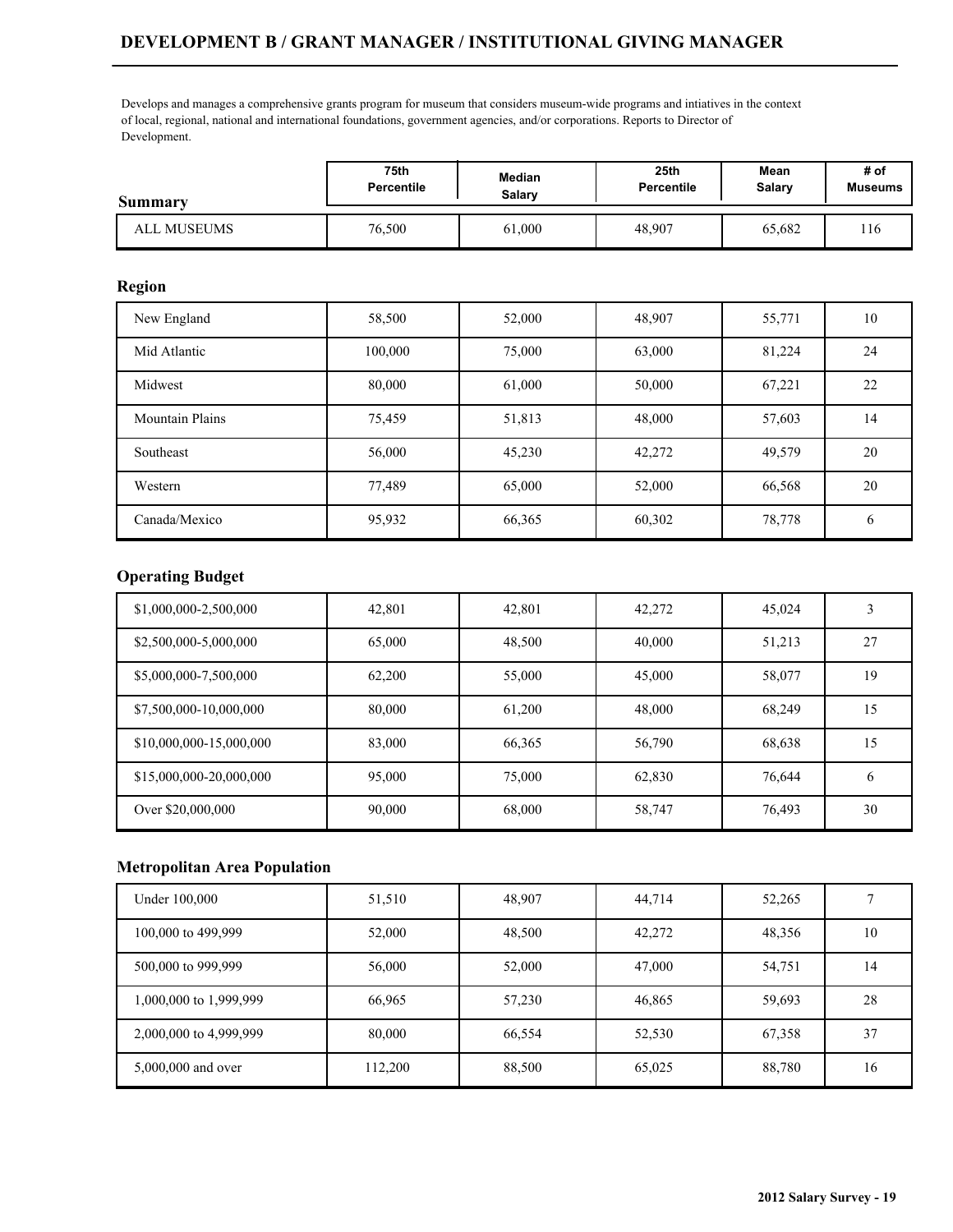### **DEVELOPMENT C / DEVELOPMENT ASSOCIATE**

#### *AKA Grant Writer*

Coordinates fundraising activities including, but not limited to, annual fund, planned giving, corporate sponsorship, circles, and major donors. May write and/or oversee grant proposals. May develop and execute special fundraising events.

| Summary            | 75th              | Median | 25 <sub>th</sub> | Mean   | # of           |
|--------------------|-------------------|--------|------------------|--------|----------------|
|                    | <b>Percentile</b> | Salarv | Percentile       | Salary | <b>Museums</b> |
| <b>ALL MUSEUMS</b> | 60,000            | 46,200 | 37,500           | 51,581 |                |

### **Region**

| New England            | 53,350 | 45,000 | 40,000 | 55,106 | 12 |
|------------------------|--------|--------|--------|--------|----|
| Mid Atlantic           | 56,000 | 46,500 | 39,832 | 50,406 | 27 |
| Midwest                | 70,258 | 50,000 | 38,000 | 54,941 | 17 |
| <b>Mountain Plains</b> | 58,000 | 43,000 | 38,500 | 47,863 | 12 |
| Southeast              | 52,000 | 40,000 | 34,178 | 47,684 | 22 |
| Western                | 66,733 | 56,800 | 35,000 | 56,009 | 18 |
| Canada/Mexico          | 52,000 | 52,000 | 41,672 | 51,638 | 3  |

### **Operating Budget**

| \$1,000,000-2,500,000   | 38,623 | 24,298 | 24.298 | 31,461 | $\mathfrak{D}$ |
|-------------------------|--------|--------|--------|--------|----------------|
| \$2,500,000-5,000,000   | 51,629 | 40,794 | 32,640 | 42,831 | 33             |
| \$5,000,000-7,500,000   | 50,000 | 43,000 | 38,500 | 47,769 | 19             |
| \$7,500,000-10,000,000  | 61,320 | 41,600 | 35,000 | 50,923 | 13             |
| \$10,000,000-15,000,000 | 59,000 | 49,998 | 36,050 | 50,154 | 16             |
| \$15,000,000-20,000,000 | 53,040 | 50,000 | 38,000 | 58,859 | 5              |
| Over \$20,000,000       | 74,460 | 58,000 | 43,849 | 63,101 | 22             |

| Under 100,000          | 50,017 | 50,000 | 45,000 | 52,598 |    |
|------------------------|--------|--------|--------|--------|----|
| 100,000 to 499,999     | 42,709 | 38,623 | 32,640 | 40,310 |    |
| 500,000 to 999,999     | 65,000 | 41,672 | 34,000 | 47,445 | 10 |
| 1,000,000 to 1,999,999 | 61,800 | 43,849 | 34,990 | 52,933 | 28 |
| 2,000,000 to 4,999,999 | 62,467 | 50,000 | 36,050 | 54,618 | 38 |
| 5,000,000 and over     | 58,000 | 46,500 | 40,000 | 48,939 | 14 |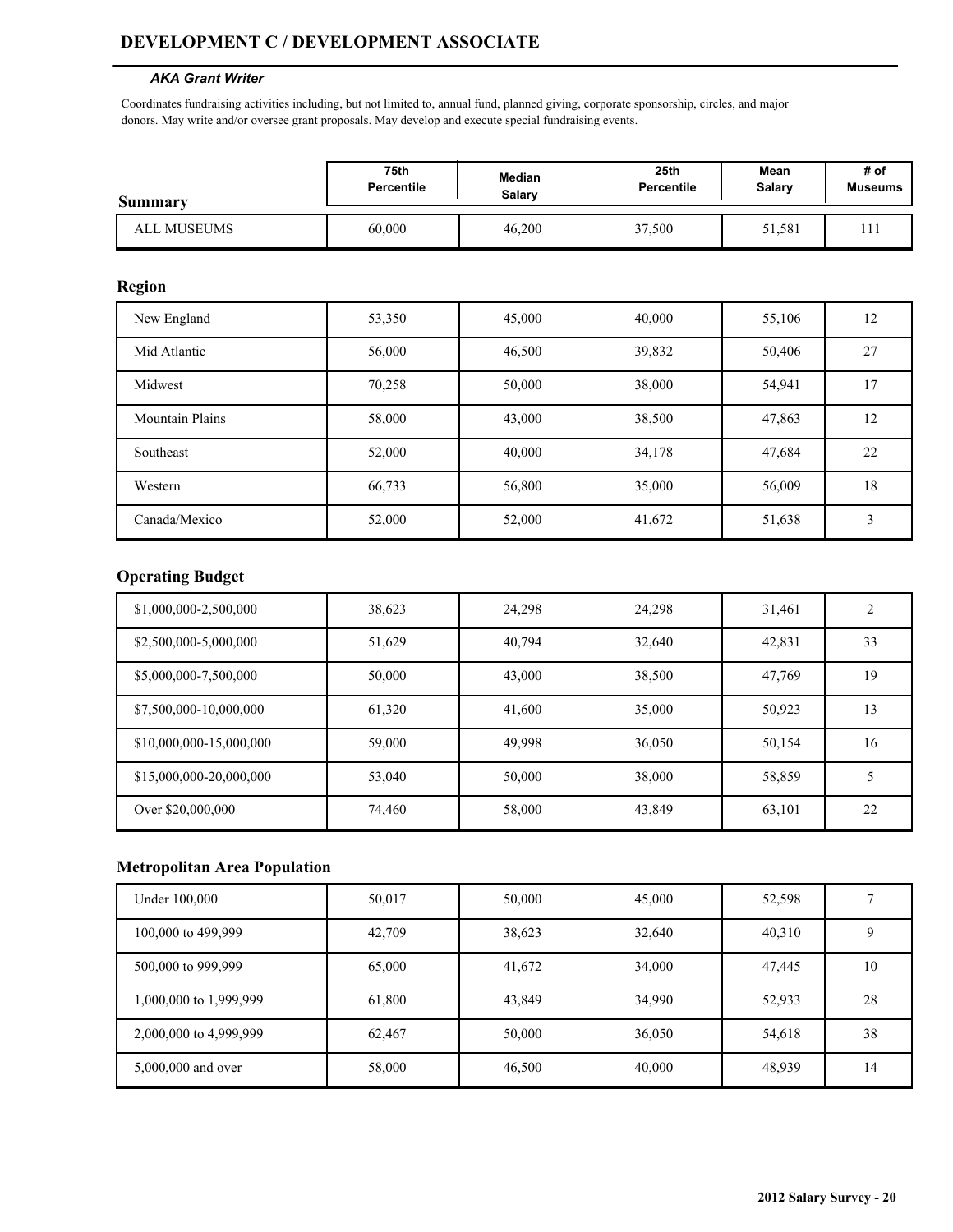## **DIRECTOR, PLANNED GIVING / INSTITUTIONAL GIVING**

Directs the planned giving programs and activities of the organization. Establishes overall strategy and policies to obtain regularly scheduled donations from sponsoring companies and individuals. Sets target contribution goals and participates in developing materials to promote the organization's planned giving program.

| <b>Summary</b> | 75th              | Median | 25th              | Mean   | # of           |
|----------------|-------------------|--------|-------------------|--------|----------------|
|                | <b>Percentile</b> | Salarv | <b>Percentile</b> | Salary | <b>Museums</b> |
| ALL MUSEUMS    | 12.200            | 90,178 | 65,000            | 90,829 | 46             |

#### **Region**

| New England            | 128,750 | 68,000  | 68,000 | 101,733 | $\overline{4}$ |
|------------------------|---------|---------|--------|---------|----------------|
| Mid Atlantic           | 125,000 | 110,000 | 95,000 | 114,315 | 10             |
| Midwest                | 112,200 | 74,412  | 71,888 | 90,610  | 9              |
| <b>Mountain Plains</b> | 90,178  | 60,600  | 60,600 | 78,945  | 3              |
| Southeast              | 80,000  | 70,000  | 52,000 | 69,749  | 9              |
| Western                | 92,898  | 74,970  | 50,512 | 79,388  | 8              |
| Canada/Mexico          | 103,000 | 103,000 | 64,840 | 92,474  | 3              |

## **Operating Budget**

| \$1,000,000-2,500,000   | 38,988  | 38,988  | 38,988  | 38,988  |                |
|-------------------------|---------|---------|---------|---------|----------------|
| \$2,500,000-5,000,000   | 52,750  | 52,750  | 32,000  | 52,250  |                |
| \$5,000,000-7,500,000   | 70,000  | 65,000  | 60,000  | 65,364  | 8              |
| \$7,500,000-10,000,000  | 115,000 | 60,600  | 50,000  | 78,300  | 4              |
| \$10,000,000-15,000,000 | 90,000  | 74,412  | 50,512  | 82,283  |                |
| \$15,000,000-20,000,000 | 109,000 | 108,939 | 108,939 | 108.970 | $\overline{c}$ |
| Over \$20,000,000       | 125,000 | 103,000 | 91,052  | 108,841 | 22             |

| Under 100,000          | 87,000  | 87,000  | 60,600  | 87,533  |    |
|------------------------|---------|---------|---------|---------|----|
| 100,000 to 499,999     | 68,000  | 50,512  | 44,675  | 56,191  |    |
| 500,000 to 999,999     | 52,000  | 50,000  | 47,940  | 50,323  | 6  |
| 1,000,000 to 1,999,999 | 95,000  | 92,014  | 72,000  | 88,033  |    |
| 2,000,000 to 4,999,999 | 109,582 | 84,855  | 68,000  | 91,924  | 14 |
| 5,000,000 and over     | 122,872 | 110,000 | 100,000 | 116,617 | 8  |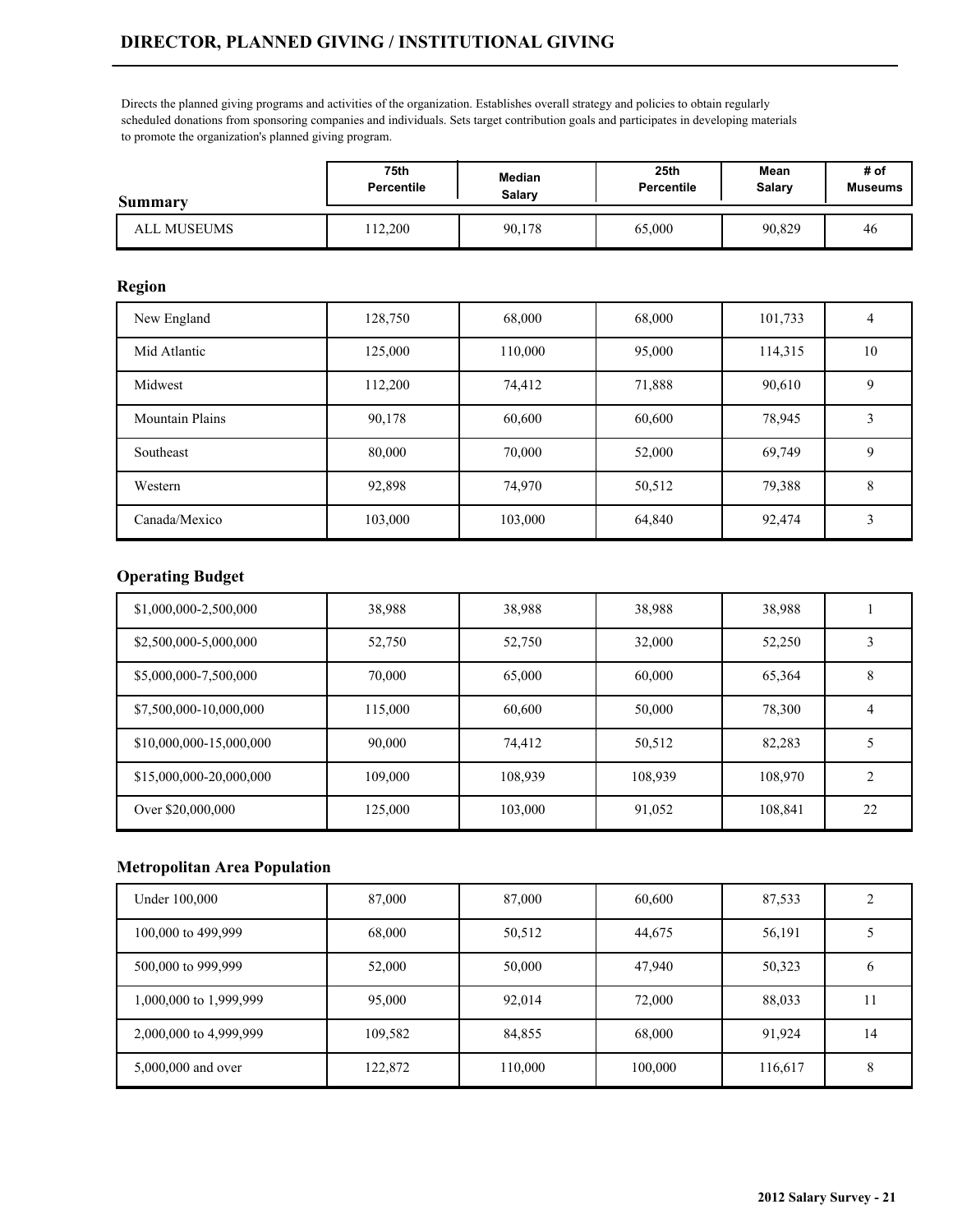Directs the human resource activities of the organization, including recruitment, selection, benefits, compensation and affirmative action. Responsible for establishing personnel policies, procedures and practices.

| Summary            | 75th              | Median | 25 <sub>th</sub> | Mean   | # of           |
|--------------------|-------------------|--------|------------------|--------|----------------|
|                    | <b>Percentile</b> | Salarv | Percentile       | Salary | <b>Museums</b> |
| <b>ALL MUSEUMS</b> | 15,582            | 84,975 | 73,416           | 98,077 | 48             |

### **Region**

| New England            | 89,118  | 73,416  | 60,000 | 81,443  | 9  |
|------------------------|---------|---------|--------|---------|----|
| Mid Atlantic           | 115,582 | 93,837  | 77,250 | 117,329 | 15 |
| Midwest                | 95,000  | 86,700  | 75,000 | 85,803  | 10 |
| <b>Mountain Plains</b> | 65,000  | 55,232  | 55,232 | 60,116  | 2  |
| Southeast              | 75,000  | 67,186  | 67,186 | 100,059 | 4  |
| Western                | 128,323 | 124,956 | 70,000 | 103,378 | 5  |
| Canada/Mexico          | 123,600 | 123,600 | 79,200 | 110,557 | 3  |

# **Operating Budget**

| \$1,000,000-2,500,000   | n.d.    | n.d.    | n.d.   | n.d.    | 0              |
|-------------------------|---------|---------|--------|---------|----------------|
| \$2,500,000-5,000,000   | 52,000  | 52,000  | 49,000 | 53,667  |                |
| \$5,000,000-7,500,000   | 60,000  | 55,232  | 55,232 | 59,696  | 4              |
| \$7,500,000-10,000,000  | 75,769  | 75,000  | 70,000 | 73,521  |                |
| \$10,000,000-15,000,000 | 84,975  | 74,000  | 71,006 | 78,436  |                |
| \$15,000,000-20,000,000 | 95,000  | 73,416  | 73,416 | 84,208  | $\overline{c}$ |
| Over \$20,000,000       | 133,610 | 115,460 | 90,000 | 121,797 | 25             |

| Under 100,000          | 60,000  | 60,000  | 60,000 | 60,604  |    |
|------------------------|---------|---------|--------|---------|----|
| 100,000 to 499,999     | 70,000  | 49,000  | 49,000 | 59,500  |    |
| 500,000 to 999,999     | 67,186  | 67,186  | 67,186 | 67,186  |    |
| 1,000,000 to 1,999,999 | 124,956 | 79,200  | 71,006 | 94,536  | 16 |
| 2,000,000 to 4,999,999 | 96,700  | 89,118  | 74,000 | 94,517  | 14 |
| 5,000,000 and over     | 137,549 | 115,460 | 92,290 | 133,255 |    |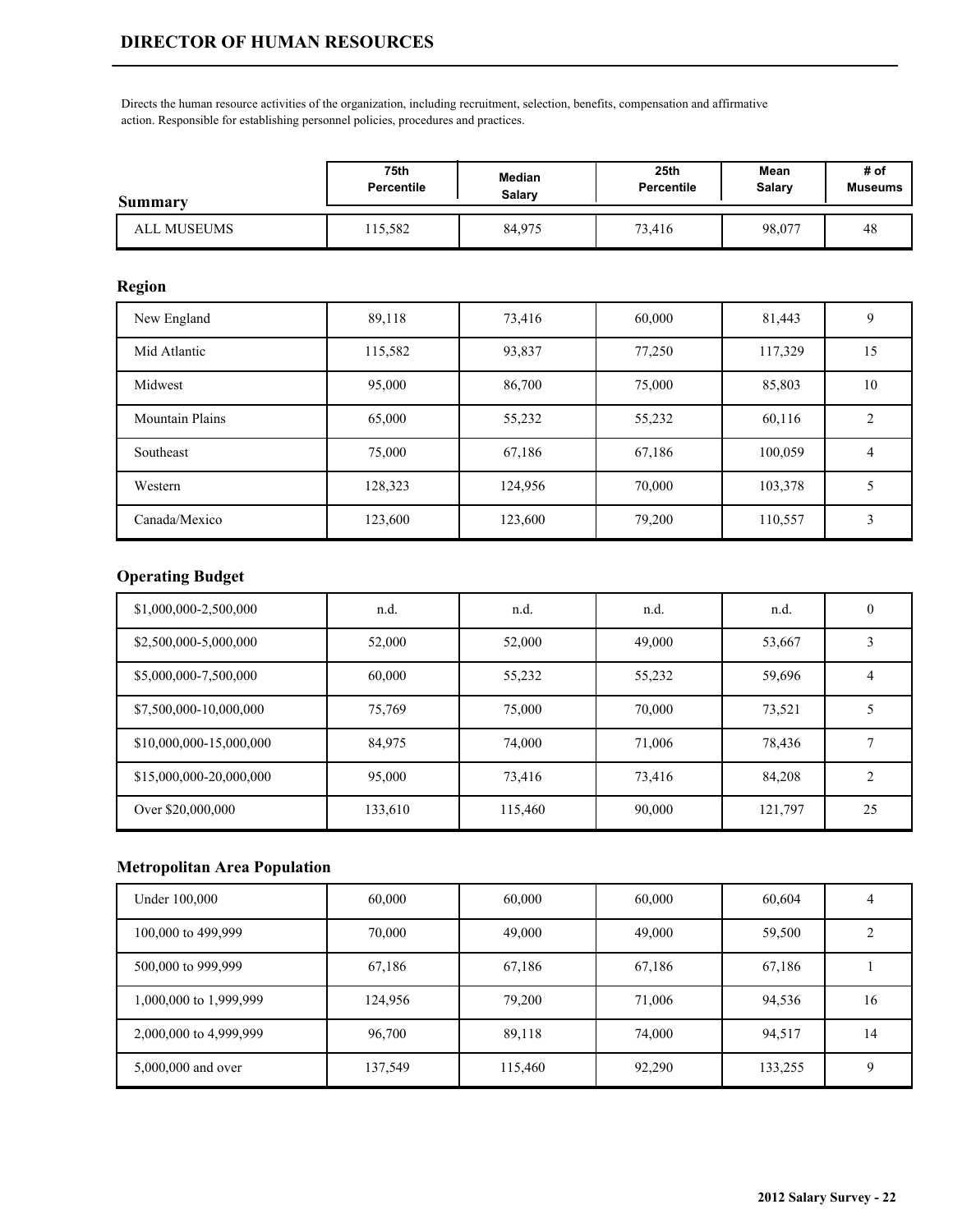Responsible for all personnel-related functions, including supervising all hiring and termination activities, employee contracts, employee counseling, administration of personnel files, compliance with EEO and ADC requirements, and negotiations with unions. Responsible for establishing personnel policies, procedures, and practices.

| <b>Summary</b>     | 75th              | Median | 25th              | Mean   | # of           |
|--------------------|-------------------|--------|-------------------|--------|----------------|
|                    | <b>Percentile</b> | Salary | <b>Percentile</b> | Salary | <b>Museums</b> |
| <b>ALL MUSEUMS</b> | 90,750            | 69,500 | 52,000            | 78,026 | $\pi c$        |

## **Region**

| New England            | 70,856  | 63,675 | 60,000 | 78,195 |                |
|------------------------|---------|--------|--------|--------|----------------|
| Mid Atlantic           | 115,460 | 85,000 | 64,000 | 91,744 | 15             |
| Midwest                | 83,200  | 62,005 | 52,000 | 76,001 | 12             |
| <b>Mountain Plains</b> | 80,968  | 54,951 | 48,000 | 62,964 | 13             |
| Southeast              | 77,850  | 50,000 | 42,000 | 60,268 | 11             |
| Western                | 100,000 | 70,918 | 61,200 | 88,064 | 16             |
| Canada/Mexico          | 90,750  | 90,396 | 90,396 | 84,648 | $\overline{4}$ |

## **Operating Budget**

| \$1,000,000-2,500,000   | n.d.    | n.d.   | n.d.   | n.d.    | $\Omega$ |
|-------------------------|---------|--------|--------|---------|----------|
| \$2,500,000-5,000,000   | 60,000  | 50,000 | 40,000 | 52,418  | 16       |
| \$5,000,000-7,500,000   | 61,200  | 52,000 | 42,000 | 52,844  | 10       |
| \$7,500,000-10,000,000  | 72,835  | 69,500 | 62,005 | 69,031  | 10       |
| \$10,000,000-15,000,000 | 90.660  | 82,739 | 75.629 | 78,297  | 11       |
| \$15,000,000-20,000,000 | 105,158 | 63,675 | 62,329 | 81,291  | 6        |
| Over \$20,000,000       | 128,323 | 90,396 | 70,856 | 102,323 | 25       |

| Under 100,000          | 60,000  | 54,951 | 54,951 | 54,177  | 4  |
|------------------------|---------|--------|--------|---------|----|
| 100,000 to 499,999     | 61,200  | 42,719 | 39,784 | 51,627  |    |
| 500,000 to 999,999     | 69,500  | 63,447 | 55,744 | 64,066  | 10 |
| 1,000,000 to 1,999,999 | 90,660  | 65,000 | 50,000 | 71,181  | 19 |
| 2,000,000 to 4,999,999 | 101,000 | 83,200 | 70,000 | 90,700  | 21 |
| 5,000,000 and over     | 125,000 | 90,000 | 75,000 | 103,223 | 13 |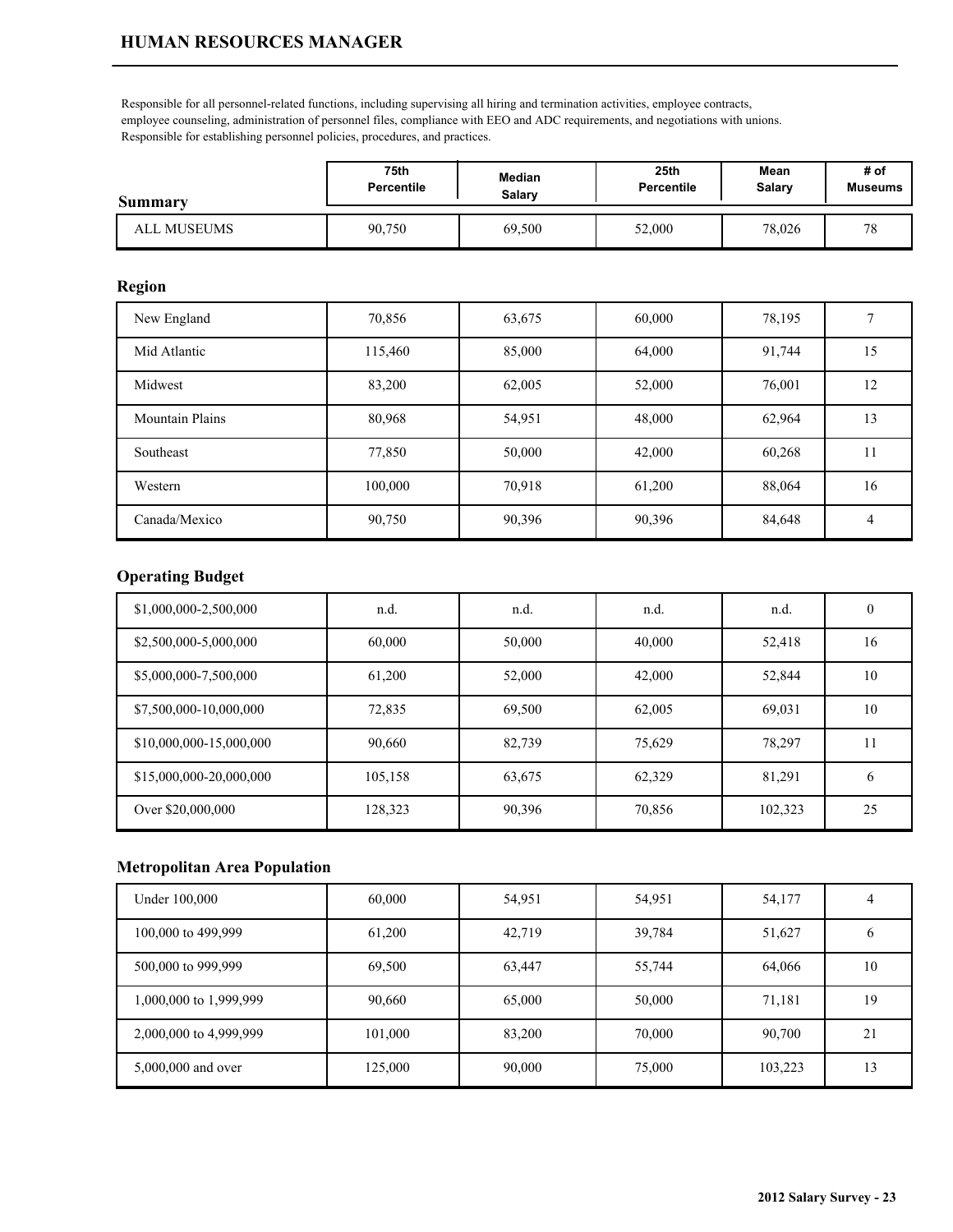#### **DIRECTOR OF INFORMATION SYSTEMS / CHIEF INFORMATION OFFICER**

#### *AKA Chief Information Officer*

Responsible for overall vision and coordination of the museum's information and communications systems and the integration of computer and new communication technology into the museum's programs. Supervises of one or several technology professionals.

| <b>Summary</b> | 75th              | Median | 25 <sub>th</sub>  | Mean    | # of           |
|----------------|-------------------|--------|-------------------|---------|----------------|
|                | <b>Percentile</b> | Salary | <b>Percentile</b> | Salary  | <b>Museums</b> |
| ALL MUSEUMS    | 15,000            | 94.000 | 71,768            | 101.454 | -67            |

### **Region**

| New England            | 96,552  | 73,000  | 71,768  | 79,674  |    |
|------------------------|---------|---------|---------|---------|----|
| Mid Atlantic           | 120,523 | 102,010 | 93,500  | 125,978 | 20 |
| Midwest                | 131,623 | 94,000  | 75,000  | 113,315 | 10 |
| <b>Mountain Plains</b> | 94,004  | 85,385  | 71,340  | 80,794  | 8  |
| Southeast              | 80,491  | 73,776  | 53,045  | 77,544  | 12 |
| Western                | 130,000 | 81,026  | 67,000  | 95,229  | 9  |
| Canada/Mexico          | 104,678 | 104,678 | 102,794 | 104,134 | 3  |

### **Operating Budget**

| \$1,000,000-2,500,000   | n.d.    | n.d.    | n.d.    | n.d.    | 0  |
|-------------------------|---------|---------|---------|---------|----|
| \$2,500,000-5,000,000   | 58,660  | 53,045  | 47,300  | 56,266  | 8  |
| \$5,000,000-7,500,000   | 81,026  | 65,000  | 65,000  | 72,166  | 8  |
| \$7,500,000-10,000,000  | 75,000  | 71,340  | 67,000  | 78,778  | 8  |
| \$10,000,000-15,000,000 | 96,233  | 85,620  | 80,491  | 89,727  | 10 |
| \$15,000,000-20,000,000 | 94,000  | 75,000  | 73,000  | 84,628  | 6  |
| Over \$20,000,000       | 158,281 | 129,322 | 102,049 | 139,358 | 26 |

| Under 100,000          | 95,000  | 86,000  | 71,340 | 81,578  |    |
|------------------------|---------|---------|--------|---------|----|
| 100,000 to 499,999     | 71,768  | 71,768  | 58,660 | 70,485  |    |
| 500,000 to 999,999     | 75,000  | 72,345  | 62,736 | 70,299  |    |
| 1,000,000 to 1,999,999 | 130,000 | 104,930 | 85,620 | 104,731 | 12 |
| 2,000,000 to 4,999,999 | 104,678 | 96,233  | 91,800 | 102,998 | 16 |
| 5,000,000 and over     | 176,000 | 115,000 | 94,554 | 146,345 | 14 |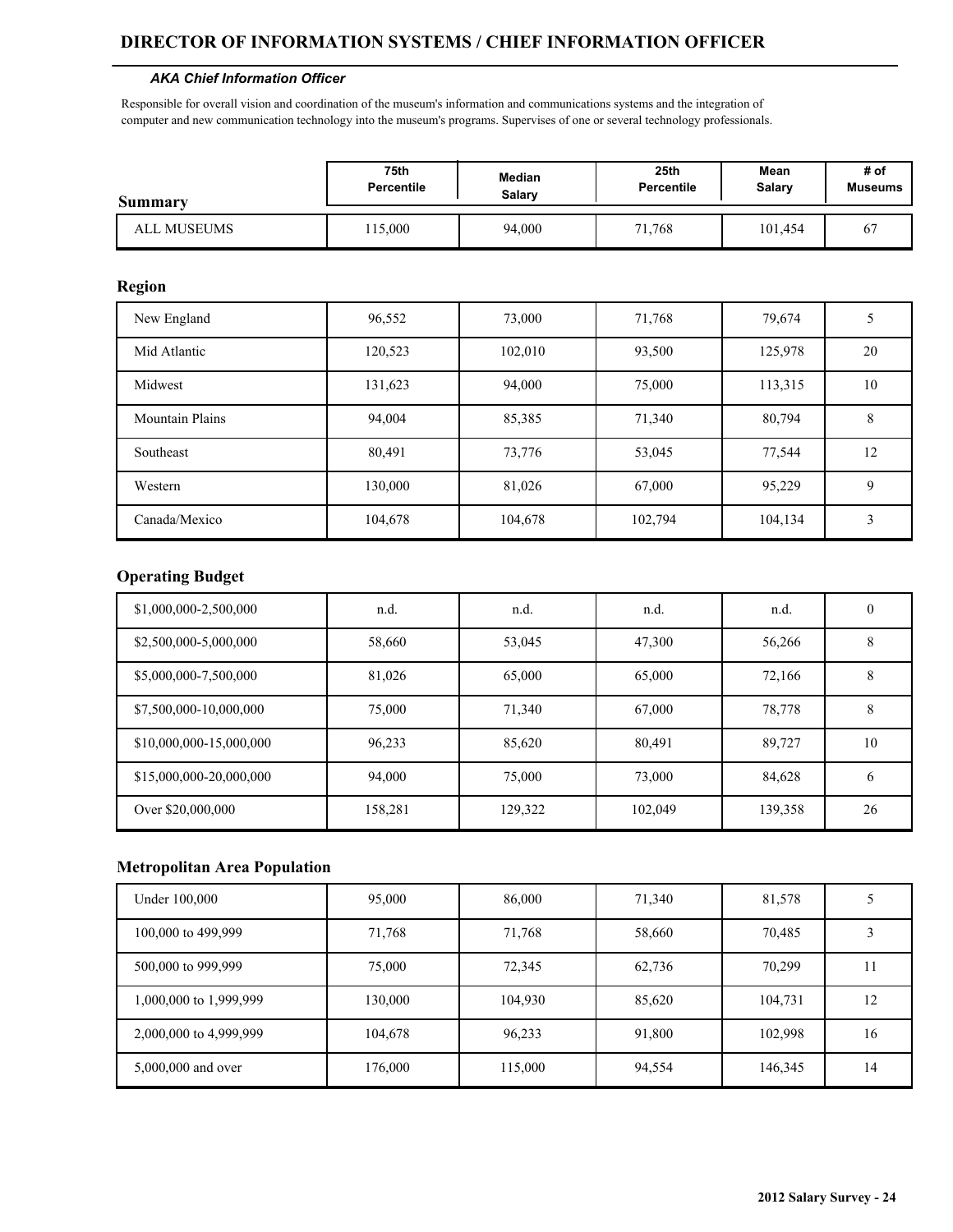#### *AKA Technology Manager or Director of New Media*

Responsible for the museum's systems and technology activity, such as managing the office computer systems and software, and new media technologies, such as web sites and interactive gallery kiosks. May involve supervision of subordinate staff and/or volunteers.

| Summary     | 75th              | Median | 25 <sub>th</sub>  | Mean   | # of           |
|-------------|-------------------|--------|-------------------|--------|----------------|
|             | <b>Percentile</b> | Salarv | <b>Percentile</b> | Salary | <b>Museums</b> |
| ALL MUSEUMS | 82,244            | 67,749 | 54,500            | 72,024 | $\overline{a}$ |

#### **Region**

| New England            | 78,526 | 68,143 | 54,545 | 67,255 | 9  |
|------------------------|--------|--------|--------|--------|----|
| Mid Atlantic           | 92,700 | 73,281 | 62,736 | 87,491 | 21 |
| Midwest                | 73,950 | 58,123 | 52,510 | 59,770 | 14 |
| <b>Mountain Plains</b> | 69,500 | 65,000 | 62,155 | 65,488 | 8  |
| Southeast              | 69,404 | 51,500 | 43,000 | 66,608 | 9  |
| Western                | 82,244 | 68,959 | 56,000 | 72,968 | 12 |
| Canada/Mexico          | 83,555 | 74,456 | 74,456 | 69,158 | 4  |

### **Operating Budget**

| \$1,000,000-2,500,000   | 35,110 | 35,110 | 35,110 | 35,110 |    |
|-------------------------|--------|--------|--------|--------|----|
| \$2,500,000-5,000,000   | 64,000 | 52,510 | 40,870 | 53,696 | 14 |
| \$5,000,000-7,500,000   | 56,000 | 45,500 | 43,000 | 48,820 | 8  |
| \$7,500,000-10,000,000  | 70,185 | 57,186 | 44,557 | 62,880 | 11 |
| \$10,000,000-15,000,000 | 73,281 | 63,000 | 60,201 | 66,338 | 12 |
| \$15,000,000-20,000,000 | 88,000 | 78,526 | 65,109 | 94,848 |    |
| Over \$20,000,000       | 93,540 | 83,500 | 73,950 | 89,854 | 24 |

| Under 100,000          | 63,000  | 54,840 | 44,390 | 56,271  |    |
|------------------------|---------|--------|--------|---------|----|
| 100,000 to 499,999     | 42,500  | 37,000 | 37,000 | 39,350  | 4  |
| 500,000 to 999,999     | 70,848  | 54,545 | 42,000 | 56,037  | 10 |
| 1,000,000 to 1,999,999 | 82,244  | 65,000 | 53,058 | 69,587  | 20 |
| 2,000,000 to 4,999,999 | 80,987  | 69,404 | 61,800 | 73,311  | 23 |
| 5,000,000 and over     | 110,000 | 87,418 | 80,781 | 107,139 |    |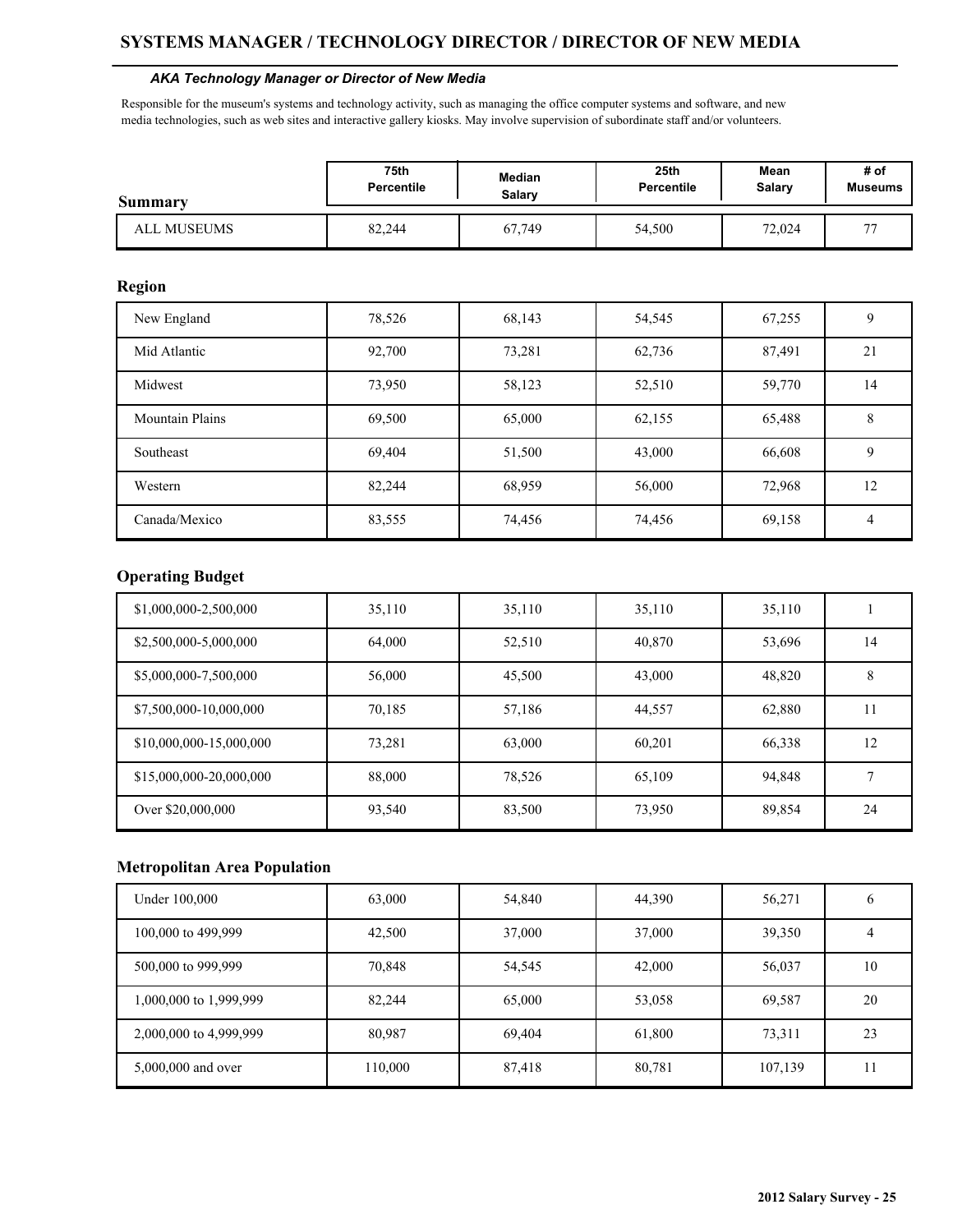Responsible for development, site management, and content of the museum's website or online presence. May include social media outreach.

| Summary     | 75th              | Median | 25 <sub>th</sub> | Mean          | # of           |
|-------------|-------------------|--------|------------------|---------------|----------------|
|             | <b>Percentile</b> | Salarv | Percentile       | <b>Salary</b> | <b>Museums</b> |
| ALL MUSEUMS | 71,603            | 53,245 | 43,000           | 59,519        | 67             |

### **Region**

| New England            | 75,000 | 50,507 | 49,480 | 64,605 |    |
|------------------------|--------|--------|--------|--------|----|
| Mid Atlantic           | 81,000 | 60,000 | 48,965 | 71,597 | 20 |
| Midwest                | 69,303 | 54,000 | 45,000 | 54,312 | 12 |
| <b>Mountain Plains</b> | 58,498 | 43,697 | 40,000 | 49,746 |    |
| Southeast              | 56,000 | 43,000 | 35,000 | 48,887 | 9  |
| Western                | 70,218 | 50,000 | 41,600 | 54,233 | 12 |
| Canada/Mexico          | 63,227 | 58,724 | 58,724 | 61,700 | 4  |

# **Operating Budget**

| \$1,000,000-2,500,000   | n.d.   | n.d.   | n.d.   | n.d.   | 0  |
|-------------------------|--------|--------|--------|--------|----|
| \$2,500,000-5,000,000   | 45,000 | 40,040 | 35,000 | 44,163 | 12 |
| \$5,000,000-7,500,000   | 43,000 | 43,000 | 41,600 | 45,533 | 3  |
| \$7,500,000-10,000,000  | 70,000 | 40,000 | 39,718 | 61,184 | 8  |
| \$10,000,000-15,000,000 | 51,630 | 50,507 | 42,019 | 54,466 | 11 |
| \$15,000,000-20,000,000 | 70,218 | 49,480 | 45,000 | 55,167 | 6  |
| Over \$20,000,000       | 77,200 | 70,000 | 58,724 | 70,902 | 26 |

| Under 100,000          | 58,498 | 49,480 | 49,480 | 53,989 |    |
|------------------------|--------|--------|--------|--------|----|
| 100,000 to 499,999     | 41,035 | 30,000 | 30,000 | 34,909 |    |
| 500,000 to 999,999     | 39,640 | 39,640 | 30,000 | 36,560 |    |
| 1,000,000 to 1,999,999 | 76,466 | 56,000 | 45,006 | 61,927 | 14 |
| 2,000,000 to 4,999,999 | 72,000 | 54,000 | 48,965 | 62,756 | 25 |
| 5,000,000 and over     | 75,000 | 61,222 | 56,650 | 72,466 | 12 |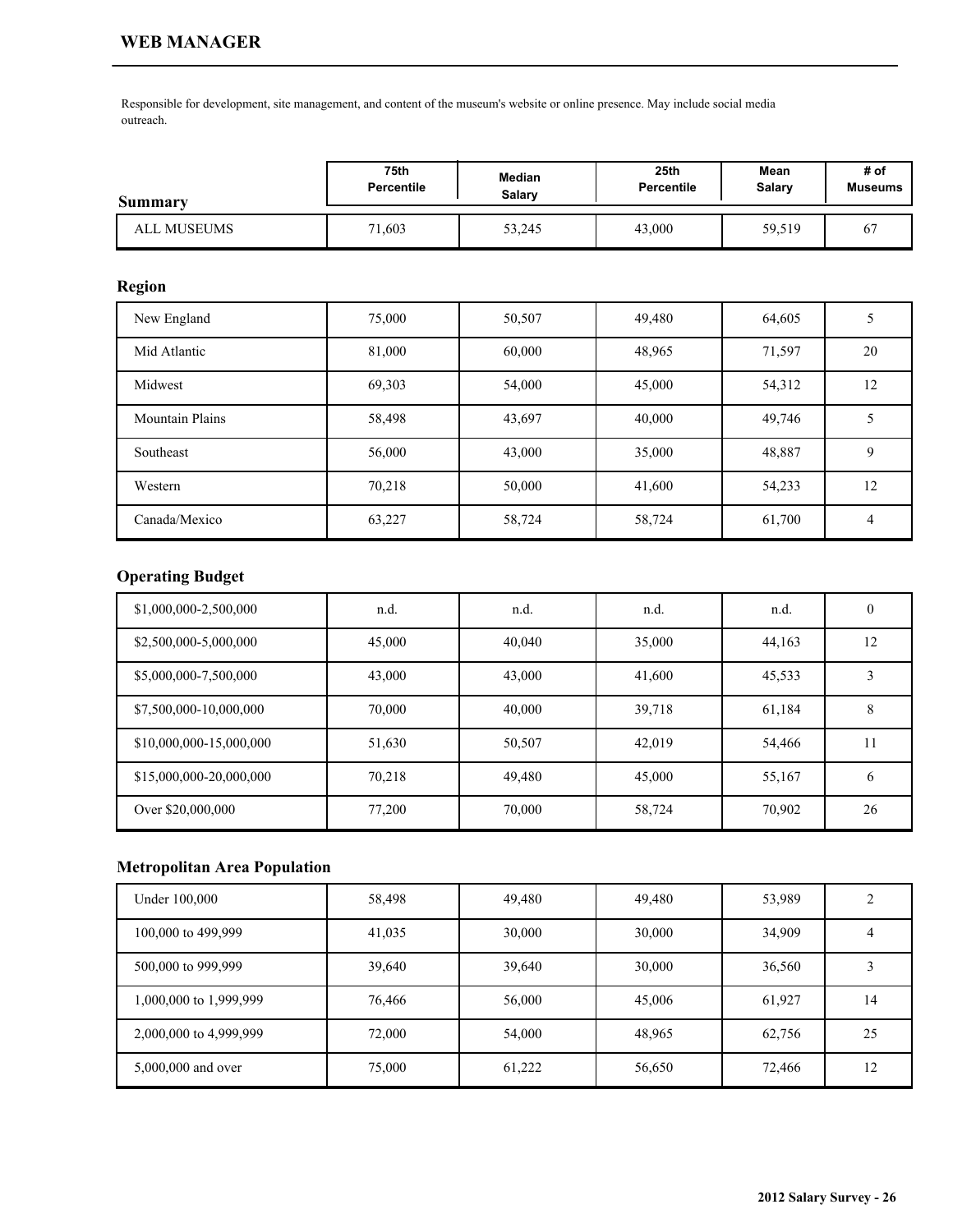#### **NEW MEDIA MANAGER**

Responsible for planning and executing the museum's social and new media strategy, including, but not limited to, Twitter, Facebook, Tumblr, and mobile apps. May work in conjunction with technology and marketing staff.

| Summary     | <b>75th</b>       | Median | 25th       | Mean   | # of           |
|-------------|-------------------|--------|------------|--------|----------------|
|             | <b>Percentile</b> | Salarv | Percentile | Salary | <b>Museums</b> |
| ALL MUSEUMS | 57,000            | 45,000 | 36,768     | 48,602 | 4 <sub>1</sub> |

### **Region**

| New England            | 71,750 | 71,750 | 54,101 | 67,617 |   |
|------------------------|--------|--------|--------|--------|---|
| Mid Atlantic           | 63,000 | 48,726 | 40,000 | 51,535 | 9 |
| Midwest                | 50,000 | 41,000 | 39,591 | 45,920 | 9 |
| <b>Mountain Plains</b> | 45,190 | 38,600 | 36,768 | 39,614 | 9 |
| Southeast              | 51,375 | 35,000 | 30,000 | 45,275 |   |
| Western                | 55,016 | 53,916 | 43,300 | 48,173 |   |
| Canada/Mexico          | 86,044 | 86,044 | 86,044 | 86,044 |   |

### **Operating Budget**

| \$1,000,000-2,500,000   | n.d.   | n.d.   | n.d.   | n.d.   | 0            |
|-------------------------|--------|--------|--------|--------|--------------|
| \$2,500,000-5,000,000   | 36,000 | 30,000 | 30,000 | 37,500 |              |
| \$5,000,000-7,500,000   | 40,877 | 40,877 | 38,600 | 40,159 |              |
| \$7,500,000-10,000,000  | 45,190 | 40,000 | 36,768 | 42,127 | <sub>b</sub> |
| \$10,000,000-15,000,000 | 50,000 | 46,420 | 46,420 | 47,013 | 4            |
| \$15,000,000-20,000,000 | 40,000 | 39,591 | 39,591 | 41,204 | 4            |
| Over \$20,000,000       | 77,000 | 55,016 | 45,000 | 58,482 | 17           |

| Under 100,000          | 45,190 | 45,190 | 45,190 | 45,190 |   |
|------------------------|--------|--------|--------|--------|---|
| 100,000 to 499,999     | 31,633 | 31,633 | 30,000 | 41,878 |   |
| 500,000 to 999,999     | 39,591 | 38,600 | 35,000 | 39,458 |   |
| 1,000,000 to 1,999,999 | 46,420 | 41,000 | 36,000 | 44,667 |   |
| 2,000,000 to 4,999,999 | 63,838 | 43,300 | 37,200 | 51,392 |   |
| 5,000,000 and over     | 63,000 | 57,000 | 50,000 | 58,553 | δ |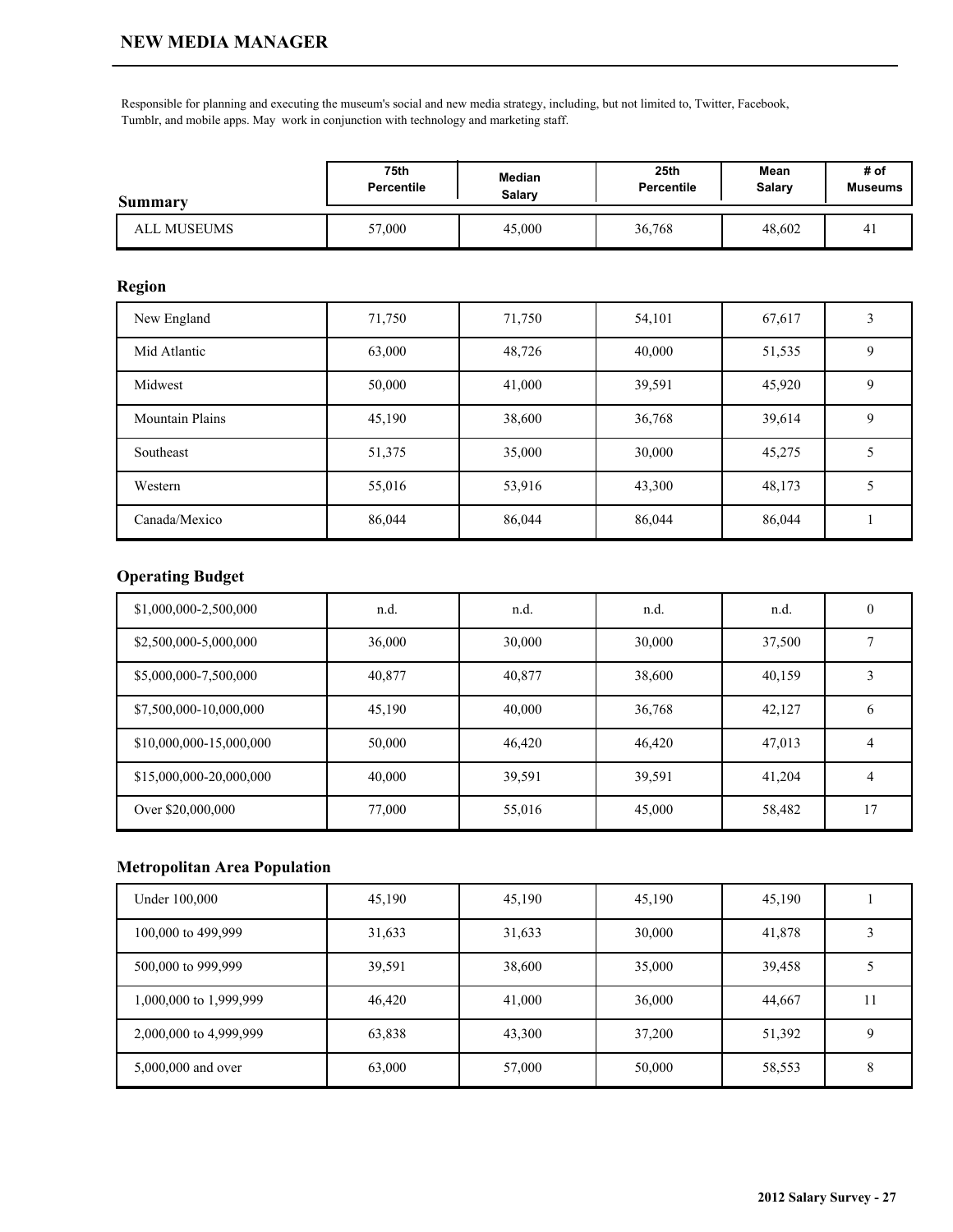Oversees maintenance of annual membership drives and programs for members. Provides support in planning and executing special fundraising events. May provide Reports to Director of Development.

| <b>Summary</b> | 75th              | Median | 25 <sub>th</sub>  | Mean   | # of    |
|----------------|-------------------|--------|-------------------|--------|---------|
|                | <b>Percentile</b> | Salarv | <b>Percentile</b> | Salary | Museums |
| ALL MUSEUMS    | 50,190            | 39,000 | 32,460            | 44.493 | 140     |

### **Region**

| New England            | 56,932 | 40,000 | 33,764 | 48,727 | 15 |
|------------------------|--------|--------|--------|--------|----|
| Mid Atlantic           | 58,511 | 40,000 | 32,876 | 47,168 | 30 |
| Midwest                | 47,506 | 35,589 | 31,200 | 41,017 | 22 |
| <b>Mountain Plains</b> | 50,000 | 37,400 | 30,000 | 43,437 | 19 |
| Southeast              | 43,450 | 33,949 | 31,620 | 38,272 | 29 |
| Western                | 49,920 | 40,000 | 35,360 | 46,590 | 18 |
| Canada/Mexico          | 53,872 | 49,698 | 47,220 | 59,112 |    |

## **Operating Budget**

| \$1,000,000-2,500,000   | 37,440 | 33,061 | 31,210 | 36,442 |    |
|-------------------------|--------|--------|--------|--------|----|
| \$2,500,000-5,000,000   | 41,600 | 35,000 | 31,000 | 37,469 | 44 |
| \$5,000,000-7,500,000   | 42,000 | 37,024 | 32,000 | 38,770 | 21 |
| \$7,500,000-10,000,000  | 47,800 | 37,000 | 33,600 | 41,943 | 15 |
| \$10,000,000-15,000,000 | 63,963 | 44,400 | 32,000 | 48,313 | 17 |
| \$15,000,000-20,000,000 | 61,000 | 49,920 | 43,000 | 54,864 | 6  |
| Over \$20,000,000       | 78,000 | 50,190 | 40,000 | 57,198 | 29 |

| Under 100,000          | 42,791 | 39,000 | 35,490 | 40,267 |    |
|------------------------|--------|--------|--------|--------|----|
| 100,000 to 499,999     | 40,000 | 36,945 | 32,000 | 39,663 | 15 |
| 500,000 to 999,999     | 46,125 | 37,400 | 31,900 | 42,257 | -7 |
| 1,000,000 to 1,999,999 | 50,000 | 35,000 | 32,000 | 41,513 | 33 |
| 2,000,000 to 4,999,999 | 63,963 | 43,000 | 35,000 | 51,794 | 40 |
| 5,000,000 and over     | 55,550 | 40,000 | 32,320 | 47,565 | 15 |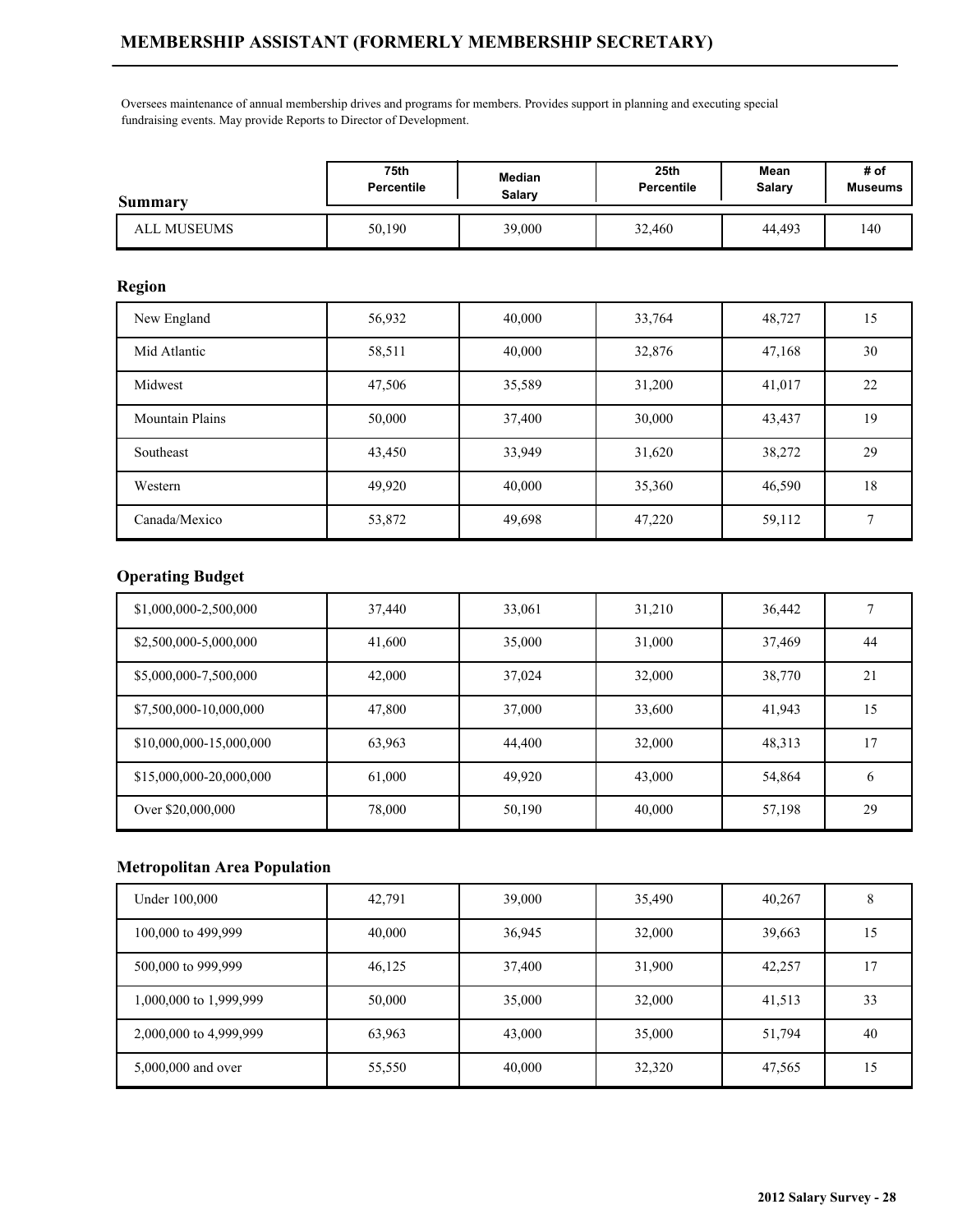## **SPECIAL EVENTS MANAGER**

Organizes and coordinates special events, including but not limited to exhibition previews, fundraisers, and community festivals. Responsible for event planning, execution, and evaluation. May supervise building rental program. May be responsible for marketing rental program to corporations, travel-tourism industry, and other appropriate customers.

| <b>Summary</b>     | 75th              | Median | 25th       | Mean   | # of           |
|--------------------|-------------------|--------|------------|--------|----------------|
|                    | <b>Percentile</b> | Salary | Percentile | Salary | <b>Museums</b> |
| <b>ALL MUSEUMS</b> | 65,254            | 50,000 | 42,000     | 56,803 | 152            |

#### **Region**

| New England            | 59,423 | 50,467 | 40,000 | 53,355 | 18            |
|------------------------|--------|--------|--------|--------|---------------|
| Mid Atlantic           | 90,887 | 54,540 | 43,390 | 68,944 | 36            |
| Midwest                | 63,606 | 51,000 | 40,919 | 53,136 | 22            |
| <b>Mountain Plains</b> | 67,800 | 53,000 | 39,780 | 58,788 | 18            |
| Southeast              | 46,700 | 42,432 | 36,906 | 45,806 | 30            |
| Western                | 68,488 | 50,000 | 45,000 | 55,976 | 22            |
| Canada/Mexico          | 65,000 | 60,984 | 52,016 | 60,461 | $\mathfrak b$ |

## **Operating Budget**

| \$1,000,000-2,500,000   | 44,249 | 40,297 | 35,000 | 40,986 | 10 |
|-------------------------|--------|--------|--------|--------|----|
| \$2,500,000-5,000,000   | 46,000 | 41,721 | 35,356 | 44,432 | 46 |
| \$5,000,000-7,500,000   | 53,495 | 47,025 | 39,780 | 48,187 | 20 |
| \$7,500,000-10,000,000  | 69,420 | 50,467 | 47,715 | 60,537 | 17 |
| \$10,000,000-15,000,000 | 75,000 | 57,330 | 47,005 | 64,231 | 17 |
| \$15,000,000-20,000,000 | 70,400 | 55,000 | 48,000 | 61,234 | 8  |
| Over \$20,000,000       | 87,289 | 70,359 | 52,825 | 75,645 | 31 |

| Under 100,000          | 50,000  | 43,390 | 40,000 | 51,960 | 13 |
|------------------------|---------|--------|--------|--------|----|
| 100,000 to 499,999     | 45,321  | 40,000 | 33,024 | 41,649 | 15 |
| 500,000 to 999,999     | 52,016  | 46,000 | 40,948 | 46,691 | -7 |
| 1,000,000 to 1,999,999 | 64,942  | 50,000 | 40,100 | 54,464 | 37 |
| 2,000,000 to 4,999,999 | 70,794  | 60,000 | 44,236 | 60,924 | 42 |
| 5,000,000 and over     | 100,366 | 75,000 | 50,000 | 81,467 | רו |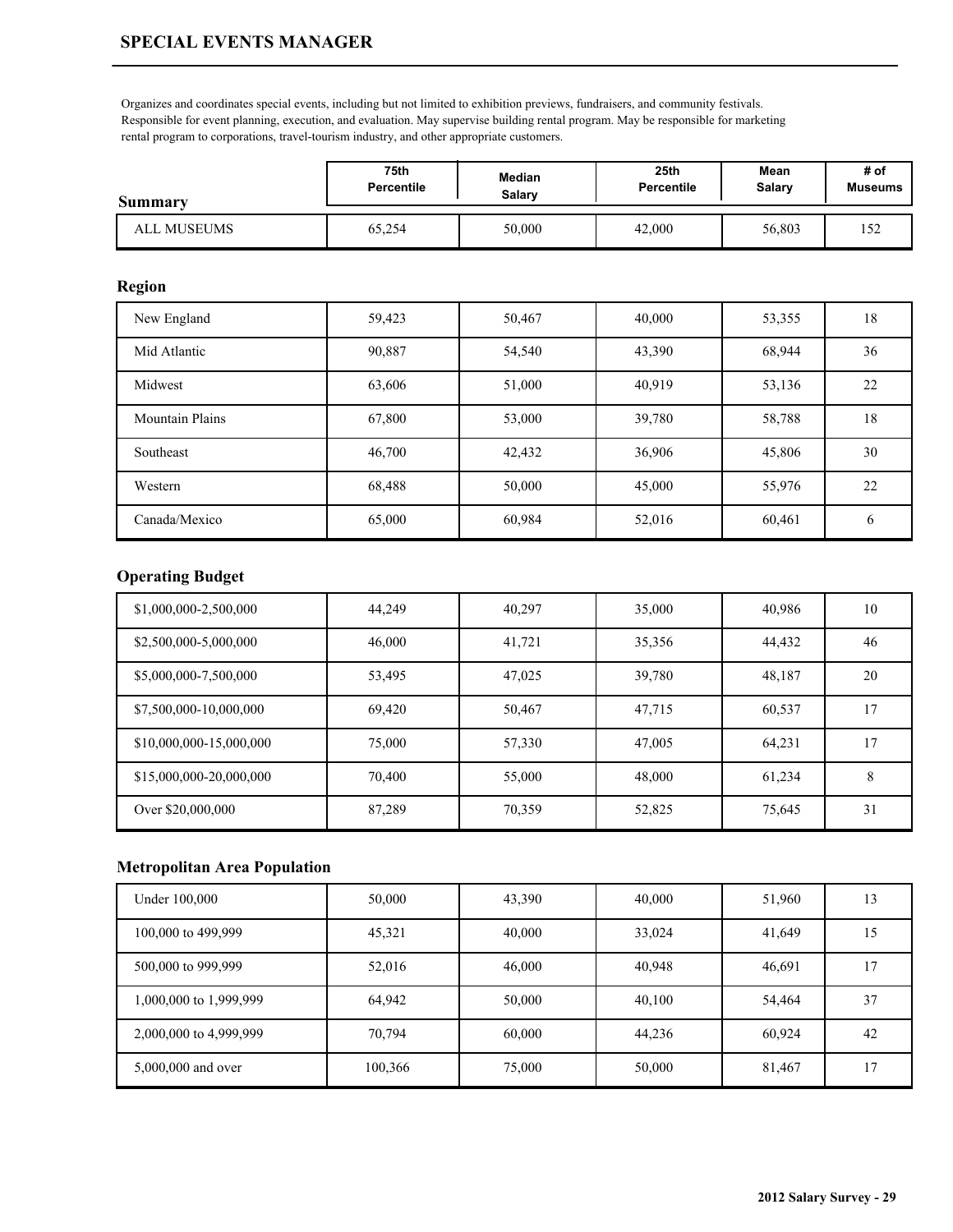Directs the public affairs and information activities of the organization. Directs the media relations, publicity and customer relation activities of the organization. Responsible for directing the marketing activities of the organization (i.e., service development, advertising and promotional activities, and market penetration/expansion).

| <b>Summary</b> | 75th              | Median  | 25th       | Mean    | # of                           |
|----------------|-------------------|---------|------------|---------|--------------------------------|
|                | <b>Percentile</b> | Salary  | Percentile | Salary  | <b>Museums</b>                 |
| ALL MUSEUMS    | 159,000           | 100,000 | 76,650     | 130,153 | $\overline{\phantom{a}}$<br>5: |

## **Region**

| New England            | 121,650 | 104,500 | 104,500 | 133,040 | $\overline{4}$ |
|------------------------|---------|---------|---------|---------|----------------|
| Mid Atlantic           | 201,000 | 148,063 | 86,458  | 160,007 | 13             |
| Midwest                | 120,943 | 76,650  | 67,000  | 112,008 | 12             |
| <b>Mountain Plains</b> | 154,500 | 80,000  | 68,500  | 101,424 |                |
| Southeast              | 105,060 | 89,647  | 67,980  | 107,256 | 9              |
| Western                | 197,600 | 120,016 | 77,250  | 158,342 |                |
| Canada/Mexico          | 128,780 | 128,780 | 99,444  | 120,318 | 3              |

## **Operating Budget**

| \$1,000,000-2,500,000   | 81,120  | 46,000  | 46,000  | 63,560  | $\overline{2}$ |
|-------------------------|---------|---------|---------|---------|----------------|
| \$2,500,000-5,000,000   | 79,000  | 72,345  | 50,000  | 72,764  | 9              |
| \$5,000,000-7,500,000   | 92,431  | 80,000  | 80,000  | 86,216  | $\overline{2}$ |
| \$7,500,000-10,000,000  | 154,500 | 77,698  | 77,250  | 111,410 |                |
| \$10,000,000-15,000,000 | 140,259 | 105,060 | 86,458  | 113,145 | 9              |
| \$15,000,000-20,000,000 | 100,000 | 92,400  | 92,400  | 96,013  | 4              |
| Over \$20,000,000       | 265,000 | 159,120 | 120,016 | 185,324 | 21             |

| Under 100,000          | 121,650 | 121,650 | 121,650 | 121,650 |    |
|------------------------|---------|---------|---------|---------|----|
| 100,000 to 499,999     | 79,000  | 46,000  | 46,000  | 62,500  |    |
| 500,000 to 999,999     | 89,647  | 72,345  | 67,980  | 73,968  | 10 |
| 1,000,000 to 1,999,999 | 159,000 | 81,120  | 68,500  | 133,611 | 10 |
| 2,000,000 to 4,999,999 | 150,000 | 104,500 | 90,000  | 124,653 | 16 |
| 5,000,000 and over     | 265,000 | 250,000 | 201,000 | 238,707 | 8  |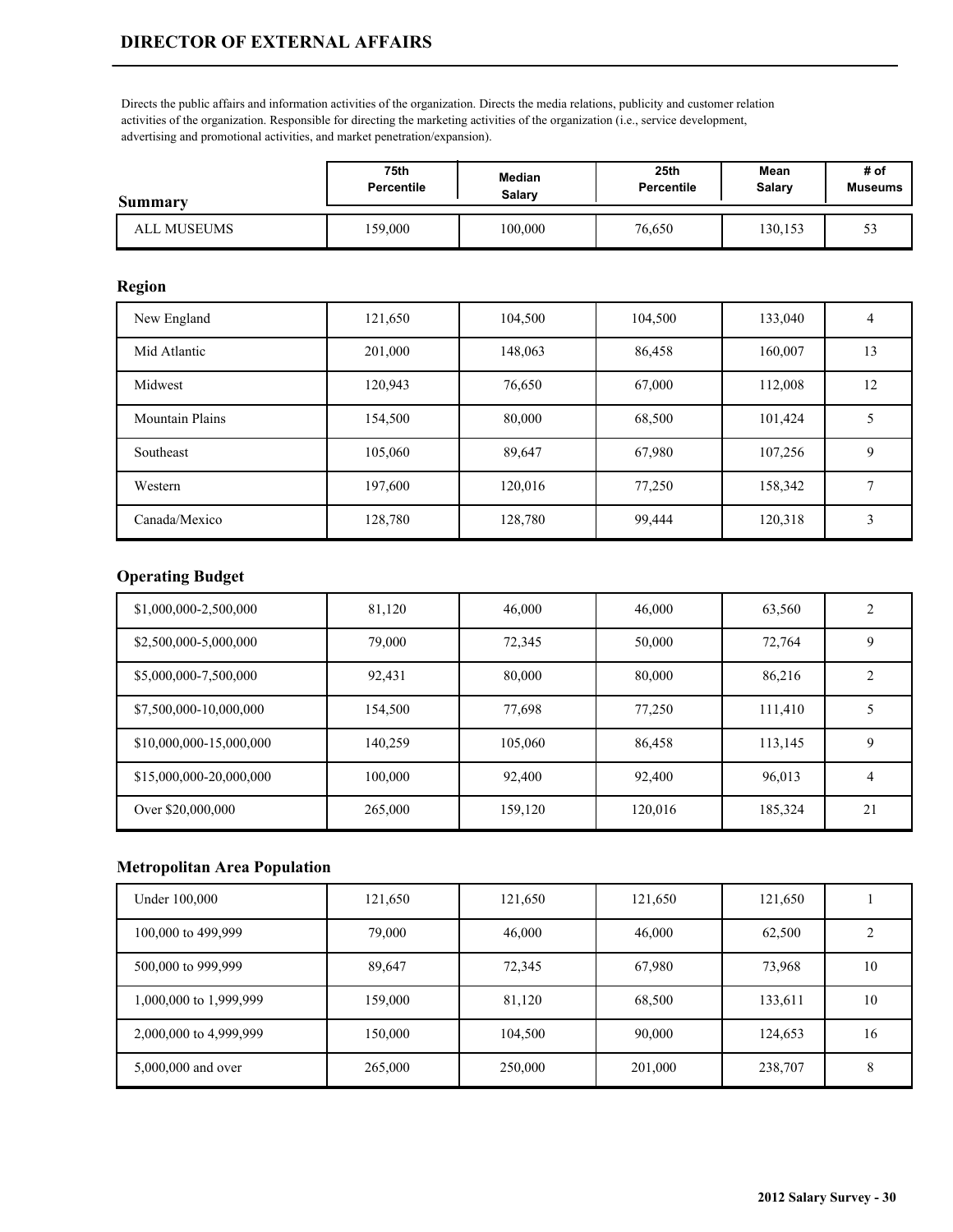## **MARKETING DIRECTOR**

General responsibility for coordinating museum promotional programs, revenue producing sale of products and the creative services for museum printed and promotional materials (excluding scholarly publications). Often acts as a consultant to other museum departments and volunteer groups to promote a specific event, product or service.

| <b>Summary</b> | 75th              | Median | 25 <sub>th</sub> | Mean   | # of           |
|----------------|-------------------|--------|------------------|--------|----------------|
|                | <b>Percentile</b> | Salary | Percentile       | Salary | <b>Museums</b> |
| ALL MUSEUMS    | 93,600            | 67,000 | 52,500           | 78,380 | 1 1 1          |

### **Region**

| New England            | 70,000  | 67,256 | 46,000 | 68,277  | 11            |
|------------------------|---------|--------|--------|---------|---------------|
| Mid Atlantic           | 120,000 | 90,352 | 60,000 | 99,759  | 21            |
| Midwest                | 93,600  | 66,300 | 50,500 | 75,012  | 18            |
| <b>Mountain Plains</b> | 65,000  | 59,354 | 49,900 | 67,858  |               |
| Southeast              | 75,156  | 49,000 | 42,000 | 63,925  | 26            |
| Western                | 90,000  | 67,000 | 60,000 | 78,097  | 18            |
| Canada/Mexico          | 174,010 | 94,500 | 66,999 | 114,950 | $\mathfrak b$ |

### **Operating Budget**

| \$1,000,000-2,500,000   | 45,760  | 42,000  | 41,000 | 42,038  | 8  |
|-------------------------|---------|---------|--------|---------|----|
| \$2,500,000-5,000,000   | 61,162  | 54,317  | 47,000 | 55,252  | 34 |
| \$5,000,000-7,500,000   | 80,000  | 67,256  | 60,000 | 71,199  | 19 |
| \$7,500,000-10,000,000  | 92,355  | 58,600  | 55,000 | 77,576  |    |
| \$10,000,000-15,000,000 | 92,298  | 76,000  | 56,791 | 78,708  | 9  |
| \$15,000,000-20,000,000 | 100,000 | 100,000 | 68,925 | 95,586  | ⇁  |
| Over \$20,000,000       | 144,200 | 107,100 | 90,352 | 119,903 | 26 |

| Under 100,000          | 70,000  | 59,310  | 46,000 | 63,362  |    |
|------------------------|---------|---------|--------|---------|----|
| 100,000 to 499,999     | 52,690  | 46,078  | 42,500 | 49,515  | 13 |
| 500,000 to 999,999     | 68,925  | 60,000  | 56,002 | 64,910  |    |
| 1,000,000 to 1,999,999 | 94,500  | 69,000  | 59,354 | 78,407  | 26 |
| 2,000,000 to 4,999,999 | 104,862 | 81,357  | 49,900 | 85,459  | 33 |
| 5,000,000 and over     | 130,000 | 109,393 | 95,513 | 118,259 | 13 |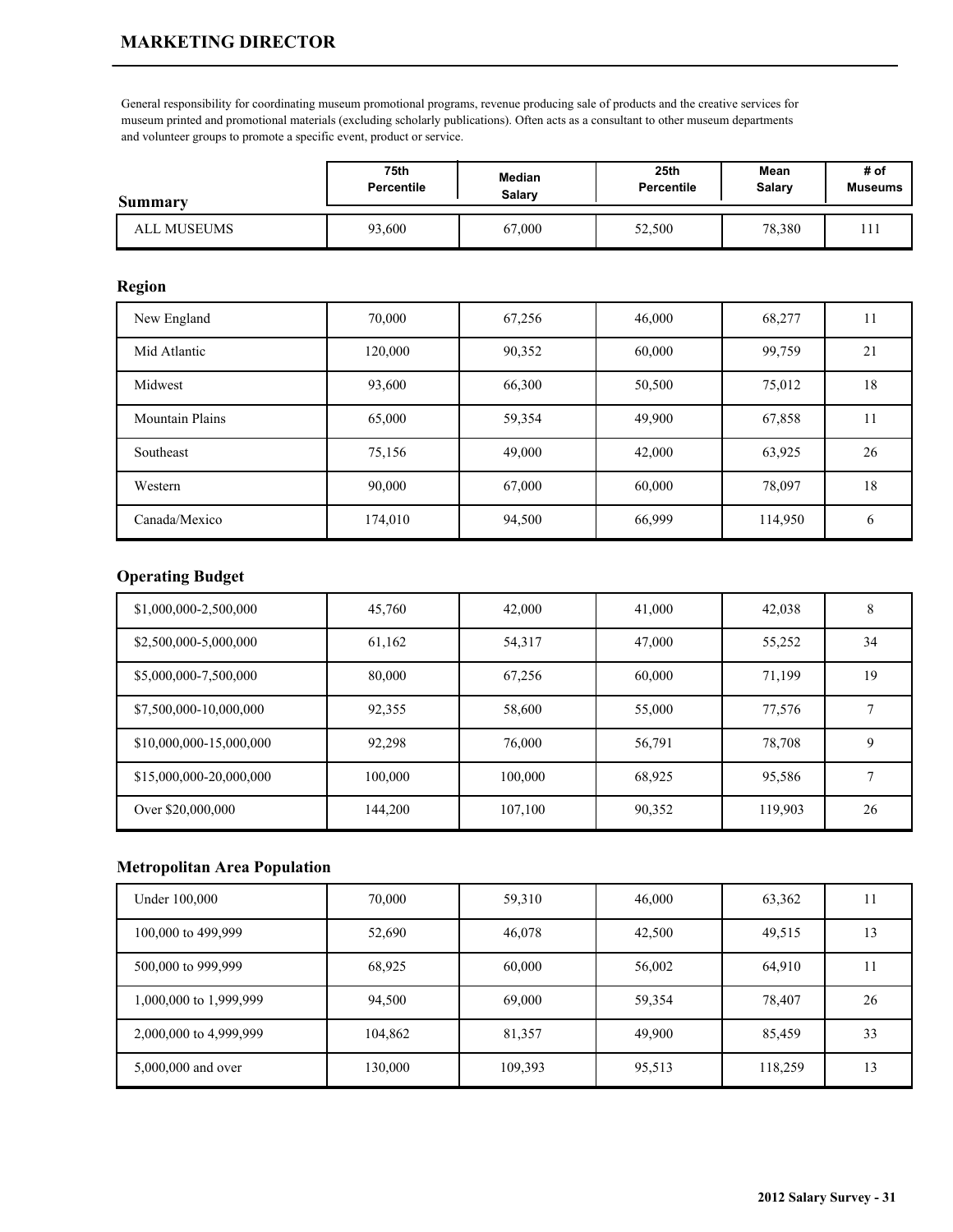Primary point of contact for news media and specific interest groups concerning museum exhibitions, special programs, etc. Draft press releases & target to specific audiences.

| Summary     | 75th              | Median | 25th       | Mean   | # of           |
|-------------|-------------------|--------|------------|--------|----------------|
|             | <b>Percentile</b> | Salarv | Percentile | Salary | <b>Museums</b> |
| ALL MUSEUMS | 72,000            | 57,000 | 42,000     | 62,121 | l 19           |

### **Region**

| New England            | 65,000 | 52,696 | 47,047 | 59,500 | 13 |
|------------------------|--------|--------|--------|--------|----|
| Mid Atlantic           | 92,682 | 67,114 | 50,000 | 77,007 | 29 |
| Midwest                | 68,500 | 47,560 | 40,000 | 54,003 | 21 |
| <b>Mountain Plains</b> | 75,460 | 47,871 | 41,762 | 57,396 | 12 |
| Southeast              | 55,000 | 40,000 | 35,000 | 46,814 | 21 |
| Western                | 71,750 | 59,575 | 57,000 | 69,473 | 16 |
| Canada/Mexico          | 64,840 | 64,235 | 57,500 | 66,945 | 7  |

## **Operating Budget**

| \$1,000,000-2,500,000   | 38,221  | 31,440 | 31,395 | 36,333 | 8  |
|-------------------------|---------|--------|--------|--------|----|
| \$2,500,000-5,000,000   | 56,990  | 42,000 | 35,380 | 45,181 | 29 |
| \$5,000,000-7,500,000   | 50,000  | 47,000 | 41,762 | 47,691 | 12 |
| \$7,500,000-10,000,000  | 72,000  | 57,000 | 53,000 | 62,259 | 14 |
| \$10,000,000-15,000,000 | 75.460  | 64,235 | 46,000 | 63,236 | 16 |
| \$15,000,000-20,000,000 | 58,916  | 58,295 | 51,300 | 56,468 | ⇁  |
| Over \$20,000,000       | 103,101 | 79,560 | 68,224 | 90,023 | 32 |

| Under 100,000          | 58,295  | 35,535 | 35,380 | 48,471 |    |
|------------------------|---------|--------|--------|--------|----|
| 100,000 to 499,999     | 47,047  | 38,221 | 32,000 | 43,265 |    |
| 500,000 to 999,999     | 45,000  | 41,096 | 38,000 | 41,272 | 13 |
| 1,000,000 to 1,999,999 | 70,312  | 53,806 | 41,762 | 56,187 | 31 |
| 2,000,000 to 4,999,999 | 79,310  | 64,235 | 52,000 | 66,129 | 39 |
| 5,000,000 and over     | 105,000 | 90,417 | 72,000 | 95,508 | 16 |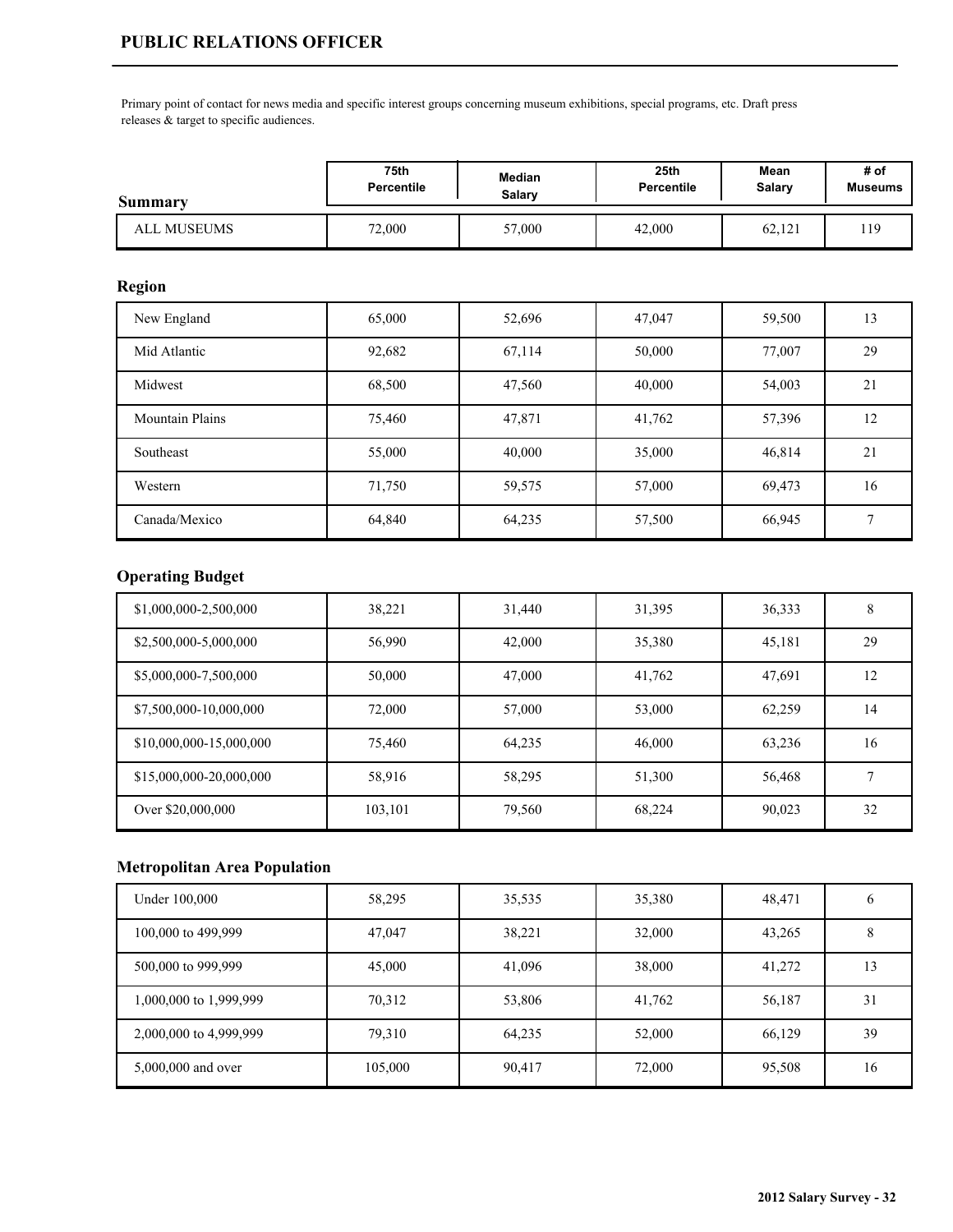#### **MUSEUM STORE MANAGER**

Responsible for entire operation of museum sales operation. May involve supervision of subordinate staff and/or volunteers.

| Summary            | 75th       | Median | 25th       | Mean   | # of           |
|--------------------|------------|--------|------------|--------|----------------|
|                    | Percentile | Salary | Percentile | Salary | <b>Museums</b> |
| <b>ALL MUSEUMS</b> | 64.789     | 47,629 | 40,986     | 57,486 | 161            |

## **Region**

| New England            | 65,520 | 53,534 | 40,000 | 55,919 | 19           |
|------------------------|--------|--------|--------|--------|--------------|
| Mid Atlantic           | 83,000 | 56,969 | 41,303 | 70,998 | 35           |
| Midwest                | 60,000 | 43,260 | 36,023 | 53,119 | 27           |
| <b>Mountain Plains</b> | 56,154 | 47,000 | 42,424 | 49,191 | 21           |
| Southeast              | 47,775 | 43,500 | 37,000 | 45,413 | 31           |
| Western                | 71,642 | 55,000 | 51,239 | 65,806 | 21           |
| Canada/Mexico          | 68,437 | 64,000 | 45,000 | 67,284 | $\mathbf{r}$ |

# **Operating Budget**

| \$1,000,000-2,500,000   | 42,436  | 27,206 | 25,585 | 32,165 | 11 |
|-------------------------|---------|--------|--------|--------|----|
| \$2,500,000-5,000,000   | 45,000  | 40,643 | 33,000 | 42,058 | 49 |
| \$5,000,000-7,500,000   | 55,000  | 45,000 | 42,500 | 48,031 | 22 |
| \$7,500,000-10,000,000  | 55,425  | 53,534 | 45,000 | 51,402 | 16 |
| \$10,000,000-15,000,000 | 65,520  | 55,000 | 48,000 | 58,985 | 17 |
| \$15,000,000-20,000,000 | 63,000  | 57,783 | 47.100 | 57,809 | 8  |
| Over \$20,000,000       | 106,080 | 83,640 | 66,300 | 94,524 | 35 |

| Under 100,000          | 55,000 | 46,000 | 41,303 | 53,133 | 15 |
|------------------------|--------|--------|--------|--------|----|
| 100,000 to 499,999     | 42,436 | 40,000 | 28,353 | 40,371 | 18 |
| 500,000 to 999,999     | 52,776 | 47,000 | 37,914 | 44,215 | 22 |
| 1,000,000 to 1,999,999 | 63,310 | 45,500 | 40,000 | 53,486 | 42 |
| 2,000,000 to 4,999,999 | 71,028 | 55,425 | 45,000 | 63,385 | 36 |
| 5,000,000 and over     | 96,655 | 82,221 | 59,072 | 98,845 | 18 |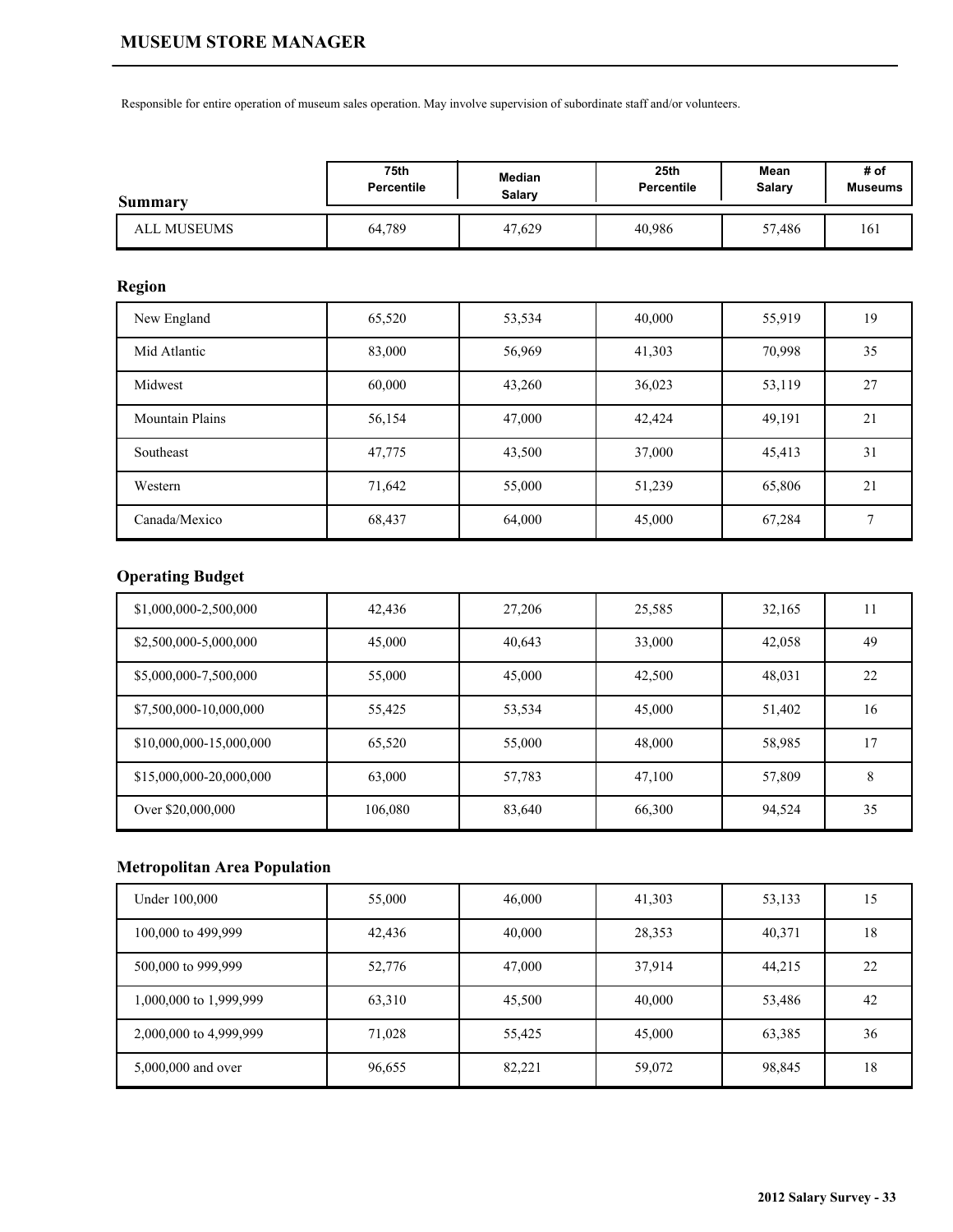# **VOLUNTEER COORDINATOR**

Responsible for coordination and guidance of one or more volunteer organizations. Functions as prime liaison between staff and volunteers.

| <b>Summary</b> | 75th              | Median | 25th       | Mean   | # of           |
|----------------|-------------------|--------|------------|--------|----------------|
|                | <b>Percentile</b> | Salarv | Percentile | Salary | <b>Museums</b> |
| ALL MUSEUMS    | 51,765            | 40,576 | 35,500     | 45,111 | 85             |

### **Region**

| New England            | 43,085 | 39,500 | 39,430 | 44,731 | 8  |
|------------------------|--------|--------|--------|--------|----|
| Mid Atlantic           | 51,765 | 44,020 | 37,000 | 45,983 | 15 |
| Midwest                | 46,800 | 37,150 | 35,941 | 45,381 | 15 |
| <b>Mountain Plains</b> | 43,414 | 33,230 | 31,888 | 36,323 | 10 |
| Southeast              | 43,705 | 36,400 | 33,000 | 42,770 | 19 |
| Western                | 63,544 | 45,656 | 40,500 | 50,851 | 15 |
| Canada/Mexico          | 61,443 | 61,443 | 28,300 | 51,927 | 3  |

# **Operating Budget**

| \$1,000,000-2,500,000   | 35,722 | 35,722 | 30,000 | 35,340 |    |
|-------------------------|--------|--------|--------|--------|----|
| \$2,500,000-5,000,000   | 43,750 | 39,244 | 33,000 | 43,922 | 21 |
| \$5,000,000-7,500,000   | 49,168 | 37,000 | 36,168 | 43,165 | 9  |
| \$7,500,000-10,000,000  | 42,000 | 38,250 | 35,500 | 38,922 | 10 |
| \$10,000,000-15,000,000 | 43,705 | 36,437 | 31,000 | 42,011 | 10 |
| \$15,000,000-20,000,000 | 44,200 | 43,085 | 32,979 | 45,779 | 5  |
| Over \$20,000,000       | 61,443 | 51,765 | 42,607 | 51,453 | 25 |

| Under 100,000          | 45,714 | 44,020 | 37,000 | 43,472 |    |
|------------------------|--------|--------|--------|--------|----|
| 100,000 to 499,999     | 94,868 | 45,098 | 36,437 | 63,639 |    |
| 500,000 to 999,999     | 42,000 | 36,244 | 32,979 | 36,987 |    |
| 1,000,000 to 1,999,999 | 44,200 | 37,000 | 31,000 | 39,922 | 30 |
| 2,000,000 to 4,999,999 | 60,789 | 43,414 | 37,400 | 49,127 | 17 |
| 5,000,000 and over     | 65,289 | 52,650 | 42,917 | 55,040 | 10 |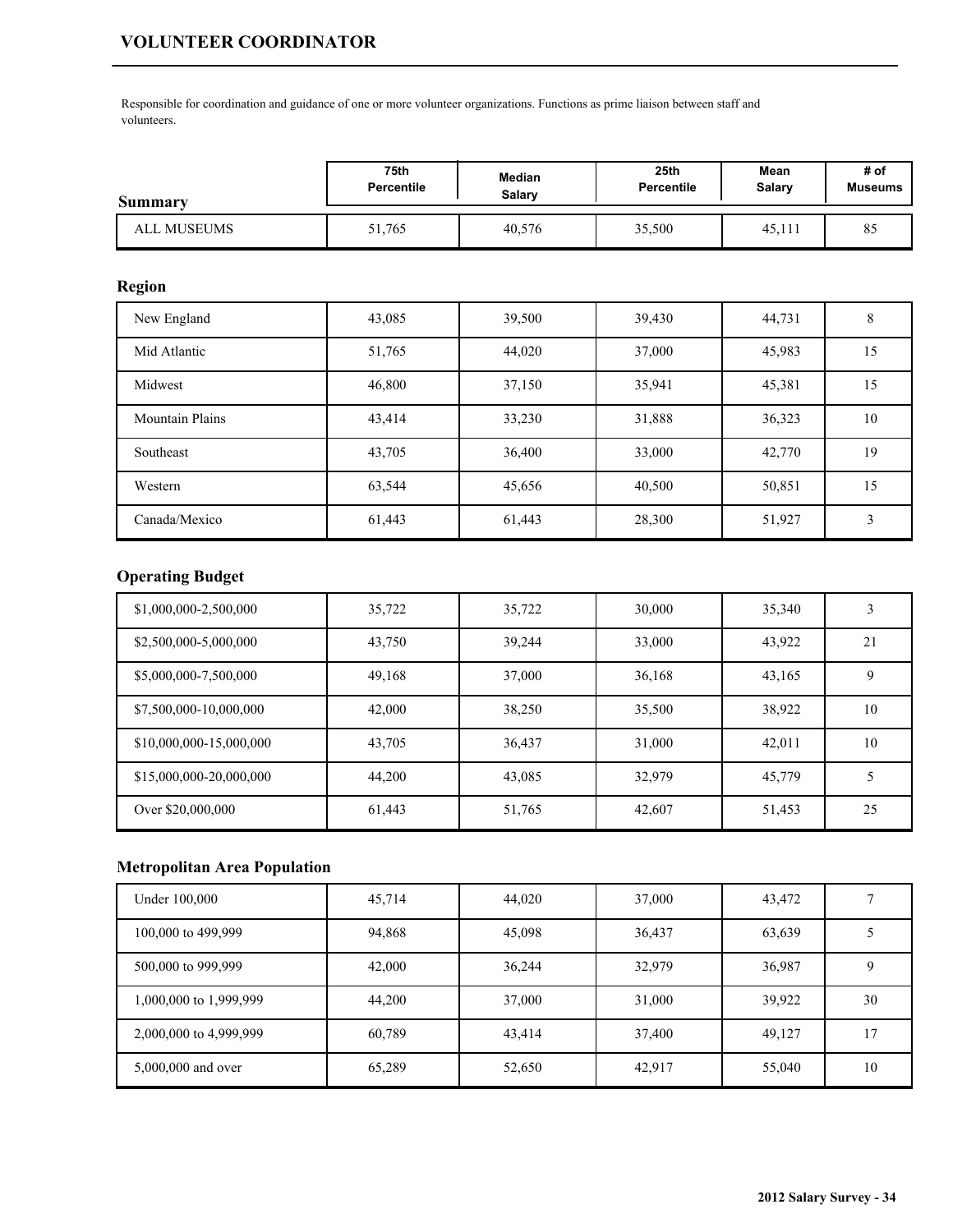### **CURATOR A / CHIEF CURATOR / DIRECTOR OF CURATORIAL AFFAIRS**

#### *AKA Director of Curatorial Affairs*

General administrative responsibilities for curatorial affairs, plus some museum administrative responsibilities; considerable public and donor contact; supervision of several curatorial departments or staff.

| <b>Summary</b> | 75th              | Median  | 25th              | Mean   | # of           |
|----------------|-------------------|---------|-------------------|--------|----------------|
|                | <b>Percentile</b> | Salary  | <b>Percentile</b> | Salary | <b>Museums</b> |
| ALL MUSEUMS    | 34,992            | 100,000 | 78,348            | 13.757 | 138            |

### **Region**

| New England            | 130,240 | 100,000 | 78,500  | 112,387 | 14            |
|------------------------|---------|---------|---------|---------|---------------|
| Mid Atlantic           | 144,214 | 104,335 | 78,700  | 124,003 | 29            |
| Midwest                | 145,500 | 84,033  | 75,000  | 106,134 | 20            |
| <b>Mountain Plains</b> | 129,789 | 102,631 | 89,176  | 125,894 | 16            |
| Southeast              | 100,000 | 89,287  | 73,650  | 91,198  | 32            |
| Western                | 148,230 | 125,000 | 104,417 | 127,429 | 21            |
| Canada/Mexico          | 139,846 | 120,000 | 83,507  | 121,111 | $\mathfrak b$ |

#### **Operating Budget**

| \$1,000,000-2,500,000   | 80,000  | 75,331  | 68,745  | 73,986  | 9  |
|-------------------------|---------|---------|---------|---------|----|
| \$2,500,000-5,000,000   | 98,140  | 79,001  | 65,467  | 86,733  | 50 |
| \$5,000,000-7,500,000   | 129,000 | 100,000 | 89,287  | 114,499 | 16 |
| \$7,500,000-10,000,000  | 122,787 | 90,000  | 84,033  | 111,555 | 13 |
| \$10,000,000-15,000,000 | 134,992 | 120,000 | 90,000  | 116,546 | 16 |
| \$15,000,000-20,000,000 | 145,500 | 92,250  | 91,100  | 116,668 | ⇁  |
| Over \$20,000,000       | 202,025 | 150,000 | 125,000 | 165,390 | 25 |

| Under 100,000          | 129,000 | 85,317  | 77,700  | 108,648 |    |
|------------------------|---------|---------|---------|---------|----|
| 100,000 to 499,999     | 80,000  | 78,348  | 61,285  | 78,979  | 15 |
| 500,000 to 999,999     | 105,060 | 90,000  | 75,010  | 94.947  | -7 |
| 1,000,000 to 1,999,999 | 117,828 | 91,100  | 69,000  | 100,018 | 31 |
| 2,000,000 to 4,999,999 | 156,811 | 133,824 | 91,800  | 129,714 | 34 |
| 5,000,000 and over     | 195,000 | 150,000 | 121,500 | 163,246 | 16 |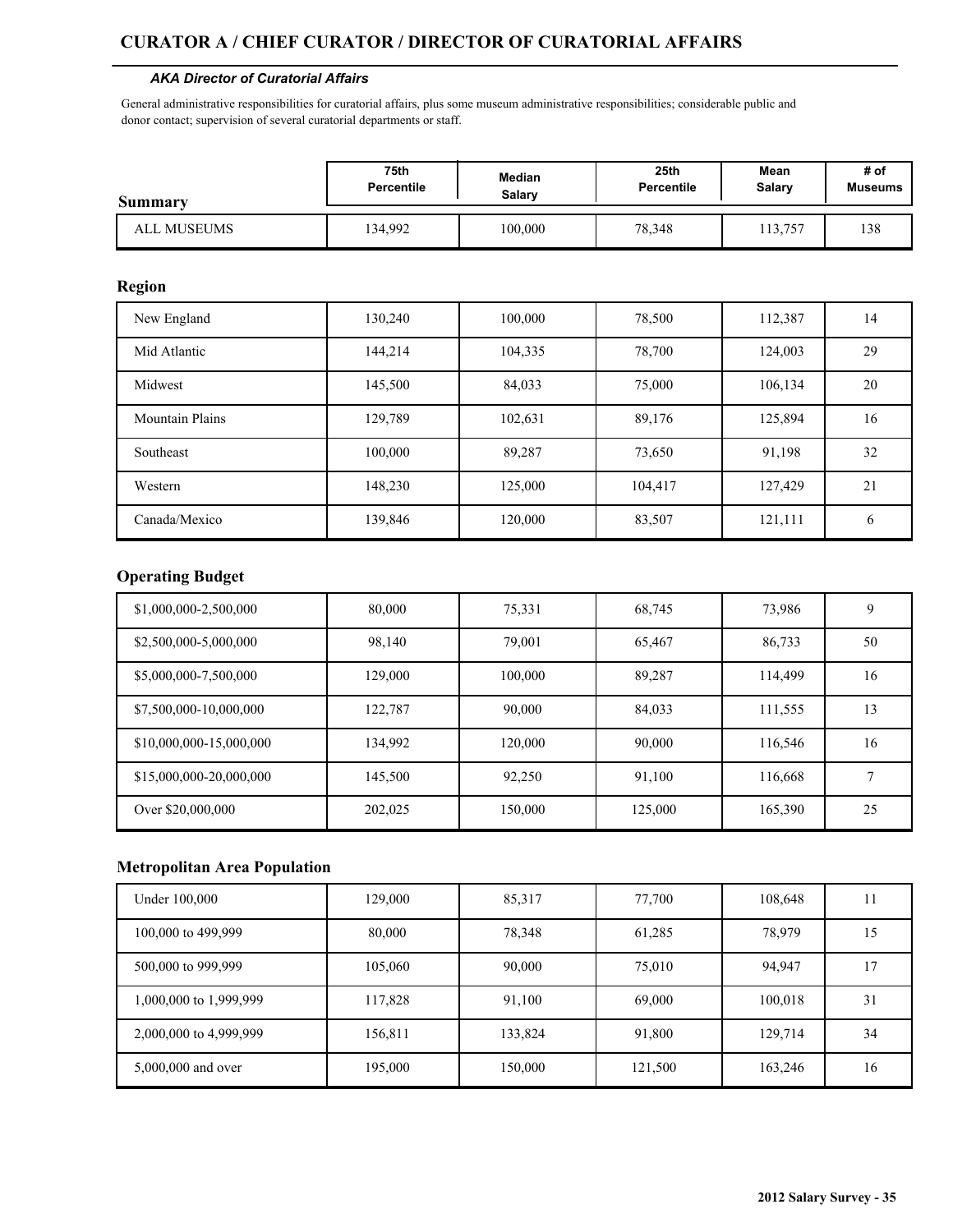#### **CURATOR B / SENIOR CURATOR / CURATOR OF SPECIAL COLLECTIONS AREA**

#### *AKA Senior Curator, Curator of Special Collections Area*

Responsibility for important sub-collections; general administrative duties relating to area of responsibility; supervision of one or several curatorial subordinates.

| Summary     | 75th              | Median | 25 <sub>th</sub>  | Mean   | # of    |
|-------------|-------------------|--------|-------------------|--------|---------|
|             | <b>Percentile</b> | Salary | <b>Percentile</b> | Salary | Museums |
| ALL MUSEUMS | 98,325            | 80,000 | 61,836            | 85,678 | 138     |

## **Region**

| New England            | 98,028  | 84,128 | 72,000 | 84,599 | 14 |
|------------------------|---------|--------|--------|--------|----|
| Mid Atlantic           | 113,108 | 84,760 | 70.000 | 96,348 | 32 |
| Midwest                | 91,745  | 72,858 | 54,000 | 80,115 | 23 |
| <b>Mountain Plains</b> | 93,000  | 75,000 | 50,322 | 79,064 | 17 |
| Southeast              | 76,350  | 65,000 | 50,000 | 66,380 | 25 |
| Western                | 103,852 | 86,000 | 70,133 | 98,573 | 21 |
| Canada/Mexico          | 102,639 | 85,500 | 66,632 | 89,101 | 6  |

#### **Operating Budget**

| \$1,000,000-2,500,000   | 72,000  | 67,785  | 50,000 | 62,060  | 10 |
|-------------------------|---------|---------|--------|---------|----|
| \$2,500,000-5,000,000   | 76,350  | 59,181  | 51,553 | 64,967  | 34 |
| \$5,000,000-7,500,000   | 82,465  | 65,000  | 50,000 | 66,974  | 17 |
| \$7,500,000-10,000,000  | 86,000  | 77,983  | 66,000 | 81,635  | 16 |
| \$10,000,000-15,000,000 | 97,344  | 86,000  | 73.724 | 95,644  | 14 |
| \$15,000,000-20,000,000 | 96.724  | 87,760  | 82,400 | 89,412  | 9  |
| Over \$20,000,000       | 125,700 | 101,496 | 85,000 | 109,258 | 35 |

| Under 100,000          | 94,000  | 80,679  | 69,023 | 79,925  | 10 |
|------------------------|---------|---------|--------|---------|----|
| 100,000 to 499,999     | 74,000  | 59,000  | 50,000 | 62,468  | 14 |
| 500,000 to 999,999     | 86,011  | 66,622  | 56,902 | 71,189  | 14 |
| 1,000,000 to 1,999,999 | 95,442  | 78,719  | 60,000 | 83,199  | 37 |
| 2,000,000 to 4,999,999 | 115,000 | 85,680  | 69,039 | 94,345  | 38 |
| 5,000,000 and over     | 140,000 | 104,022 | 89,150 | 115,355 | -7 |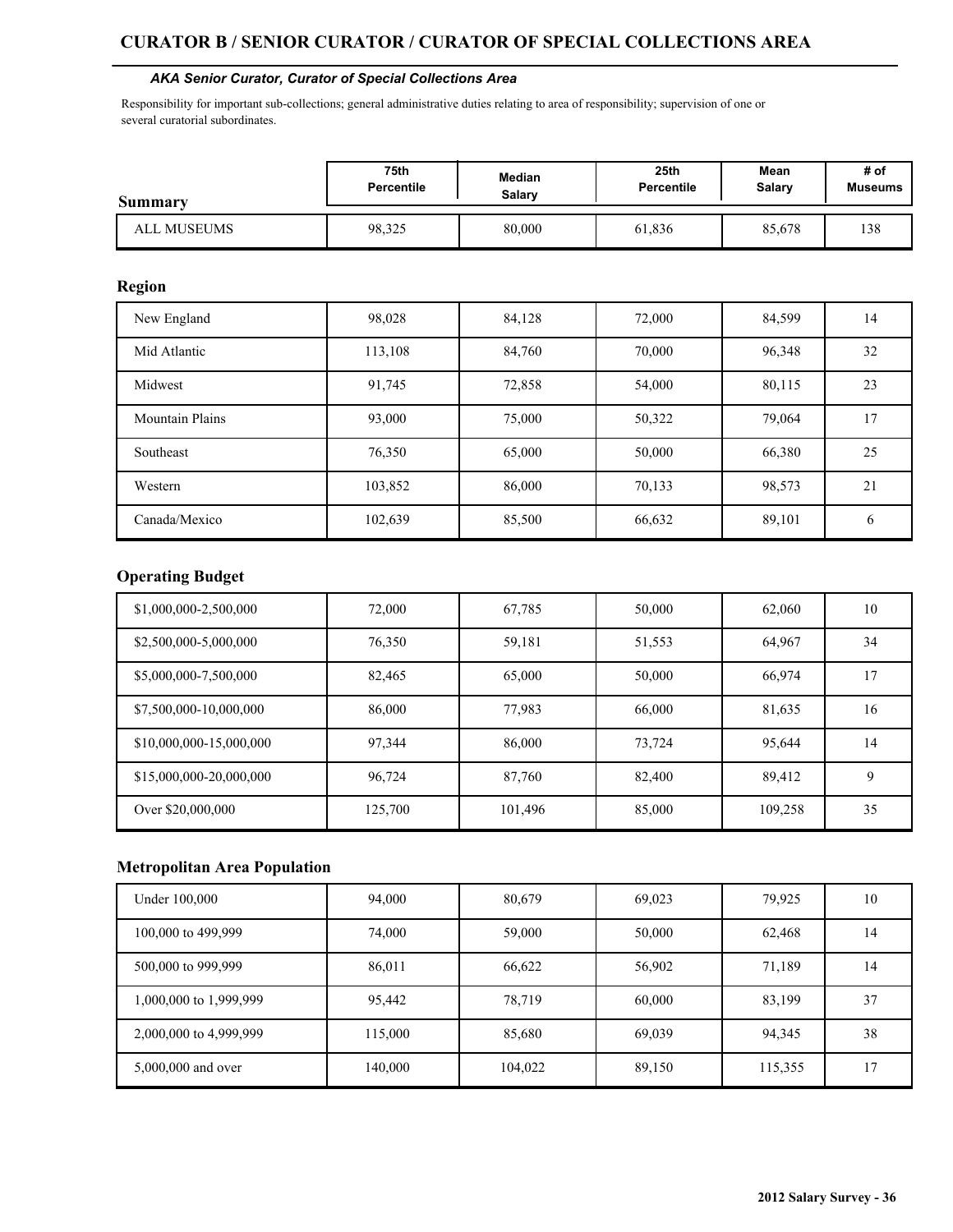Primary responsibility for scheduling and installing temporary exhibits; maintains exhibition calendar for public and staff use; conceives, coordinates and executes special programs related to exhibition schedules.

| Summary     | 75th              | Median | 25th       | Mean   | # of           |
|-------------|-------------------|--------|------------|--------|----------------|
|             | <b>Percentile</b> | Salarv | Percentile | Salary | <b>Museums</b> |
| ALL MUSEUMS | 80,000            | 66,625 | 50,000     | 70,749 | 70<br>◡        |

## **Region**

| New England            | 87,453  | 79,627 | 51,212 | 72,665 |    |
|------------------------|---------|--------|--------|--------|----|
| Mid Atlantic           | 90,000  | 72,499 | 60,308 | 80,481 | 17 |
| Midwest                | 76,103  | 51,690 | 45,800 | 62,800 | 14 |
| <b>Mountain Plains</b> | 65,055  | 55,000 | 48,000 | 63,120 | 12 |
| Southeast              | 64,920  | 50,000 | 46,500 | 58,024 | 11 |
| Western                | 81,370  | 73,355 | 60,000 | 75,954 | 13 |
| Canada/Mexico          | 102,776 | 75,544 | 75,544 | 90,830 | 4  |

# **Operating Budget**

| \$1,000,000-2,500,000   | 51,212  | 51,000 | 51,000 | 50,376 | 4  |
|-------------------------|---------|--------|--------|--------|----|
| \$2,500,000-5,000,000   | 58,973  | 48,778 | 45,900 | 59,957 | 23 |
| \$5,000,000-7,500,000   | 74.493  | 60,308 | 50,000 | 62,392 |    |
| \$7,500,000-10,000,000  | 90,000  | 80,000 | 45,000 | 78,776 |    |
| \$10,000,000-15,000,000 | 77,250  | 66,950 | 58,000 | 68,686 | 10 |
| \$15,000,000-20,000,000 | 79.992  | 73,379 | 70,000 | 74,940 |    |
| Over \$20,000,000       | 100,583 | 77,250 | 73,174 | 87,589 | 19 |

| Under 100,000          | 65,000  | 51,212 | 48,000 | 56,811 |    |
|------------------------|---------|--------|--------|--------|----|
| 100,000 to 499,999     | 51,000  | 48,000 | 46,500 | 51,984 |    |
| 500,000 to 999,999     | 64,920  | 56,962 | 45,738 | 59,293 |    |
| 1,000,000 to 1,999,999 | 72,113  | 54,165 | 47,326 | 60,484 | -7 |
| 2,000,000 to 4,999,999 | 103,000 | 79,992 | 60,308 | 87,986 | 24 |
| 5,000,000 and over     | 80,000  | 73,355 | 64,500 | 75,148 | 12 |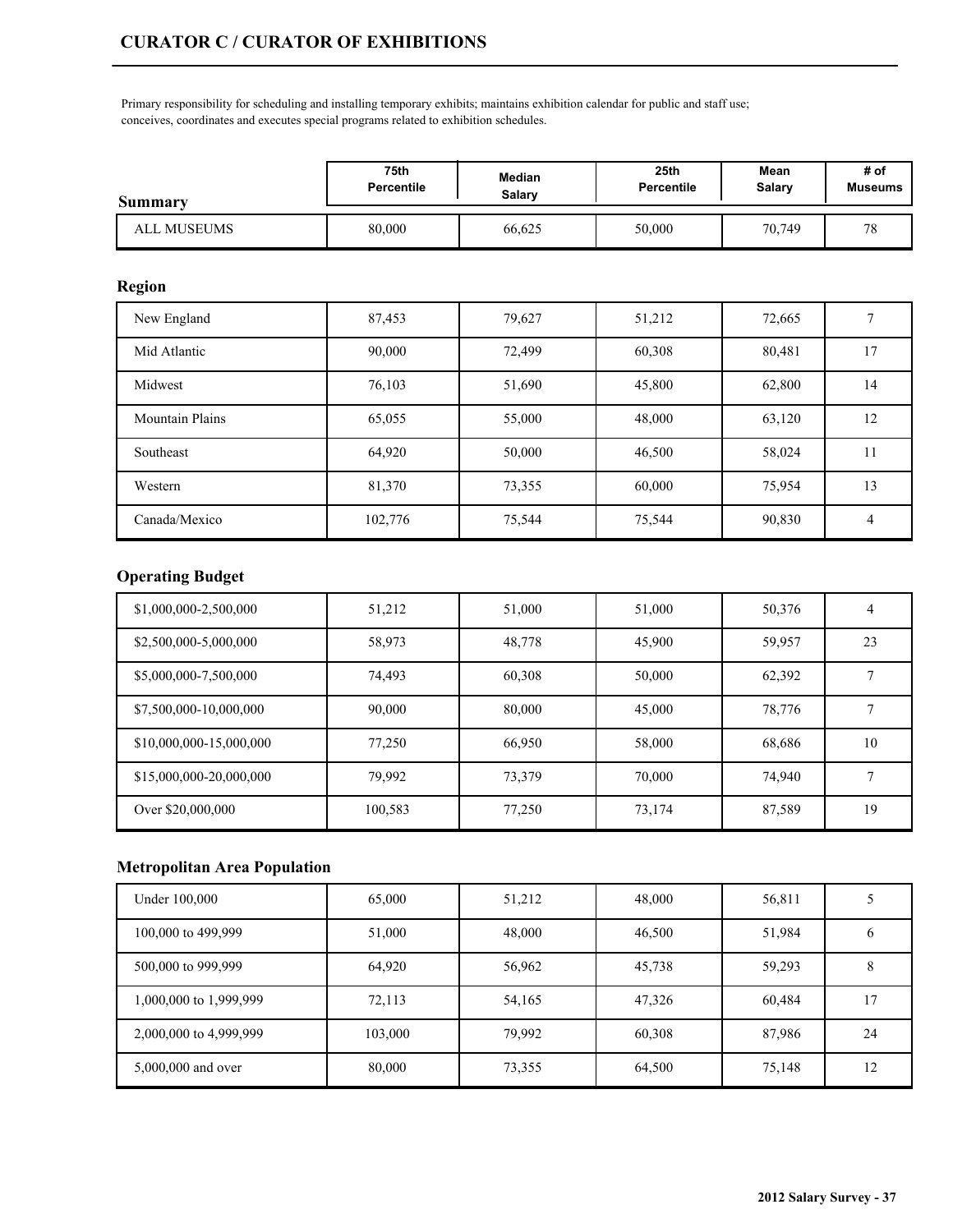Performs same functions as Curator in association with, and under supervision of, the Curator.

| Summary            | <b>75th</b> | Median | 25 <sub>th</sub>  | Mean   | # of           |
|--------------------|-------------|--------|-------------------|--------|----------------|
|                    | Percentile  | Salary | <b>Percentile</b> | Salary | <b>Museums</b> |
| <b>ALL MUSEUMS</b> | 64,540      | 54,000 | 46,000            | 59,062 | 07             |

## **Region**

| New England            | 78,000 | 51,500 | 47,500 | 59,866 | 10 |
|------------------------|--------|--------|--------|--------|----|
| Mid Atlantic           | 63,361 | 54,000 | 48,651 | 66,154 | 30 |
| Midwest                | 63,380 | 49,400 | 40,800 | 51,047 | 19 |
| <b>Mountain Plains</b> | 62,400 | 58,234 | 40,000 | 52,756 | 8  |
| Southeast              | 59,130 | 45,000 | 40,000 | 45,945 | 12 |
| Western                | 74,464 | 60,000 | 53,040 | 64,685 | 14 |
| Canada/Mexico          | 86,934 | 73,574 | 64,290 | 75,239 | 4  |

# **Operating Budget**

| \$1,000,000-2,500,000   | 63,380 | 63,380 | 63,380 | 63,380 |    |
|-------------------------|--------|--------|--------|--------|----|
| \$2,500,000-5,000,000   | 58,500 | 45,000 | 37,000 | 46,843 | 26 |
| \$5,000,000-7,500,000   | 54.791 | 53,040 | 40,000 | 52,413 |    |
| \$7,500,000-10,000,000  | 53,000 | 50,000 | 45,792 | 70,166 | 14 |
| \$10,000,000-15,000,000 | 62,467 | 52,998 | 49,050 | 56,944 | 12 |
| \$15,000,000-20,000,000 | 78,000 | 53,004 | 45,000 | 59,546 | 6  |
| Over \$20,000,000       | 73,574 | 60,469 | 51,000 | 63,426 | 30 |

| Under 100,000          | 62,400 | 53,004 | 47,500 | 52,804 |         |
|------------------------|--------|--------|--------|--------|---------|
| 100,000 to 499,999     | 62,503 | 47,500 | 43,263 | 51,392 |         |
| 500,000 to 999,999     | 78,000 | 59,360 | 50,000 | 60,838 | $\circ$ |
| 1,000,000 to 1,999,999 | 59,904 | 48,368 | 40,000 | 52,164 | 29      |
| 2,000,000 to 4,999,999 | 69,869 | 55,708 | 49,400 | 69,051 | 27      |
| 5,000,000 and over     | 67,869 | 58,066 | 49,631 | 61,271 | 17      |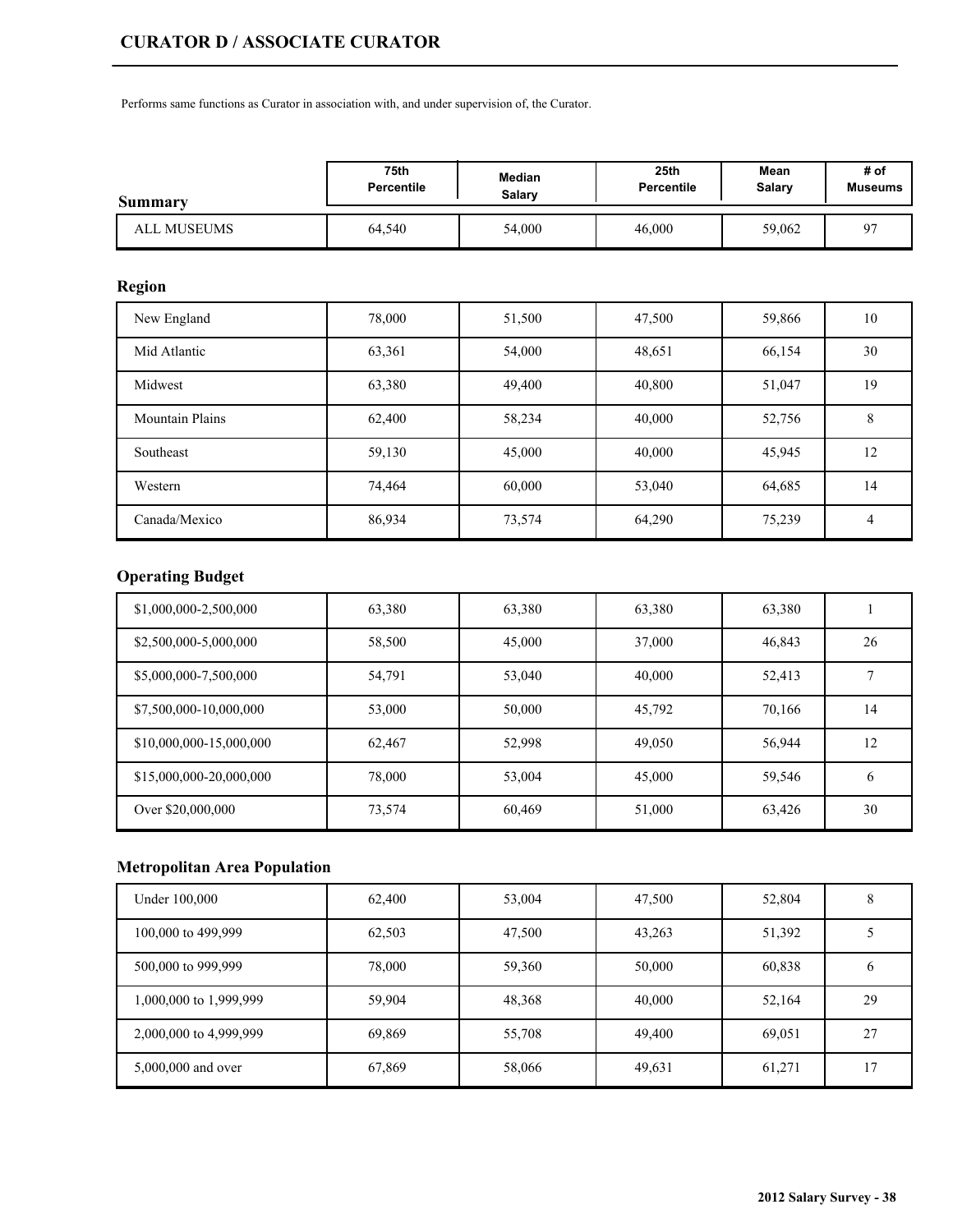Assists Curator and Associate Curator under their supervision. Usually no supervision of other curatorial staff.

| Summary     | 75th              | Median        | 25 <sub>th</sub> | Mean          | # of           |
|-------------|-------------------|---------------|------------------|---------------|----------------|
|             | <b>Percentile</b> | <b>Salary</b> | Percentile       | <b>Salary</b> | <b>Museums</b> |
| ALL MUSEUMS | 51,336            | 42,512        | 33,500           | 44,533        | 80             |

## **Region**

| New England            | 52,000 | 40,000 | 33,500 | 43,424 | 13 |
|------------------------|--------|--------|--------|--------|----|
| Mid Atlantic           | 51,249 | 44,125 | 38,520 | 47,581 | 18 |
| Midwest                | 52,646 | 40,251 | 33,492 | 42,971 | 13 |
| <b>Mountain Plains</b> | 41,462 | 38,720 | 36,547 | 39,324 | 8  |
| Southeast              | 41,000 | 33,500 | 30,000 | 36,944 | 12 |
| Western                | 51,896 | 49,504 | 40,000 | 47,397 | 13 |
| Canada/Mexico          | 72,085 | 61,177 | 61,177 | 65,115 | 3  |

# **Operating Budget**

| \$1,000,000-2,500,000   | 30,391 | 30,391 | 26,981 | 34,457 |    |
|-------------------------|--------|--------|--------|--------|----|
| \$2,500,000-5,000,000   | 42,857 | 37,440 | 31.599 | 39,505 | 22 |
| \$5,000,000-7,500,000   | 40,000 | 40,000 | 35,000 | 39,767 | 8  |
| \$7,500,000-10,000,000  | 42,500 | 32,480 | 30,284 | 37,138 | 6  |
| \$10,000,000-15,000,000 | 41,462 | 37,663 | 31,000 | 39,390 | 10 |
| \$15,000,000-20,000,000 | 70,512 | 46,600 | 46,550 | 55,814 | 4  |
| Over \$20,000,000       | 55,646 | 49,945 | 42,000 | 50,302 | 25 |

| Under 100,000          | 40,000 | 36,547 | 31,510 | 36,033 |    |
|------------------------|--------|--------|--------|--------|----|
| 100,000 to 499,999     | 40,000 | 40,000 | 33,500 | 38,820 |    |
| 500,000 to 999,999     | 46,200 | 41,000 | 30,000 | 43,216 | 8  |
| 1,000,000 to 1,999,999 | 51,336 | 40,000 | 32,994 | 42,072 | 20 |
| 2,000,000 to 4,999,999 | 53,742 | 45,114 | 37,440 | 45,548 | 21 |
| 5,000,000 and over     | 55,646 | 49,500 | 42,000 | 50,844 | 16 |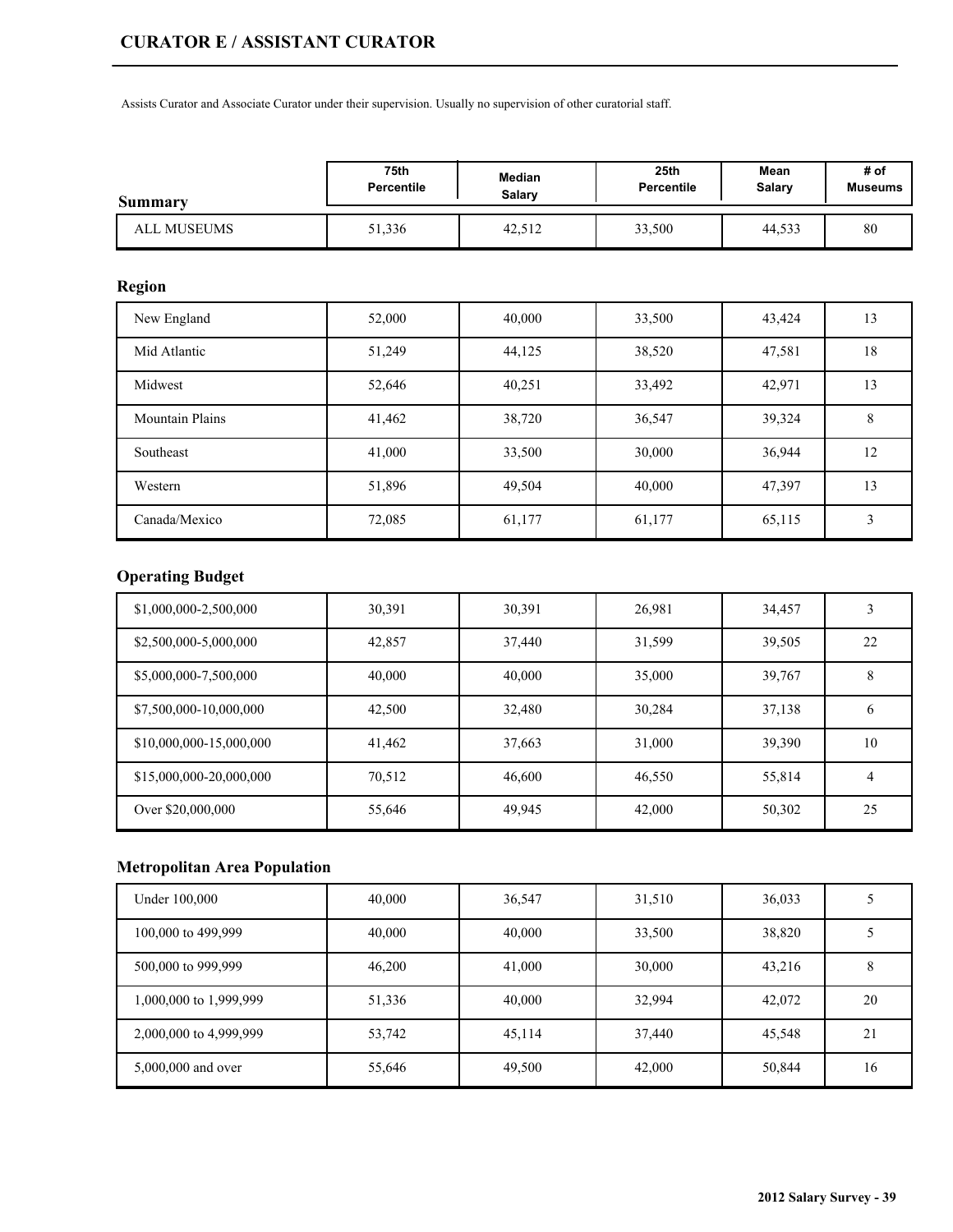# **CURATORIAL ASSISTANT**

Assists curatorial staff in routine duties, under their supervision. Possibly in training to become curatorial professional (curatorial intern).

| Summary     | 75th              | Median | 25 <sub>th</sub> | Mean          | # of           |
|-------------|-------------------|--------|------------------|---------------|----------------|
|             | <b>Percentile</b> | Salarv | Percentile       | <b>Salary</b> | <b>Museums</b> |
| ALL MUSEUMS | 40,000            | 34,125 | 30,000           | 35,937        |                |

### **Region**

| New England            | 43,037 | 34,926 | 31,132 | 37,346 | 13 |
|------------------------|--------|--------|--------|--------|----|
| Mid Atlantic           | 42,000 | 34,125 | 29,400 | 36,445 | 24 |
| Midwest                | 38,025 | 30,222 | 26,000 | 32,630 | 17 |
| <b>Mountain Plains</b> | 36,512 | 32,000 | 28,578 | 31,678 | 14 |
| Southeast              | 36,130 | 32,364 | 31,320 | 33,141 | 19 |
| Western                | 42,313 | 36,048 | 32,000 | 39,390 | 19 |
| Canada/Mexico          | 55,659 | 51,670 | 41,096 | 50,632 |    |

# **Operating Budget**

| \$1,000,000-2,500,000   | 35,500 | 28,000 | 27,997 | 29,583 | 6  |
|-------------------------|--------|--------|--------|--------|----|
| \$2,500,000-5,000,000   | 36,390 | 32,364 | 26,818 | 32,010 | 28 |
| \$5,000,000-7,500,000   | 38,950 | 32,500 | 28,080 | 34,143 | 14 |
| \$7,500,000-10,000,000  | 34,944 | 32,000 | 31,000 | 35,542 | 13 |
| \$10,000,000-15,000,000 | 40,000 | 35,000 | 30,000 | 37,151 | 15 |
| \$15,000,000-20,000,000 | 40,572 | 32,000 | 31,000 | 36,620 | 6  |
| Over \$20,000,000       | 44,401 | 37,008 | 32,000 | 39,472 | 27 |

| Under 100,000          | 35,000 | 33,320 | 29,000 | 33,829 |    |
|------------------------|--------|--------|--------|--------|----|
| 100,000 to 499,999     | 32,364 | 31,000 | 27,997 | 31,117 | 10 |
| 500,000 to 999,999     | 44,401 | 38,000 | 32,946 | 40,044 |    |
| 1,000,000 to 1,999,999 | 38,700 | 33,500 | 28,080 | 35,548 | 27 |
| 2,000,000 to 4,999,999 | 40,000 | 34,714 | 30,813 | 36,589 | 37 |
| 5,000,000 and over     | 40,572 | 35,692 | 31,000 | 36,210 | רו |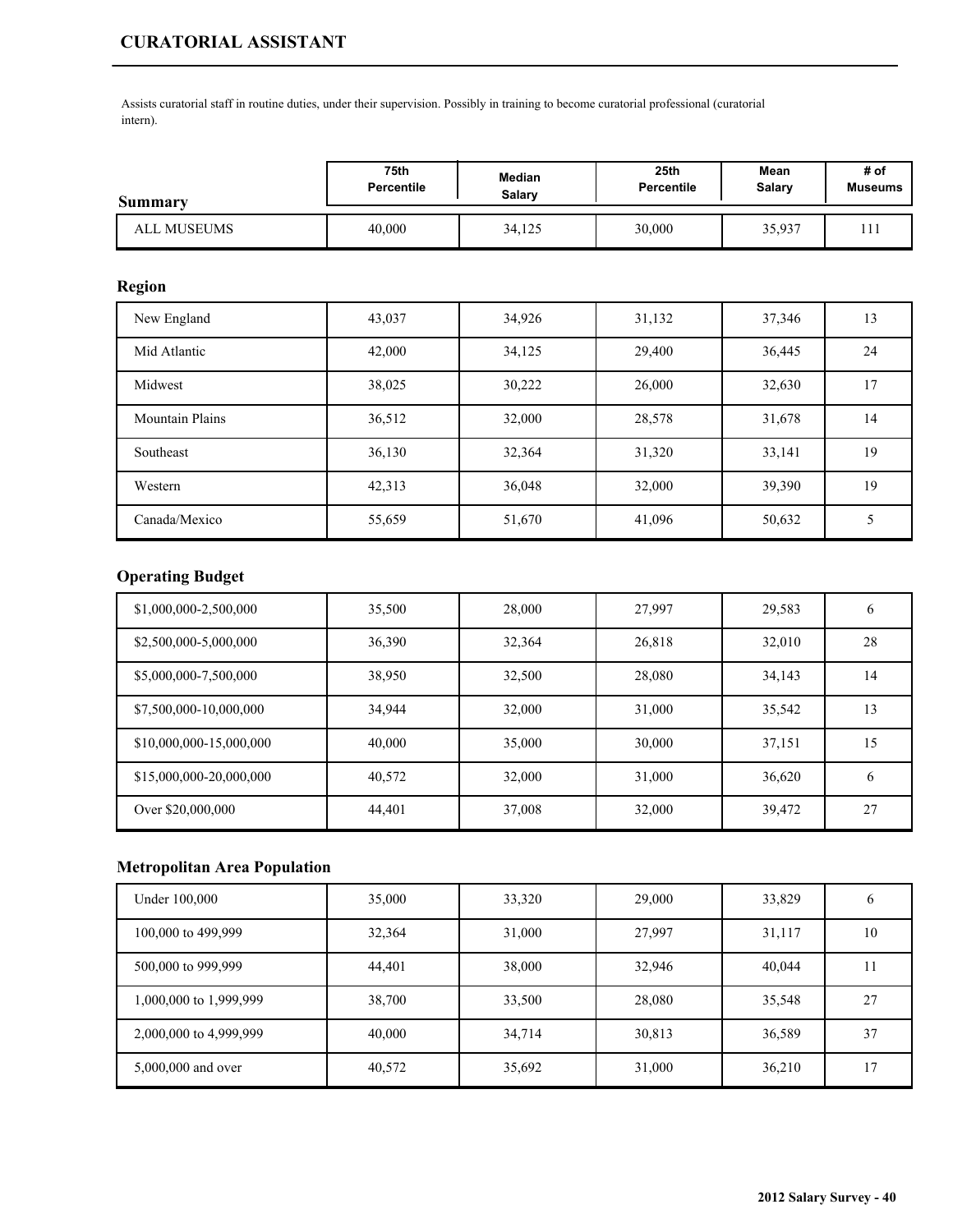Responsible for photographic documentation of fine arts collections; supervision of studio and dark room facilities and personnel; participates in and oversees photography of general museum activities and events as required by museum staff.

| <b>Summary</b>     | 75th              | Median | 25 <sub>th</sub> | Mean   | # of         |
|--------------------|-------------------|--------|------------------|--------|--------------|
|                    | <b>Percentile</b> | Salarv | Percentile       | Salary | Museums      |
| <b>ALL MUSEUMS</b> | 69,115            | 54,525 | 40,000           | 57,618 | $\mathbf{r}$ |

## **Region**

| New England            | 64,233 | 62,986 | 56,589 | 60,621 | 8  |
|------------------------|--------|--------|--------|--------|----|
| Mid Atlantic           | 79,798 | 69,115 | 50,000 | 67,041 | 20 |
| Midwest                | 56,486 | 42,147 | 35,724 | 60,420 | 13 |
| <b>Mountain Plains</b> | 55,358 | 45,700 | 38,038 | 47,399 | 8  |
| Southeast              | 42,766 | 38,400 | 32,000 | 37,723 | 9  |
| Western                | 73,502 | 47,611 | 38,300 | 57,377 |    |
| Canada/Mexico          | 60,569 | 55,238 | 55,200 | 57,498 | 6  |

# **Operating Budget**

| \$1,000,000-2,500,000   | 41,452 | 41,452 | 35,724 | 40,458 | $\overline{2}$ |
|-------------------------|--------|--------|--------|--------|----------------|
| \$2,500,000-5,000,000   | 63,278 | 38,300 | 30,056 | 49,093 | 10             |
| \$5,000,000-7,500,000   | 43,075 | 42,300 | 38,693 | 43,879 |                |
| \$7,500,000-10,000,000  | 72,000 | 42,623 | 37,662 | 60,224 |                |
| \$10,000,000-15,000,000 | 72,876 | 54,525 | 50,059 | 74,359 | 8              |
| \$15,000,000-20,000,000 | 56,589 | 47,993 | 32,000 | 45,818 | 5              |
| Over \$20,000,000       | 69,810 | 59,729 | 45,700 | 60,084 | 31             |

| Under 100,000          | 69,115 | 55,358 | 37,662 | 55,542 |    |
|------------------------|--------|--------|--------|--------|----|
| 100,000 to 499,999     | 44,199 | 41,452 | 35,724 | 46,893 | 4  |
| 500,000 to 999,999     | 63,278 | 42,300 | 37,294 | 49,479 |    |
| 1,000,000 to 1,999,999 | 59,729 | 43,212 | 39,710 | 48,251 | 20 |
| 2,000,000 to 4,999,999 | 72,876 | 54,525 | 45,700 | 59,911 | 22 |
| 5,000,000 and over     | 81,221 | 69,808 | 56,486 | 84,080 | 10 |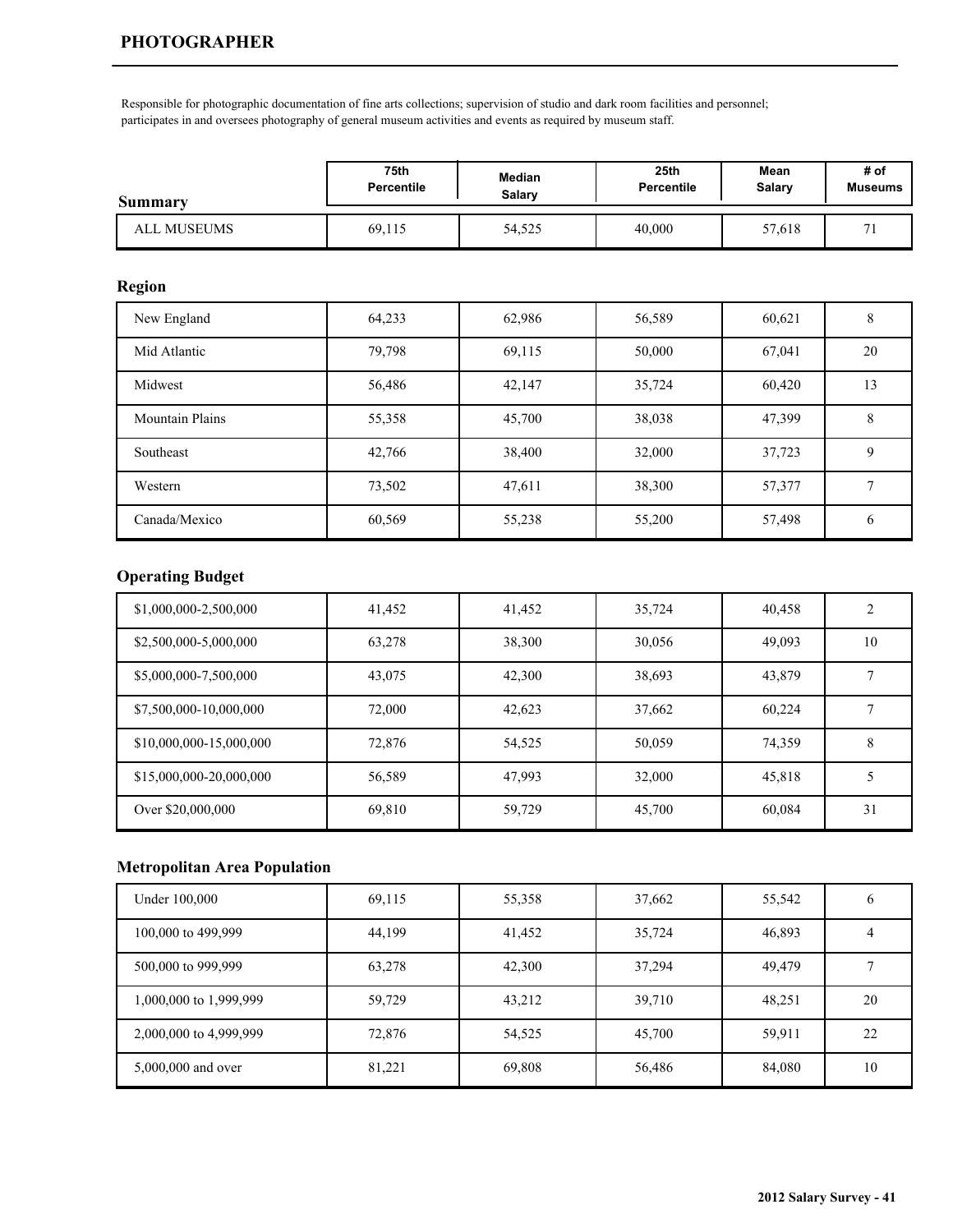#### *AKA Director of Education, Curator of Education*

Supervision of several educational departments or programs; responsibility for general educational program development; some museum administrative duties; considerable public contact; supervision of several education professionals and/or volunteers.

| <b>Summary</b> | 75th              | Median | 25 <sub>th</sub> | Mean   | # of           |
|----------------|-------------------|--------|------------------|--------|----------------|
|                | <b>Percentile</b> | Salarv | Percentile       | Salary | <b>Museums</b> |
| ALL MUSEUMS    | 92,565            | 68,700 | 55,000           | 76,518 | 170            |

#### **Region**

| New England            | 94,446  | 68,310 | 55,000 | 76,607 | 20 |
|------------------------|---------|--------|--------|--------|----|
| Mid Atlantic           | 100,264 | 70,350 | 60,000 | 85,318 | 39 |
| Midwest                | 89,648  | 61,800 | 52,452 | 72,785 | 28 |
| <b>Mountain Plains</b> | 83,003  | 69,253 | 47,904 | 68,900 | 22 |
| Southeast              | 80,000  | 62,000 | 50,063 | 66,093 | 37 |
| Western                | 95,477  | 74,153 | 57,139 | 86,244 | 26 |
| Canada/Mexico          | 95,017  | 86,044 | 55,000 | 89,273 | 7  |

## **Operating Budget**

| \$1,000,000-2,500,000   | 58,957  | 52,000  | 43,647 | 50,303  | 15 |
|-------------------------|---------|---------|--------|---------|----|
| \$2,500,000-5,000,000   | 67,500  | 57,500  | 49,376 | 59,649  | 62 |
| \$5,000,000-7,500,000   | 75,000  | 68,310  | 55,000 | 69,364  | 22 |
| \$7,500,000-10,000,000  | 82,400  | 75,000  | 60,000 | 78,817  | 18 |
| \$10,000,000-15,000,000 | 100,264 | 89,209  | 81,325 | 86,010  | 17 |
| \$15,000,000-20,000,000 | 93,000  | 86,000  | 73,750 | 93,586  | 8  |
| Over \$20,000,000       | 125,710 | 102,000 | 87,000 | 111,430 | 35 |

| Under 100,000          | 89,000  | 55,780 | 49,376 | 65,419  | 15 |
|------------------------|---------|--------|--------|---------|----|
| 100,000 to 499,999     | 62,251  | 57,656 | 53,150 | 59,640  | 19 |
| 500,000 to 999,999     | 73,000  | 56,070 | 50,000 | 62,059  | 22 |
| 1,000,000 to 1,999,999 | 92,565  | 70,400 | 57,500 | 75,822  | 37 |
| 2,000,000 to 4,999,999 | 102,000 | 86,044 | 61,000 | 86,606  | 49 |
| 5,000,000 and over     | 110,000 | 81,325 | 69,850 | 100,160 | 22 |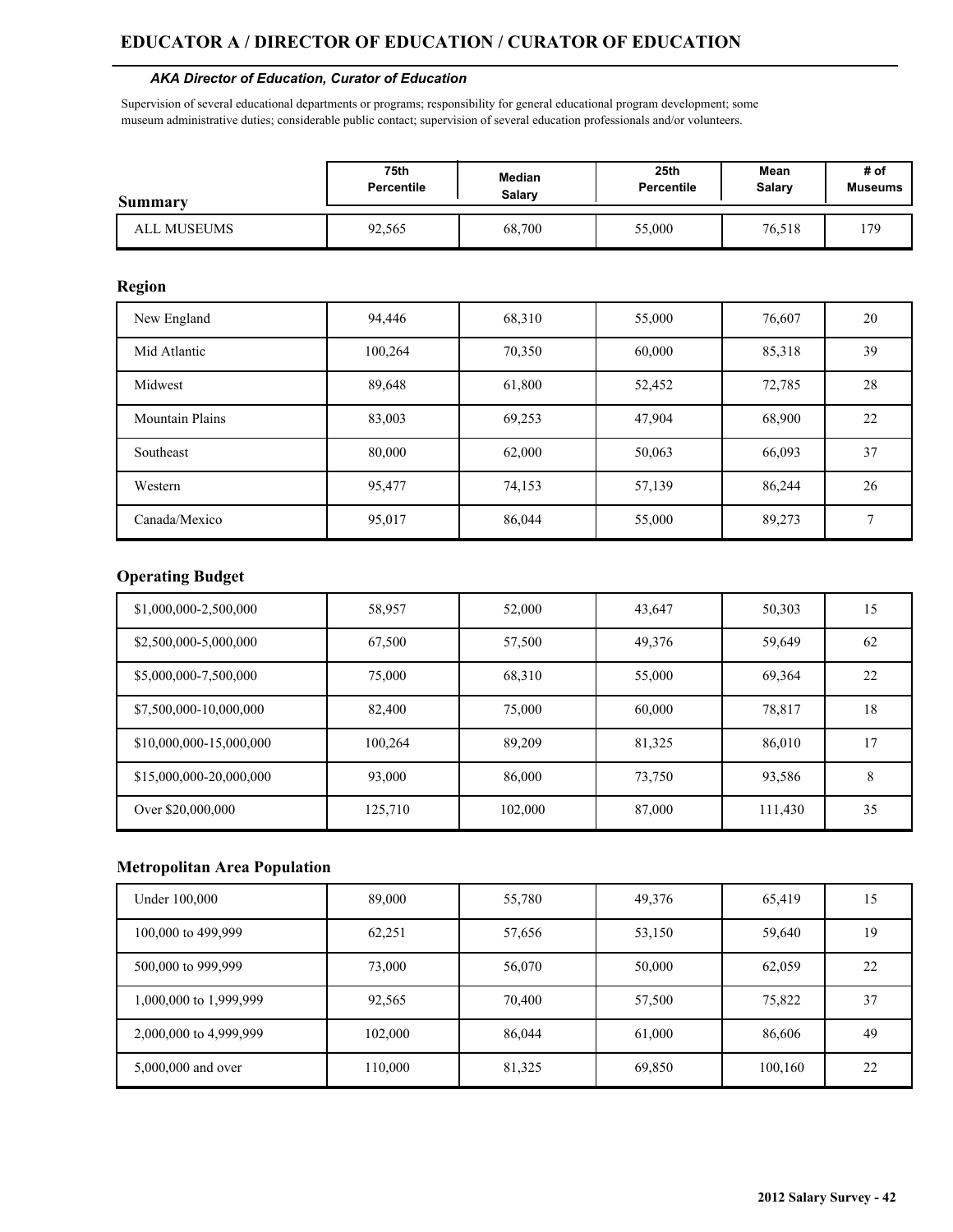Responsibility for specific interpretative programs, one of which may or may not involve the design of the educational exhibitions from outside the collection for special audiences; budget management related to program area; preparation of written material and packaging of other educational materials for program; supervision of staff and volunteers relating to program area.

| <b>Summary</b> | 75th              | Median | 25th       | Mean   | # of           |
|----------------|-------------------|--------|------------|--------|----------------|
|                | <b>Percentile</b> | Salary | Percentile | Salary | <b>Museums</b> |
| ALL MUSEUMS    | 60,000            | 49,000 | 40,000     | 52,554 | 148            |

#### **Region**

| New England            | 62,225 | 51,500 | 40,938 | 53,154 | 17 |
|------------------------|--------|--------|--------|--------|----|
| Mid Atlantic           | 59,817 | 50,537 | 40,316 | 57,128 | 31 |
| Midwest                | 56,529 | 48,457 | 39,187 | 47,860 | 27 |
| <b>Mountain Plains</b> | 53,000 | 46,000 | 38,000 | 46,665 | 20 |
| Southeast              | 53,381 | 45,000 | 36,670 | 45,769 | 27 |
| Western                | 67,500 | 51,373 | 40,477 | 60,845 | 22 |
| Canada/Mexico          | 78,439 | 68,042 | 61,298 | 70,676 | 4  |

## **Operating Budget**

| \$1,000,000-2,500,000   | 48,621 | 42,638 | 36,670 | 41,367 | 10 |
|-------------------------|--------|--------|--------|--------|----|
| \$2,500,000-5,000,000   | 47,621 | 40,938 | 35,362 | 47,558 | 42 |
| \$5,000,000-7,500,000   | 56,000 | 46,000 | 40,000 | 48,892 | 20 |
| \$7,500,000-10,000,000  | 50,000 | 40,962 | 38,274 | 43,138 | 17 |
| \$10,000,000-15,000,000 | 56,368 | 52,349 | 45,000 | 55,828 | 15 |
| \$15,000,000-20,000,000 | 69.620 | 56,000 | 50,000 | 60,474 | 9  |
| Over \$20,000,000       | 68,959 | 61,000 | 52,548 | 62,133 | 33 |

| Under 100,000          | 49,000 | 43,215 | 39,741 | 49,123 | 10             |
|------------------------|--------|--------|--------|--------|----------------|
| 100,000 to 499,999     | 51,500 | 40,714 | 36,896 | 43,200 | 15             |
| 500,000 to 999,999     | 56,115 | 48,000 | 35,000 | 46,324 | -7             |
| 1,000,000 to 1,999,999 | 56,000 | 45,000 | 39,213 | 49,439 | 4 <sup>1</sup> |
| 2,000,000 to 4,999,999 | 67,046 | 55,000 | 40,714 | 61,067 | 40             |
| 5,000,000 and over     | 62,593 | 56,014 | 50,000 | 58,034 | 17             |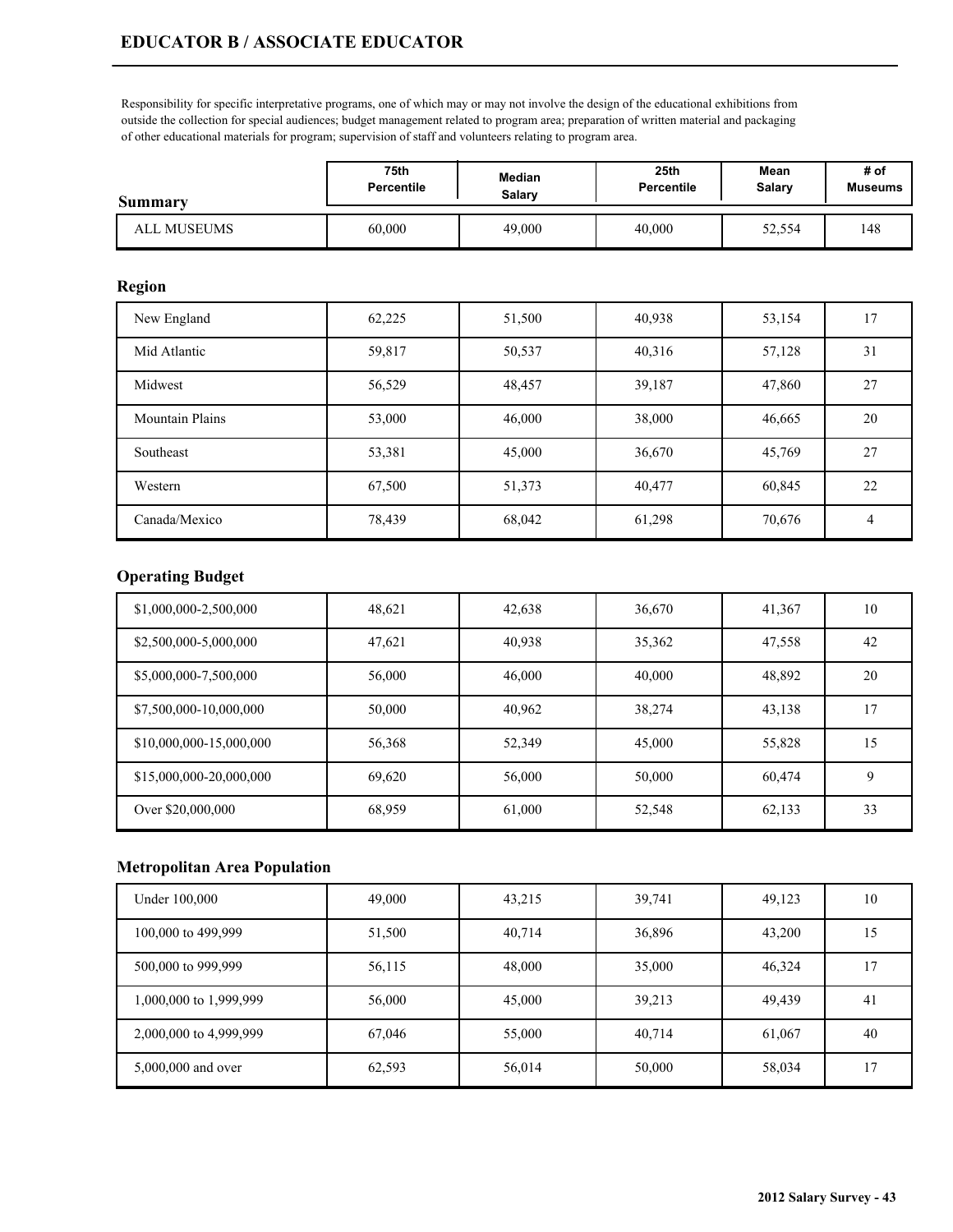Assists in developing and implementing a major interpretive or studio program; administrative duties within program as directed and supervised by Educator or Associate Educator.

| Summary     | 75th              | Median | 25 <sub>th</sub> | Mean   | # of           |
|-------------|-------------------|--------|------------------|--------|----------------|
|             | <b>Percentile</b> | Salarv | Percentile       | Salary | <b>Museums</b> |
| ALL MUSEUMS | 45,548            | 38,002 | 32,000           | 39,857 | 116            |

### **Region**

| New England            | 39,623 | 37,000 | 33,660 | 38,309 | 14 |
|------------------------|--------|--------|--------|--------|----|
| Mid Atlantic           | 43,285 | 38,266 | 34,700 | 40,681 | 26 |
| Midwest                | 46,151 | 37,080 | 30,000 | 38,210 | 18 |
| <b>Mountain Plains</b> | 40,800 | 32,568 | 27,000 | 34,046 | 17 |
| Southeast              | 39,000 | 34,237 | 30,000 | 35,132 | 19 |
| Western                | 58,243 | 45,000 | 29,835 | 45,745 | 17 |
| Canada/Mexico          | 68,042 | 57,083 | 48,707 | 58,649 |    |

# **Operating Budget**

| \$1,000,000-2,500,000   | 25,213 | 25,213 | 16,592 | 29,172 | 3  |
|-------------------------|--------|--------|--------|--------|----|
| \$2,500,000-5,000,000   | 38,480 | 31,700 | 29,560 | 33,622 | 36 |
| \$5,000,000-7,500,000   | 43,763 | 35,000 | 30,438 | 36,588 | 14 |
| \$7,500,000-10,000,000  | 39,000 | 33,000 | 30,160 | 34,641 | 9  |
| \$10,000,000-15,000,000 | 38,266 | 35,000 | 32,000 | 37,310 | 15 |
| \$15,000,000-20,000,000 | 37,764 | 34,810 | 33,475 | 38,870 | 5  |
| Over \$20,000,000       | 53,718 | 45,548 | 39,000 | 47,508 | 33 |

| Under 100,000          | 40,000 | 38,818 | 33,660 | 39,369 |        |
|------------------------|--------|--------|--------|--------|--------|
| 100,000 to 499,999     | 37,796 | 30,248 | 26,520 | 32,410 | 12     |
| 500,000 to 999,999     | 43,900 | 37,000 | 32,000 | 36,674 | 10     |
| 1,000,000 to 1,999,999 | 44,562 | 37,080 | 31,000 | 40,061 | 27     |
| 2,000,000 to 4,999,999 | 46,410 | 37,000 | 32,439 | 40,947 | 31     |
| 5,000,000 and over     | 47,825 | 40,000 | 37,002 | 43,694 | $\tau$ |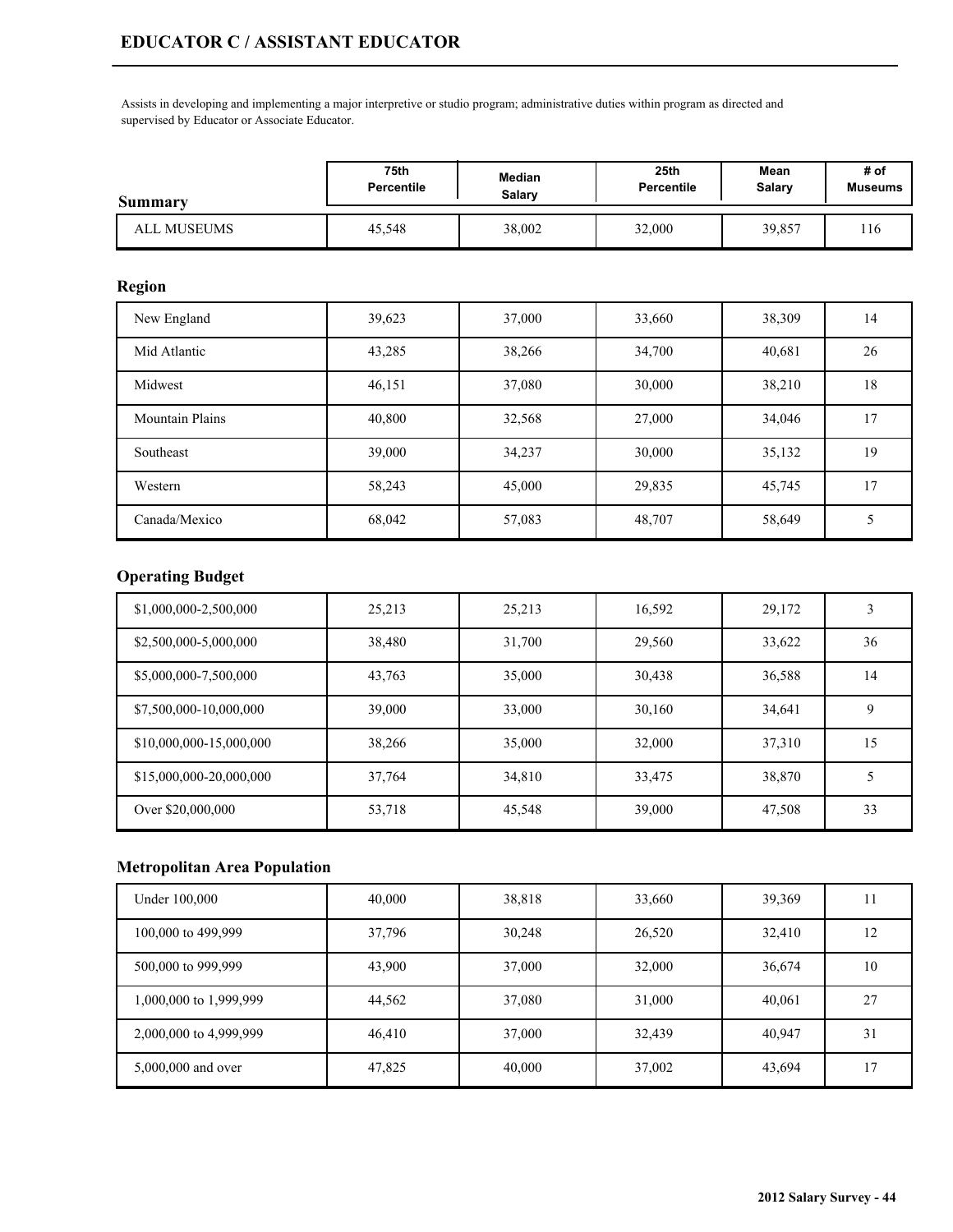# **EDUCATION ASSISTANT**

Assistance to Educators in routine duties relating to implementation of ongoing programs and activities; possibly in training to become educational professional.

| Summary     | <b>75th</b> | Median | 25th       | Mean   | # of           |
|-------------|-------------|--------|------------|--------|----------------|
|             | Percentile  | Salarv | Percentile | Salary | <b>Museums</b> |
| ALL MUSEUMS | 40,000      | 31,850 | 27,300     | 34,062 | $\sim$<br>.    |

### **Region**

| New England            | 40,000 | 32,800 | 27,508 | 34,484 | 14 |
|------------------------|--------|--------|--------|--------|----|
| Mid Atlantic           | 41,019 | 34,075 | 30,000 | 37,408 | 25 |
| Midwest                | 34,000 | 28,309 | 23,636 | 29,814 | 22 |
| <b>Mountain Plains</b> | 36,619 | 32,000 | 27,027 | 32,523 | 10 |
| Southeast              | 32,779 | 31,000 | 27,810 | 30,987 | 23 |
| Western                | 43,891 | 39,875 | 28,933 | 37,471 | 15 |
| Canada/Mexico          | 42,145 | 42,145 | 42,000 | 43,900 | 3  |

# **Operating Budget**

| \$1,000,000-2,500,000   | 34,279 | 28,309 | 21,000 | 27,193 |    |
|-------------------------|--------|--------|--------|--------|----|
| \$2,500,000-5,000,000   | 35,651 | 30,000 | 27,000 | 33,043 | 26 |
| \$5,000,000-7,500,000   | 32,240 | 31,058 | 30,000 | 32,206 | 16 |
| \$7,500,000-10,000,000  | 31,549 | 30,000 | 26,852 | 33,328 | 11 |
| \$10,000,000-15,000,000 | 42,145 | 32,779 | 28,000 | 35,830 | 17 |
| \$15,000,000-20,000,000 | 43,891 | 31,850 | 27,007 | 36,416 |    |
| Over \$20,000,000       | 41,227 | 37,000 | 27,300 | 35,235 | 26 |

| Under 100,000          | 51,140 | 45,136 | 40,964 | 47,499 |    |
|------------------------|--------|--------|--------|--------|----|
| 100,000 to 499,999     | 31,549 | 28,309 | 27,000 | 29,834 |    |
| 500,000 to 999,999     | 32,000 | 30,000 | 26,026 | 29,948 | 16 |
| 1,000,000 to 1,999,999 | 40,877 | 31,000 | 26,900 | 32,968 | 31 |
| 2,000,000 to 4,999,999 | 40,000 | 32,000 | 26,880 | 33,815 | 28 |
| 5,000,000 and over     | 46,194 | 37,008 | 30,000 | 38,933 | 16 |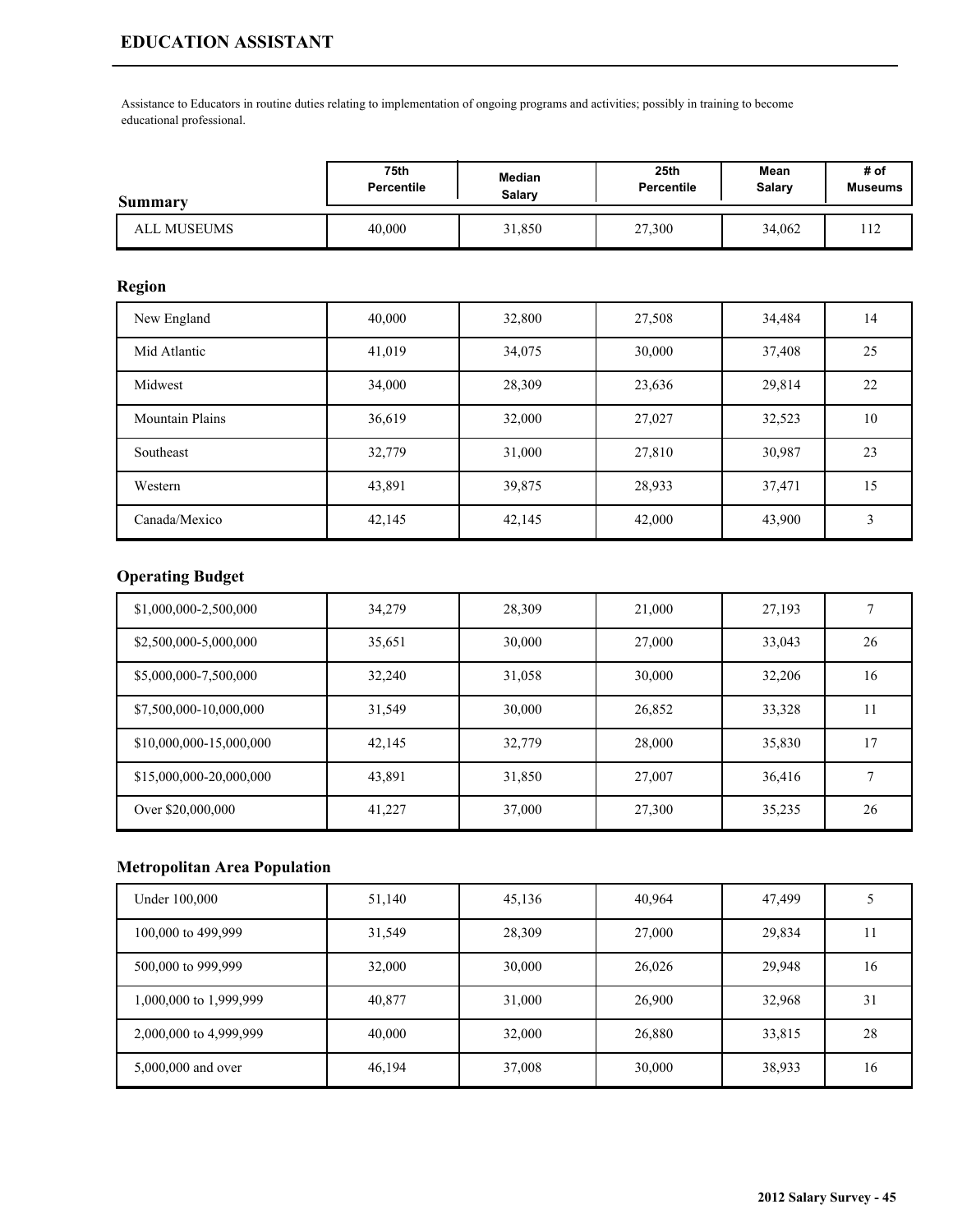Responsible for organization and maintenance of orderly forms, legal documents, files and retrieval system associated with acquisitions, accessions, de-accessions, cataloguing, loans, packing, shipping, customs, inventory, insurance, and storage; oversees shipping arrangements; may involve supervision of subordinate registration staff.

| <b>Summary</b>     | 75th              | Median | 25th       | Mean   | # of           |
|--------------------|-------------------|--------|------------|--------|----------------|
|                    | <b>Percentile</b> | Salary | Percentile | Salary | <b>Museums</b> |
| <b>ALL MUSEUMS</b> | 73,502            | 57,000 | 46,920     | 62,933 | 182            |

### **Region**

| New England            | 62,100 | 55,000 | 51,000 | 58,826 | 20 |
|------------------------|--------|--------|--------|--------|----|
| Mid Atlantic           | 84,000 | 67,613 | 54,391 | 73,050 | 42 |
| Midwest                | 72,930 | 53,841 | 45,900 | 59,257 | 31 |
| <b>Mountain Plains</b> | 71,000 | 56,086 | 51,322 | 62,275 | 22 |
| Southeast              | 55,477 | 50,998 | 44,700 | 51,239 | 35 |
| Western                | 85,000 | 58,386 | 51,611 | 69,198 | 25 |
| Canada/Mexico          | 86,044 | 62,000 | 59,535 | 68,049 |    |

### **Operating Budget**

| \$1,000,000-2,500,000   | 49.947 | 44,292 | 40,000 | 45,793 | 17 |
|-------------------------|--------|--------|--------|--------|----|
| \$2,500,000-5,000,000   | 57,200 | 51,000 | 41,190 | 52,142 | 61 |
| \$5,000,000-7,500,000   | 62,040 | 55,000 | 48,812 | 56,075 | 20 |
| \$7,500,000-10,000,000  | 68,959 | 56,086 | 52,000 | 62,320 | 18 |
| \$10,000,000-15,000,000 | 89,252 | 68,168 | 59,535 | 76,302 | 19 |
| \$15,000,000-20,000,000 | 85,000 | 66,367 | 62,766 | 73,472 | 9  |
| Over \$20,000,000       | 95,197 | 80,053 | 71,000 | 82,531 | 35 |

| Under 100,000          | 70,208 | 56,086 | 51,000 | 61,692 | 16 |
|------------------------|--------|--------|--------|--------|----|
| 100,000 to 499,999     | 53,841 | 48,503 | 40,915 | 49,564 | 21 |
| 500,000 to 999,999     | 64,000 | 52,500 | 43,775 | 52,992 | 22 |
| 1,000,000 to 1,999,999 | 68,959 | 55,000 | 45,257 | 58,815 | 39 |
| 2,000,000 to 4,999,999 | 86,044 | 65,000 | 55,000 | 72,227 | 49 |
| 5,000,000 and over     | 95,197 | 78,030 | 55,313 | 79,738 | 21 |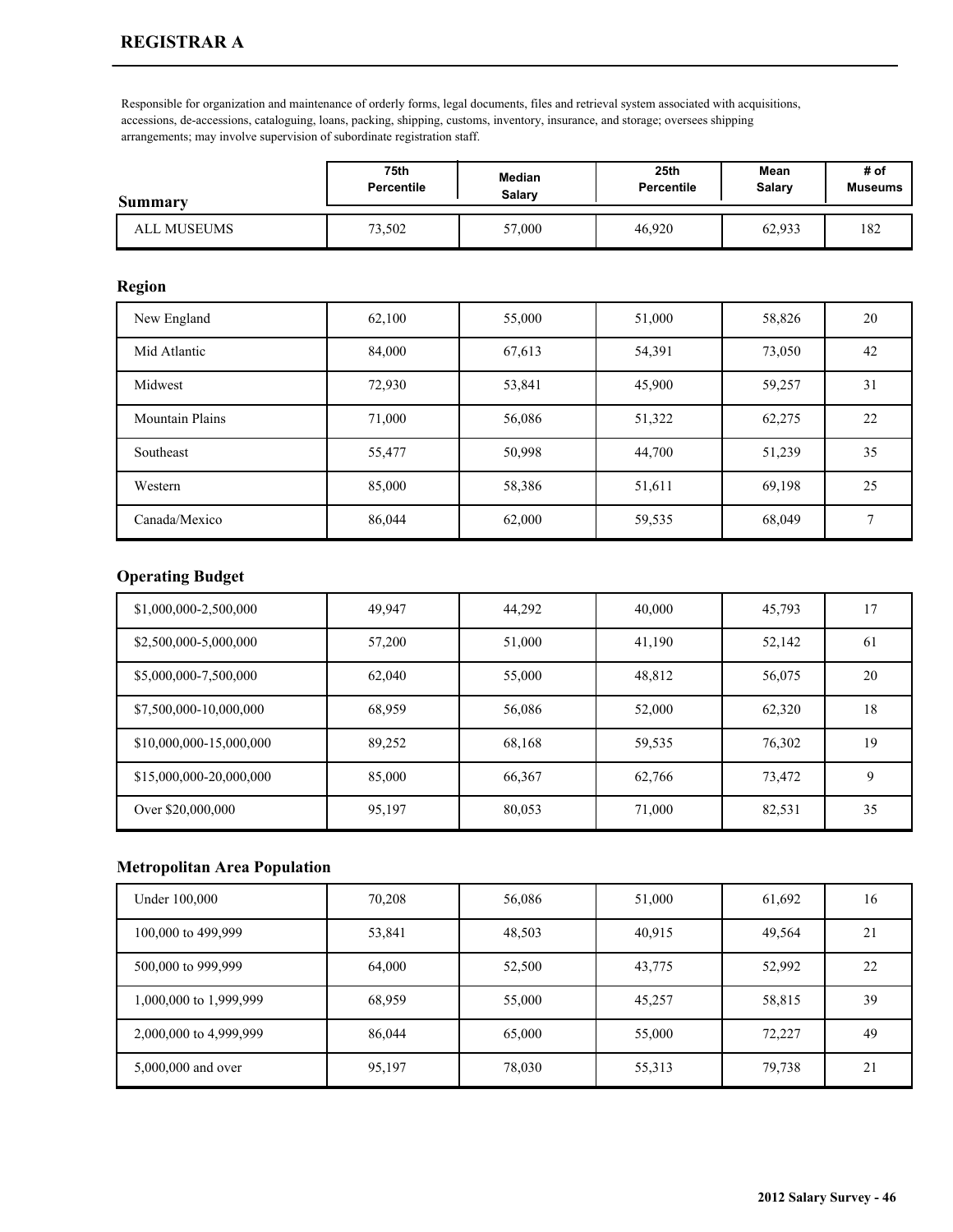# **REGISTRAR B / ASSOCIATE REGISTRAR**

Assists Registrar in performance of routine duties.

| <b>Summary</b> | 75th              | Median | 25 <sub>th</sub> | Mean          | # of    |
|----------------|-------------------|--------|------------------|---------------|---------|
|                | <b>Percentile</b> | Salary | Percentile       | <b>Salary</b> | Museums |
| ALL MUSEUMS    | 55,931            | 46,000 | 38,327           | 50,479        | 109     |

## **Region**

| New England            | 69,100 | 42,568 | 40,000 | 53,065 | 11 |
|------------------------|--------|--------|--------|--------|----|
| Mid Atlantic           | 56,791 | 48,282 | 42,972 | 53,062 | 30 |
| Midwest                | 46,509 | 42,540 | 36,046 | 43,203 | 18 |
| <b>Mountain Plains</b> | 47,000 | 43,750 | 37,700 | 45,148 |    |
| Southeast              | 41,200 | 35,810 | 32,437 | 50,156 | 17 |
| Western                | 61,882 | 50,316 | 46,579 | 53,146 | 19 |
| Canada/Mexico          | 65,672 | 65,501 | 65,501 | 61,461 | 3  |

# **Operating Budget**

| \$1,000,000-2,500,000   | 42,568 | 31,504 | 30,984 | 34,582 | 6  |
|-------------------------|--------|--------|--------|--------|----|
| \$2,500,000-5,000,000   | 46,509 | 36,380 | 33,949 | 49,224 | 27 |
| \$5,000,000-7,500,000   | 70,000 | 52,074 | 43,404 | 57,655 | 8  |
| \$7,500,000-10,000,000  | 48,000 | 42,000 | 36,046 | 46,191 | 12 |
| \$10,000,000-15,000,000 | 52,000 | 46,000 | 35,810 | 51,472 | 14 |
| \$15,000,000-20,000,000 | 50,316 | 41,200 | 36,000 | 44,803 | 9  |
| Over \$20,000,000       | 63,648 | 50,000 | 44,616 | 54,140 | 31 |

| Under 100,000          | 57,000 | 46,393 | 39,103 | 49,862 |    |
|------------------------|--------|--------|--------|--------|----|
| 100,000 to 499,999     | 42,000 | 35,360 | 31,836 | 37,165 | 10 |
| 500,000 to 999,999     | 64,821 | 35,775 | 32,479 | 48,340 |    |
| 1,000,000 to 1,999,999 | 47,611 | 42,972 | 35,810 | 45,239 | 28 |
| 2,000,000 to 4,999,999 | 59,800 | 47,277 | 39,735 | 53,517 | 31 |
| 5,000,000 and over     | 57,984 | 50,000 | 46,707 | 53,540 | 18 |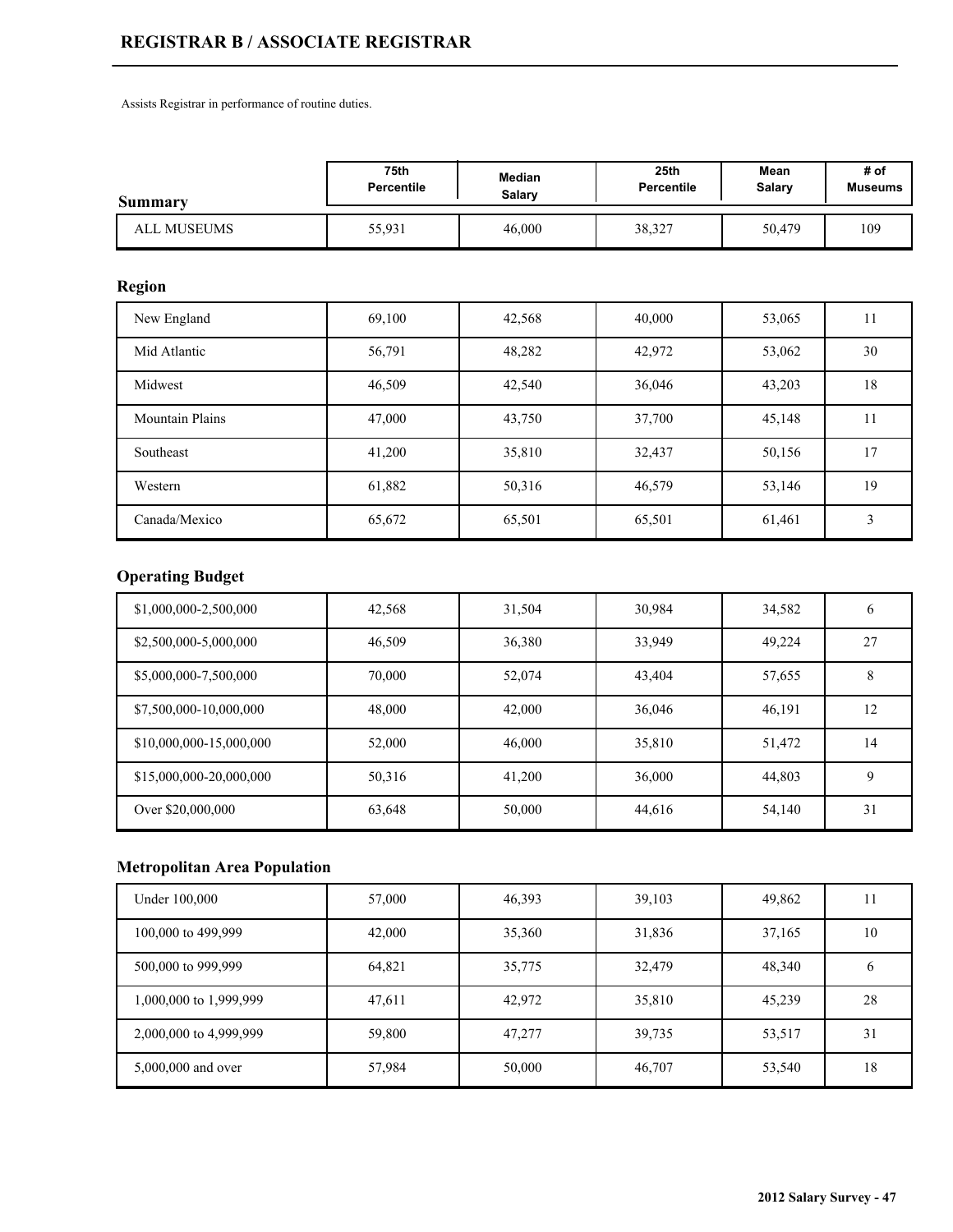Assists the Registrar in performance of routine duties; may provide clerical assistance to the department.

| <b>Summary</b>     | 75th              | Median | 25 <sub>th</sub> | Mean   | # of           |
|--------------------|-------------------|--------|------------------|--------|----------------|
|                    | <b>Percentile</b> | Salary | Percentile       | Salary | <b>Museums</b> |
| <b>ALL MUSEUMS</b> | 42,230            | 36,210 | 32,000           | 38,651 | 70<br>۰ ت      |

## **Region**

| New England            | 45,078 | 39,643 | 34,500 | 40,144 | 11             |
|------------------------|--------|--------|--------|--------|----------------|
| Mid Atlantic           | 41,500 | 37,971 | 34,000 | 40,106 | 15             |
| Midwest                | 38,454 | 35,700 | 30,600 | 38,268 | 15             |
| <b>Mountain Plains</b> | 35,400 | 32,000 | 30,000 | 33,209 |                |
| Southeast              | 36,211 | 35,000 | 29,276 | 34,146 | 13             |
| Western                | 52,598 | 42,948 | 39,104 | 45,710 | 11             |
| Canada/Mexico          | 31,295 | 31,295 | 30,000 | 40,303 | $\overline{c}$ |

# **Operating Budget**

| \$1,000,000-2,500,000   | 35,984 | 29,053 | 29,053 | 32,519 | 2  |
|-------------------------|--------|--------|--------|--------|----|
| \$2,500,000-5,000,000   | 37,576 | 34,000 | 29,276 | 35,656 | 15 |
| \$5,000,000-7,500,000   | 42,100 | 31,200 | 30,000 | 35,918 | 11 |
| \$7,500,000-10,000,000  | 40,000 | 32,011 | 30,000 | 34,002 | 6  |
| \$10,000,000-15,000,000 | 39,000 | 33,744 | 30,000 | 36,092 | 11 |
| \$15,000,000-20,000,000 | 48,750 | 48,532 | 42,936 | 48,939 | 5  |
| Over \$20,000,000       | 45,000 | 38,584 | 34,611 | 41,230 | 28 |

| Under 100,000          | 36,466 | 33,150 | 32,000 | 37,417 |    |
|------------------------|--------|--------|--------|--------|----|
| 100,000 to 499,999     | 36,013 | 34,500 | 33,744 | 35,237 |    |
| 500,000 to 999,999     | 43,900 | 40,852 | 38,766 | 41,545 |    |
| 1,000,000 to 1,999,999 | 36,210 | 32,011 | 28,652 | 34,684 | 21 |
| 2,000,000 to 4,999,999 | 41,720 | 36,067 | 33,108 | 39,354 | 26 |
| 5,000,000 and over     | 47,047 | 40,000 | 38,584 | 43,413 | 10 |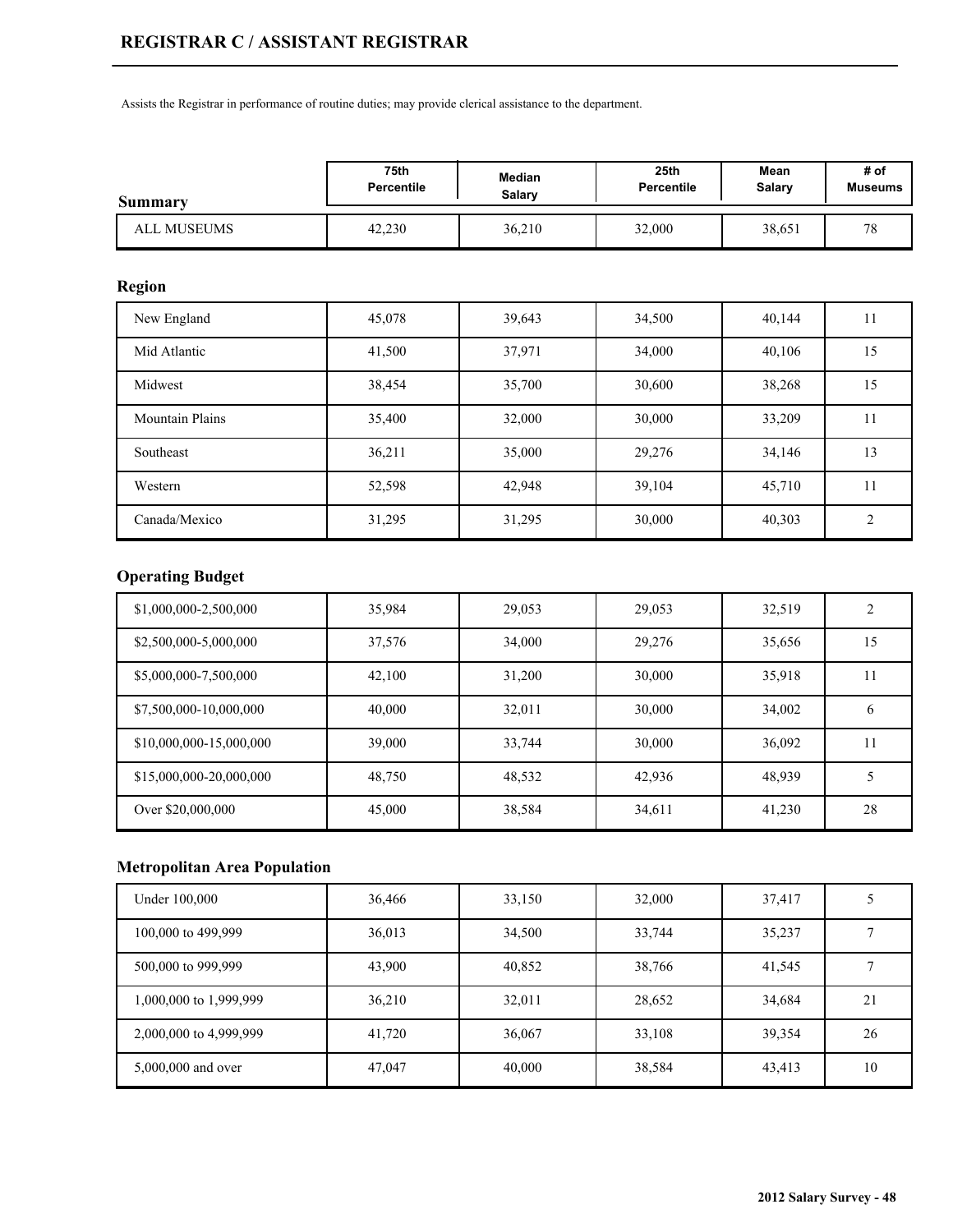Formulates and carries out library practices, policies and procedures; assigns, supervises and reviews work of library personnel; oversees acquisition of library materials; maintains catalogue and inventory of publications, reference materials and periodicals; responds to public inquiries and provides reference and research materials as requested by museum staff.

| <b>Summary</b> | 75th              | Median | 25th       | Mean   | # of           |
|----------------|-------------------|--------|------------|--------|----------------|
|                | <b>Percentile</b> | Salarv | Percentile | Salary | <b>Museums</b> |
| ALL MUSEUMS    | 82,900            | 61,678 | 50,412     | 67,974 | 80             |

### **Region**

| New England            | 95,000 | 79,825 | 53,194 | 78,000 | 8             |
|------------------------|--------|--------|--------|--------|---------------|
| Mid Atlantic           | 91,845 | 67,632 | 55,200 | 78,768 | 20            |
| Midwest                | 81,885 | 67,939 | 50,000 | 68,487 | 14            |
| <b>Mountain Plains</b> | 74,460 | 70,800 | 63,300 | 68,860 | 8             |
| Southeast              | 54,023 | 48,000 | 36,705 | 45,832 | 15            |
| Western                | 77,549 | 60,013 | 51,288 | 67,232 | 9             |
| Canada/Mexico          | 93,012 | 87,170 | 57,500 | 80,093 | $\mathfrak b$ |

## **Operating Budget**

| \$1,000,000-2,500,000   | 18,656 | 18,656 | 18,656 | 18,656 |    |
|-------------------------|--------|--------|--------|--------|----|
| \$2,500,000-5,000,000   | 59,783 | 48,509 | 40,170 | 49,321 | 9  |
| \$5,000,000-7,500,000   | 54,145 | 48,000 | 39,000 | 52,025 | 11 |
| \$7,500,000-10,000,000  | 56,600 | 55,200 | 45,227 | 51,190 | 9  |
| \$10,000,000-15,000,000 | 71,070 | 51,723 | 50,000 | 62,158 | 11 |
| \$15,000,000-20,000,000 | 82,900 | 66,000 | 53,000 | 71.247 | 6  |
| Over \$20,000,000       | 93,012 | 81,885 | 70,791 | 87,259 | 31 |

| Under 100,000          | 79,825  | 74,540 | 40,170 | 68,539  |    |
|------------------------|---------|--------|--------|---------|----|
| 100,000 to 499,999     | 79,825  | 51,288 | 51,288 | 71,501  |    |
| 500,000 to 999,999     | 54,145  | 52,788 | 41,800 | 49,682  |    |
| 1,000,000 to 1,999,999 | 61,200  | 55,112 | 46,196 | 56,972  | 22 |
| 2,000,000 to 4,999,999 | 92,162  | 72,499 | 51,818 | 71,672  | 21 |
| 5,000,000 and over     | 129,000 | 83,640 | 73,803 | 100,701 |    |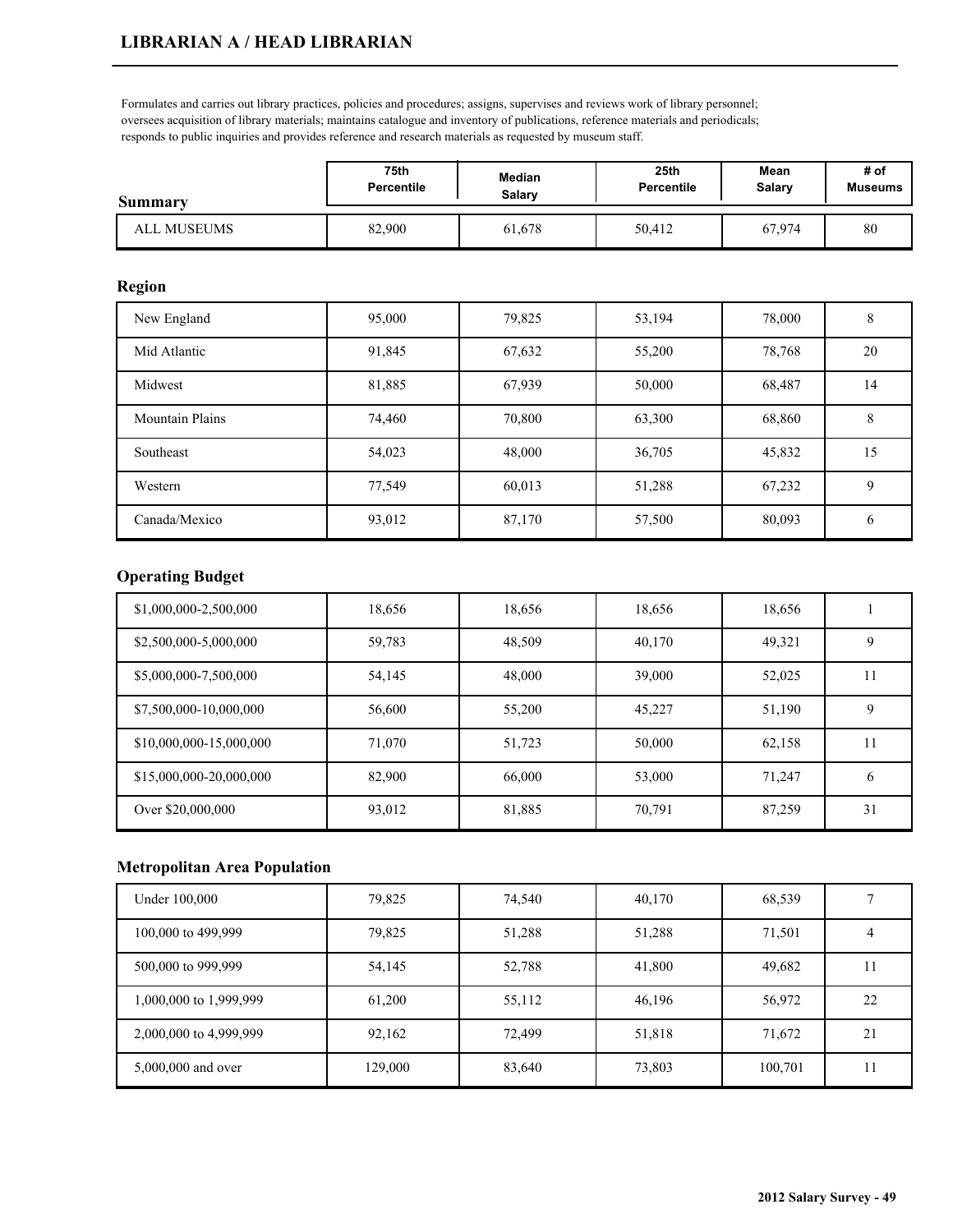Cataloguing and classification of library materials; assists Head Librarian in the administration and maintenance of library and in training library staff.

| <b>Summary</b> | <b>75th</b>       | Median | 25 <sub>th</sub> | Mean   | # of           |
|----------------|-------------------|--------|------------------|--------|----------------|
|                | <b>Percentile</b> | Salarv | Percentile       | Salary | <b>Museums</b> |
| ALL MUSEUMS    | 62,173            | 45,530 | 40,899           | 50,590 | 45             |

#### **Region**

| New England            | 70,508 | 53,329 | 46,368 | 56,159 | 3  |
|------------------------|--------|--------|--------|--------|----|
| Mid Atlantic           | 60,000 | 45,735 | 45,000 | 51,849 | 14 |
| Midwest                | 64,719 | 41,240 | 38,760 | 49,577 |    |
| <b>Mountain Plains</b> | 49,000 | 45,000 | 44,700 | 46,336 |    |
| Southeast              | 41,111 | 40,557 | 32,547 | 36,908 |    |
| Western                | 48,014 | 40,000 | 40,000 | 46,472 | 4  |
| Canada/Mexico          | 74,303 | 71,062 | 69,800 | 70,963 | 5  |

# **Operating Budget**

| \$1,000,000-2,500,000   | n.d.   | n.d.   | n.d.   | n.d.   | 0  |
|-------------------------|--------|--------|--------|--------|----|
| \$2,500,000-5,000,000   | 41,111 | 41,111 | 41,111 | 41,111 |    |
| \$5,000,000-7,500,000   | 40,557 | 40,000 | 35,000 | 37,727 | 4  |
| \$7,500,000-10,000,000  | 45,000 | 36,200 | 35,700 | 36,074 | 4  |
| \$10,000,000-15,000,000 | 68,579 | 45,000 | 39,632 | 51,626 |    |
| \$15,000,000-20,000,000 | 49.277 | 45,530 | 45,530 | 48,635 | 3  |
| Over \$20,000,000       | 64,719 | 50,000 | 42,840 | 55,285 | 24 |

| Under 100,000          | 40,000 | 40,000 | 36,200 | 48,903 |    |
|------------------------|--------|--------|--------|--------|----|
| 100,000 to 499,999     | 18,470 | 18,470 | 18,470 | 18,470 |    |
| 500,000 to 999,999     | 49,000 | 32,547 | 32,547 | 40,193 | 4  |
| 1,000,000 to 1,999,999 | 48,014 | 43,750 | 41.240 | 47,997 |    |
| 2,000,000 to 4,999,999 | 68,579 | 47,705 | 41,208 | 53,937 | 15 |
| 5,000,000 and over     | 64,719 | 60,000 | 45,530 | 56,869 |    |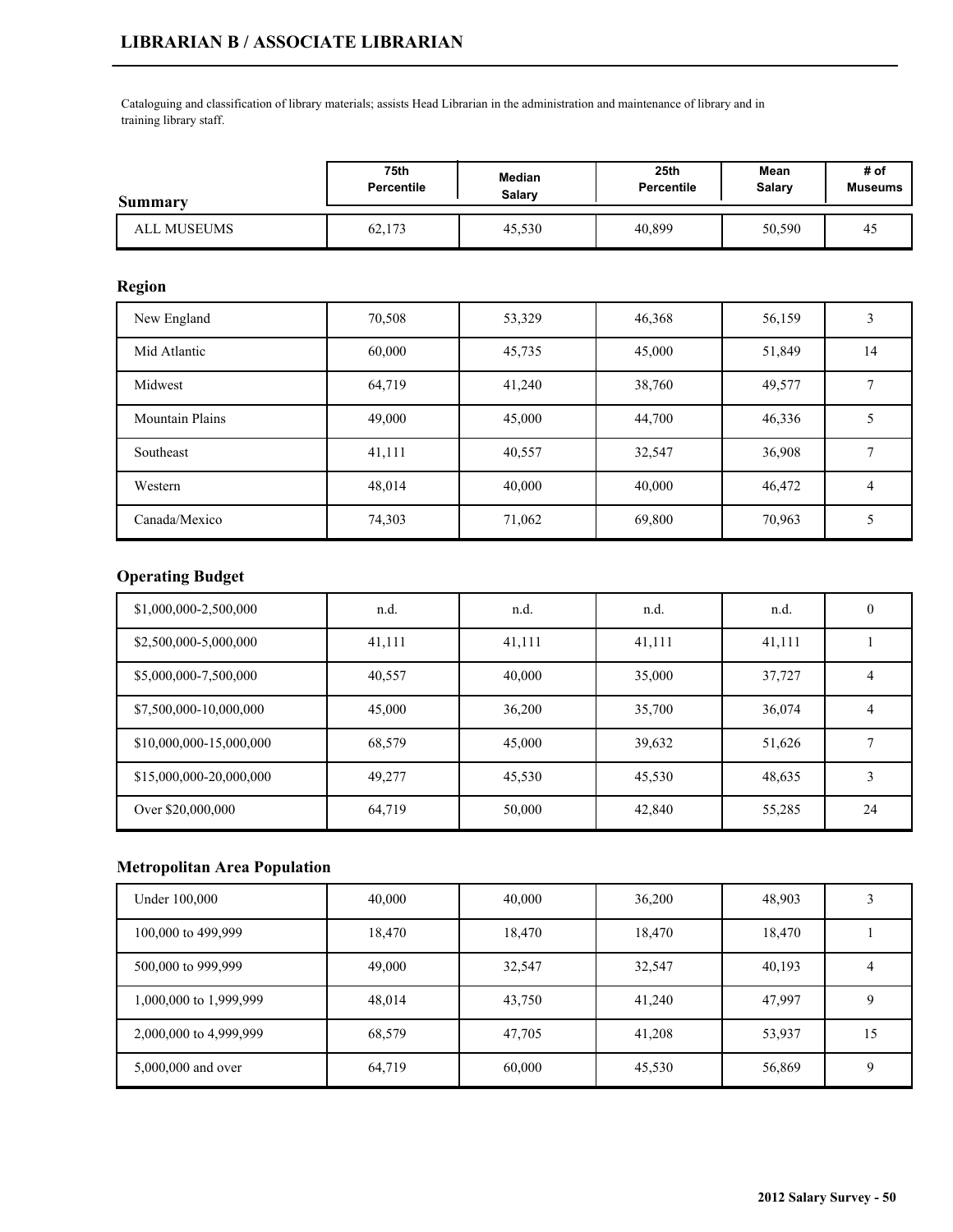## **LIBRARIAN C / ASSISTANT LIBRARIAN**

Assists Head Librarian and Associate Librarian with specific sub-program in library operations.

| Summary     | 75th              | Median        | 25 <sub>th</sub>  | Mean   | # of           |
|-------------|-------------------|---------------|-------------------|--------|----------------|
|             | <b>Percentile</b> | <b>Salary</b> | <b>Percentile</b> | Salary | <b>Museums</b> |
| ALL MUSEUMS | 47.484            | 39,827        | 33,227            | 41,152 | 38             |

### **Region**

| New England            | 43,805 | 33,138 | 29,321 | 38,843 | $\mathfrak b$  |
|------------------------|--------|--------|--------|--------|----------------|
| Mid Atlantic           | 47,484 | 40,800 | 38,093 | 43,408 | 10             |
| Midwest                | 40,800 | 36,700 | 30,576 | 35,198 |                |
| <b>Mountain Plains</b> | 39,336 | 36,333 | 36,000 | 37,394 | 4              |
| Southeast              | 34,590 | 33,227 | 33,227 | 40,900 | $\overline{4}$ |
| Western                | 48,588 | 45,118 | 43,824 | 43,945 | $\overline{4}$ |
| Canada/Mexico          | 62,101 | 58,724 | 48,689 | 55,816 | 3              |

# **Operating Budget**

| \$1,000,000-2,500,000   | n.d.   | n.d.   | n.d.   | n.d.   | 0  |
|-------------------------|--------|--------|--------|--------|----|
| \$2,500,000-5,000,000   | 33,227 | 30,334 | 29,321 | 36,536 | 4  |
| \$5,000,000-7,500,000   | 40,000 | 40,000 | 40,000 | 40,000 |    |
| \$7,500,000-10,000,000  | 43,824 | 39,827 | 36,333 | 40,036 | 4  |
| \$10,000,000-15,000,000 | 29,978 | 13,000 | 13,000 | 21,489 |    |
| \$15,000,000-20,000,000 | 58,663 | 58,500 | 55,325 | 55,544 | 3  |
| Over \$20,000,000       | 46,344 | 39,336 | 34,580 | 41,075 | 25 |

| Under 100,000          | 46,320 | 43,805 | 36,333 | 43,755 |  |
|------------------------|--------|--------|--------|--------|--|
| 100,000 to 499,999     | 70,713 | 70,713 | 70,713 | 70,713 |  |
| 500,000 to 999,999     | 55,325 | 34,590 | 30,334 | 40,152 |  |
| 1,000,000 to 1,999,999 | 40,000 | 30,576 | 29,321 | 32,828 |  |
| 2,000,000 to 4,999,999 | 43,824 | 40,527 | 36,000 | 42,950 |  |
| 5,000,000 and over     | 52,880 | 42,840 | 39,200 | 46,266 |  |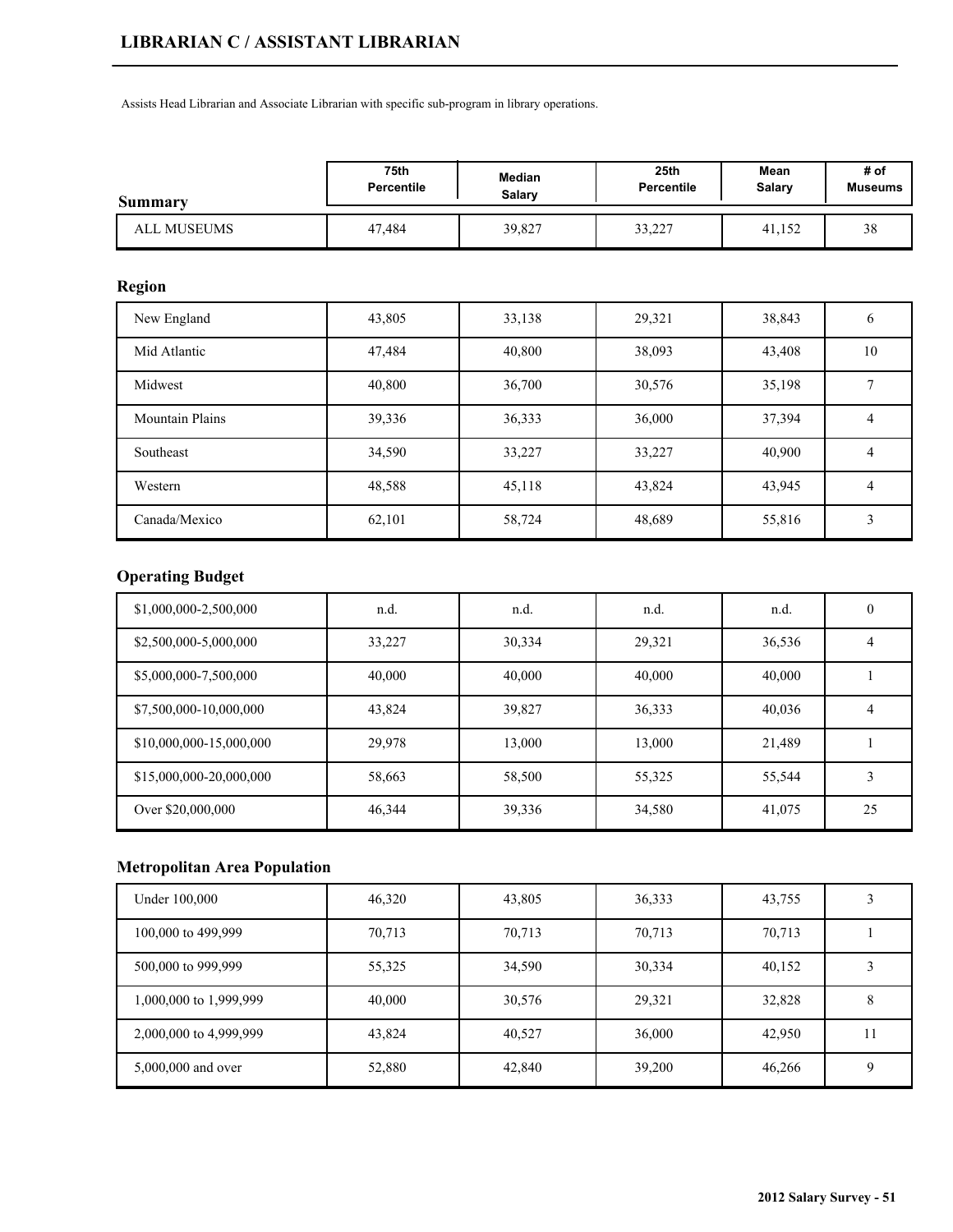General supervision of conservation department, including administration of the budget and department personnel; initiates and supervises treatments carried out in conservation and scientific laboratories; performs conservation treatments on special projects.

| <b>Summary</b> | 75th       | Median | 25th              | Mean    | # of           |
|----------------|------------|--------|-------------------|---------|----------------|
|                | Percentile | Salarv | <b>Percentile</b> | Salary  | <b>Museums</b> |
| ALL MUSEUMS    | 18,381     | 93,000 | 67,800            | 100,274 | 68             |

## **Region**

| New England            | 136,009 | 101,962 | 94,760 | 112,883 | $\mathfrak b$ |
|------------------------|---------|---------|--------|---------|---------------|
| Mid Atlantic           | 149,349 | 111,720 | 90,640 | 118,467 | 21            |
| Midwest                | 110,058 | 93,850  | 61,000 | 92,316  | 10            |
| <b>Mountain Plains</b> | 93,277  | 84,341  | 70,400 | 98,620  |               |
| Southeast              | 77,826  | 67,978  | 64,927 | 70,755  | 8             |
| Western                | 102,017 | 100,695 | 51,765 | 100,200 | 9             |
| Canada/Mexico          | 88,850  | 86,770  | 58,000 | 83,376  | ┑             |

## **Operating Budget**

| \$1,000,000-2,500,000   | 67,978  | 55,099  | 55,099 | 61,539  | $\overline{2}$ |
|-------------------------|---------|---------|--------|---------|----------------|
| \$2,500,000-5,000,000   | 60,588  | 51,765  | 51,765 | 70,462  | 4              |
| \$5,000,000-7,500,000   | 69.020  | 57,345  | 55,461 | 65,476  |                |
| \$7,500,000-10,000,000  | 94,760  | 84,048  | 63,623 | 90,048  | 9              |
| \$10,000,000-15,000,000 | 94,515  | 86,770  | 63,328 | 88,653  | 11             |
| \$15,000,000-20,000,000 | 92.207  | 67,800  | 67,800 | 97.299  | 4              |
| Over \$20,000,000       | 128,799 | 104,388 | 92,000 | 118,183 | 32             |

| Under 100,000          | 93,277  | 93,000  | 93,000  | 90,467  |    |
|------------------------|---------|---------|---------|---------|----|
| 100,000 to 499,999     | 55,477  | 55,099  | 55,099  | 61,240  |    |
| 500,000 to 999,999     | 90,922  | 77,826  | 57,345  | 87,652  | b  |
| 1,000,000 to 1,999,999 | 93,850  | 69,596  | 63,623  | 82,098  | -7 |
| 2,000,000 to 4,999,999 | 118,800 | 102,000 | 84,341  | 101,019 | 25 |
| 5,000,000 and over     | 163,680 | 149,349 | 121,788 | 146,511 | 10 |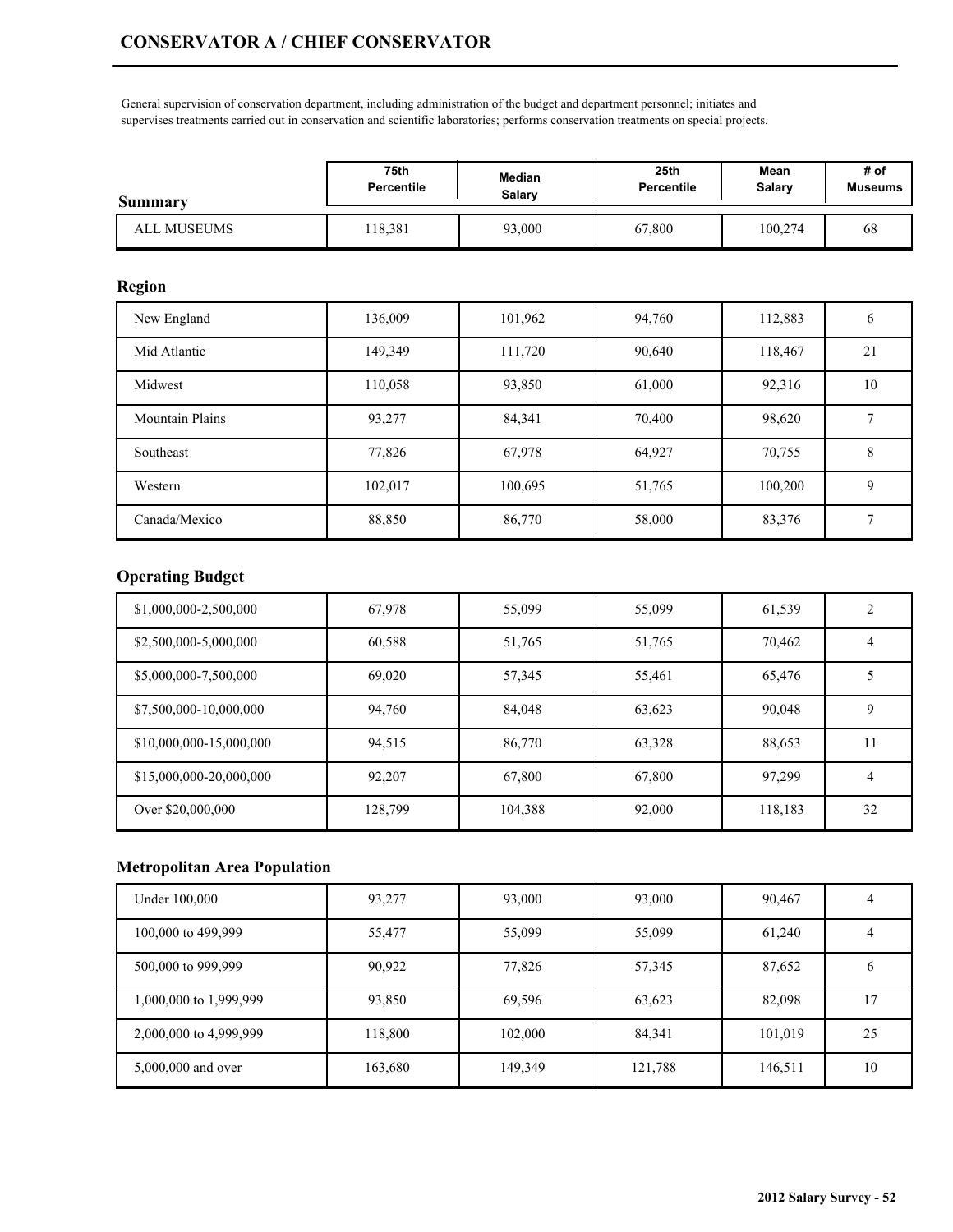Responsibility for conservation and restoration of a major collection, examination of that collection, and exhibits in area of specialization; preparation of conservation reports; supervision of professional assistant(s).

| Summary     | 75th              | Median        | 25 <sub>th</sub>  | Mean          | # of           |
|-------------|-------------------|---------------|-------------------|---------------|----------------|
|             | <b>Percentile</b> | <b>Salary</b> | <b>Percentile</b> | <b>Salary</b> | <b>Museums</b> |
| ALL MUSEUMS | 84,244            | 74,196        | 61,445            | 75,227        | - -<br>55      |

### **Region**

| New England            | 80,192 | 77,063 | 68,631 | 78,494 |    |
|------------------------|--------|--------|--------|--------|----|
| Mid Atlantic           | 94,364 | 68,216 | 60,804 | 76,602 | 16 |
| Midwest                | 82,965 | 73,588 | 63,804 | 72,933 | 9  |
| <b>Mountain Plains</b> | 85,605 | 67,200 | 59,884 | 75,587 | 6  |
| Southeast              | 63,605 | 54,200 | 52,000 | 57,700 | 4  |
| Western                | 87,238 | 76,212 | 69,218 | 82,818 |    |
| Canada/Mexico          | 79,202 | 76,205 | 74,196 | 73,438 | 6  |

# **Operating Budget**

| \$1,000,000-2,500,000   | 28,484  | 28,484  | 28,484  | 28,484  |    |
|-------------------------|---------|---------|---------|---------|----|
| \$2,500,000-5,000,000   | 79,202  | 79,202  | 56,733  | 74,428  |    |
| \$5,000,000-7,500,000   | 102,630 | 102,630 | 102,630 | 102,630 |    |
| \$7,500,000-10,000,000  | 59,583  | 57,867  | 47,647  | 54,077  |    |
| \$10,000,000-15,000,000 | 83,280  | 66,476  | 59,884  | 72,207  | 9  |
| \$15,000,000-20,000,000 | 90.325  | 54,200  | 54,200  | 69,859  | 4  |
| Over \$20,000,000       | 87,238  | 75,974  | 68,631  | 80,429  | 31 |

| Under 100,000          | n.d.   | n.d.   | n.d.   | n.d.   |    |
|------------------------|--------|--------|--------|--------|----|
| 100,000 to 499,999     | 57,867 | 47,647 | 47,647 | 52,757 |    |
| 500,000 to 999,999     | 90,325 | 75,974 | 63,605 | 73,159 | 4  |
| 1,000,000 to 1,999,999 | 76,205 | 69,218 | 60,804 | 69,601 | 15 |
| 2,000,000 to 4,999,999 | 82,965 | 74,196 | 67,200 | 76,869 | 20 |
| 5,000,000 and over     | 95,348 | 87,238 | 71,385 | 88,422 | 10 |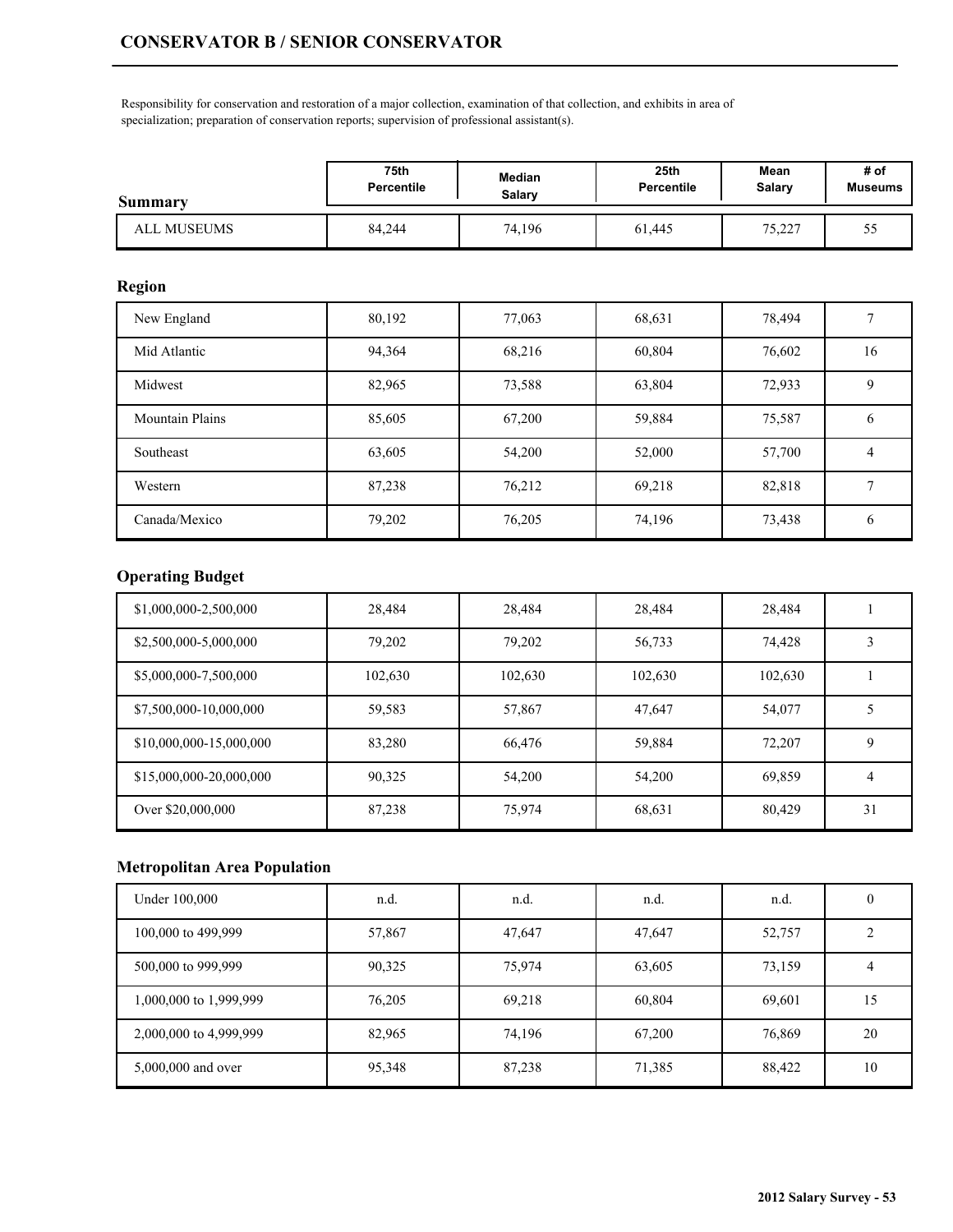Assists Conservator in the conservation, restoration and documentation of works of art in the collection, helps train assistant in conservation department.

| Summary     | 75th              | Median        | 25 <sub>th</sub> | Mean          | # of           |
|-------------|-------------------|---------------|------------------|---------------|----------------|
|             | <b>Percentile</b> | <b>Salary</b> | Percentile       | <b>Salary</b> | <b>Museums</b> |
| ALL MUSEUMS | 64,629            | 53,343        | 42,414           | 54,724        | 49             |

### **Region**

| New England            | 57,210 | 39,655 | 37,938 | 47,605 |               |
|------------------------|--------|--------|--------|--------|---------------|
| Mid Atlantic           | 66,868 | 56,791 | 48,000 | 61,356 | 15            |
| Midwest                | 56,126 | 42,414 | 37,381 | 45,590 | 10            |
| <b>Mountain Plains</b> | 51,000 | 51,000 | 49,400 | 54,365 |               |
| Southeast              | 43,412 | 36,000 | 32,000 | 39,131 |               |
| Western                | 70,075 | 64,629 | 54,740 | 63,494 | $\mathfrak b$ |
| Canada/Mexico          | 65,276 | 63,183 | 63,183 | 62,875 | 3             |

# **Operating Budget**

| \$1,000,000-2,500,000   | 30,888 | 28,701 | 28,701 | 29,795 | $\overline{2}$ |
|-------------------------|--------|--------|--------|--------|----------------|
| \$2,500,000-5,000,000   | 32,000 | 32,000 | 32,000 | 32,000 |                |
| \$5,000,000-7,500,000   | n.d.   | n.d.   | n.d.   | n.d.   | 0              |
| \$7,500,000-10,000,000  | 49,195 | 39,655 | 37,938 | 53,836 | <sub>b</sub>   |
| \$10,000,000-15,000,000 | 55,038 | 45,000 | 39,240 | 48,322 | 9              |
| \$15,000,000-20,000,000 | 65.294 | 38,950 | 38,950 | 52,136 | 4              |
| Over \$20,000,000       | 65,915 | 57,210 | 50,000 | 58,829 | 27             |

| Under 100,000          | 51,900 | 28,701 | 28,701 | 40,301 |    |
|------------------------|--------|--------|--------|--------|----|
| 100,000 to 499,999     | 31,836 | 31,836 | 30,888 | 34,126 |    |
| 500,000 to 999,999     | 49,535 | 43,412 | 38,950 | 47,915 |    |
| 1,000,000 to 1,999,999 | 56,126 | 51,000 | 37,938 | 49,565 | 13 |
| 2,000,000 to 4,999,999 | 64,668 | 56,271 | 45,000 | 59,337 | 16 |
| 5,000,000 and over     | 77,196 | 60,500 | 58,140 | 65,119 |    |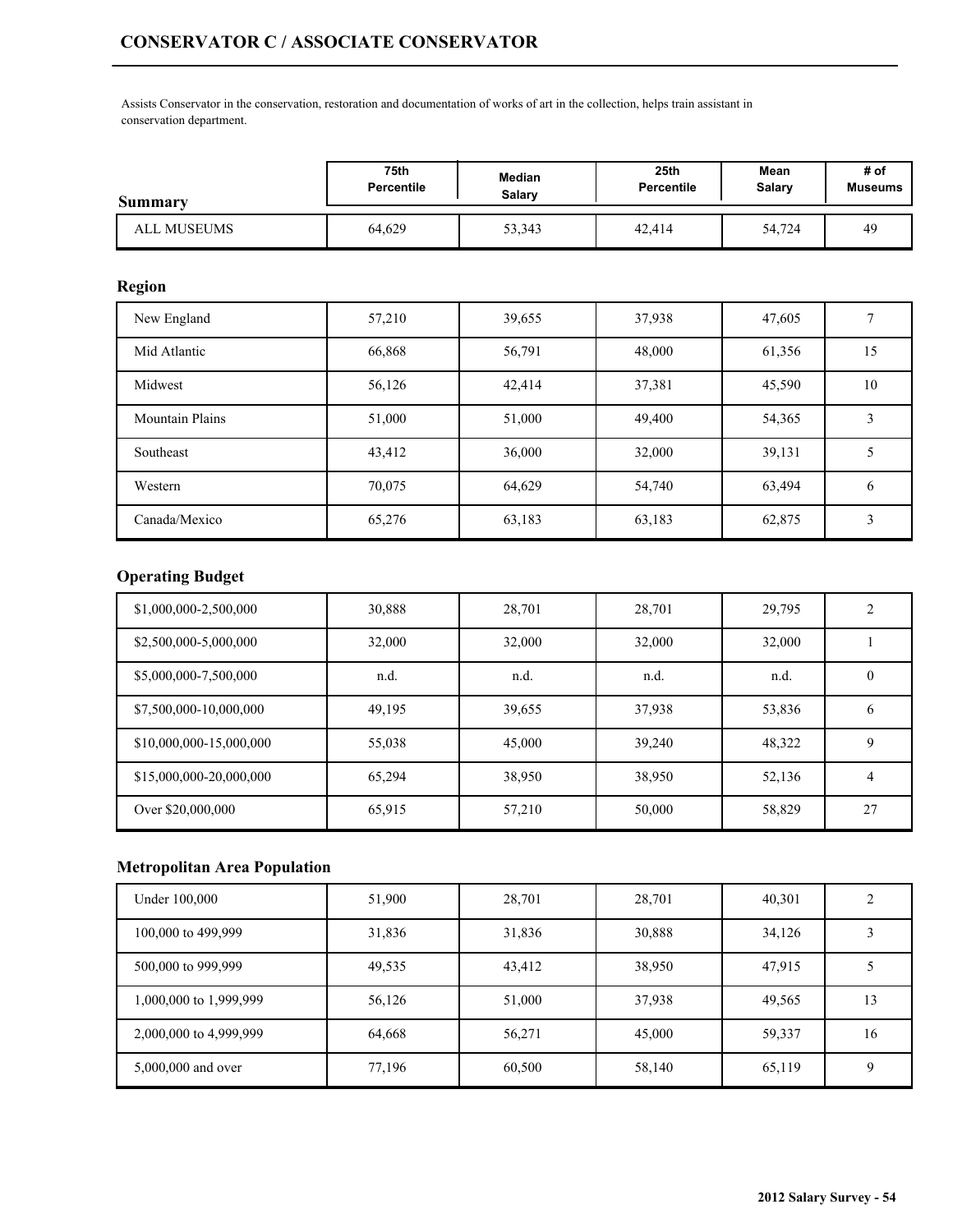## **EXHIBITION DESIGNER**

Designs installation of permanent collection as well as temporary exhibition. May supervise preparators in the fabrication of exhibition components and the installation and disassembly of temporary or permanent exhibitions.

| <b>Summary</b> | 75th       | Median | 25 <sub>th</sub>  | Mean   | # of           |
|----------------|------------|--------|-------------------|--------|----------------|
|                | Percentile | Salarv | <b>Percentile</b> | Salary | <b>Museums</b> |
| ALL MUSEUMS    | 73,955     | 60,135 | 50,000            | 64,970 | 70<br>v        |

### **Region**

| New England            | 72,087 | 53,872 | 46,637 | 59,984 | 8  |
|------------------------|--------|--------|--------|--------|----|
| Mid Atlantic           | 92,453 | 71,629 | 62,000 | 89,032 | 13 |
| Midwest                | 63,118 | 53,471 | 47,130 | 55,601 | 15 |
| <b>Mountain Plains</b> | 51,008 | 49,000 | 47,806 | 51,580 | 8  |
| Southeast              | 67,100 | 56,000 | 40,920 | 59,116 | 14 |
| Western                | 75,000 | 68,203 | 57,566 | 67,310 | 16 |
| Canada/Mexico          | 67,955 | 65,276 | 59,023 | 64,742 | 4  |

## **Operating Budget**

| \$1,000,000-2,500,000   | 53,471 | 46,637 | 46,637 | 50,054 | 2  |
|-------------------------|--------|--------|--------|--------|----|
| \$2,500,000-5,000,000   | 68,820 | 51,000 | 45,000 | 54,869 | 18 |
| \$5,000,000-7,500,000   | 57,500 | 55,000 | 55,000 | 56,305 | 4  |
| \$7,500,000-10,000,000  | 67,954 | 60,135 | 45,500 | 65,833 | 8  |
| \$10,000,000-15,000,000 | 71,629 | 56,000 | 48,262 | 67,544 | 12 |
| \$15,000,000-20,000,000 | 71,808 | 67,100 | 56,375 | 63,477 | 4  |
| Over \$20,000,000       | 76,688 | 68,203 | 59,000 | 71,737 | 29 |

| Under 100,000          | 55,000 | 51,000 | 46,637 | 52,659 |    |
|------------------------|--------|--------|--------|--------|----|
| 100,000 to 499,999     | 60,340 | 53,471 | 53,471 | 56,906 |    |
| 500,000 to 999,999     | 76,688 | 58,000 | 56,375 | 64,972 |    |
| 1,000,000 to 1,999,999 | 67,100 | 57,500 | 45,500 | 56,711 | 22 |
| 2,000,000 to 4,999,999 | 76,753 | 67,954 | 51,630 | 73,251 | 25 |
| 5,000,000 and over     | 72,636 | 68,820 | 63,118 | 75,578 | 10 |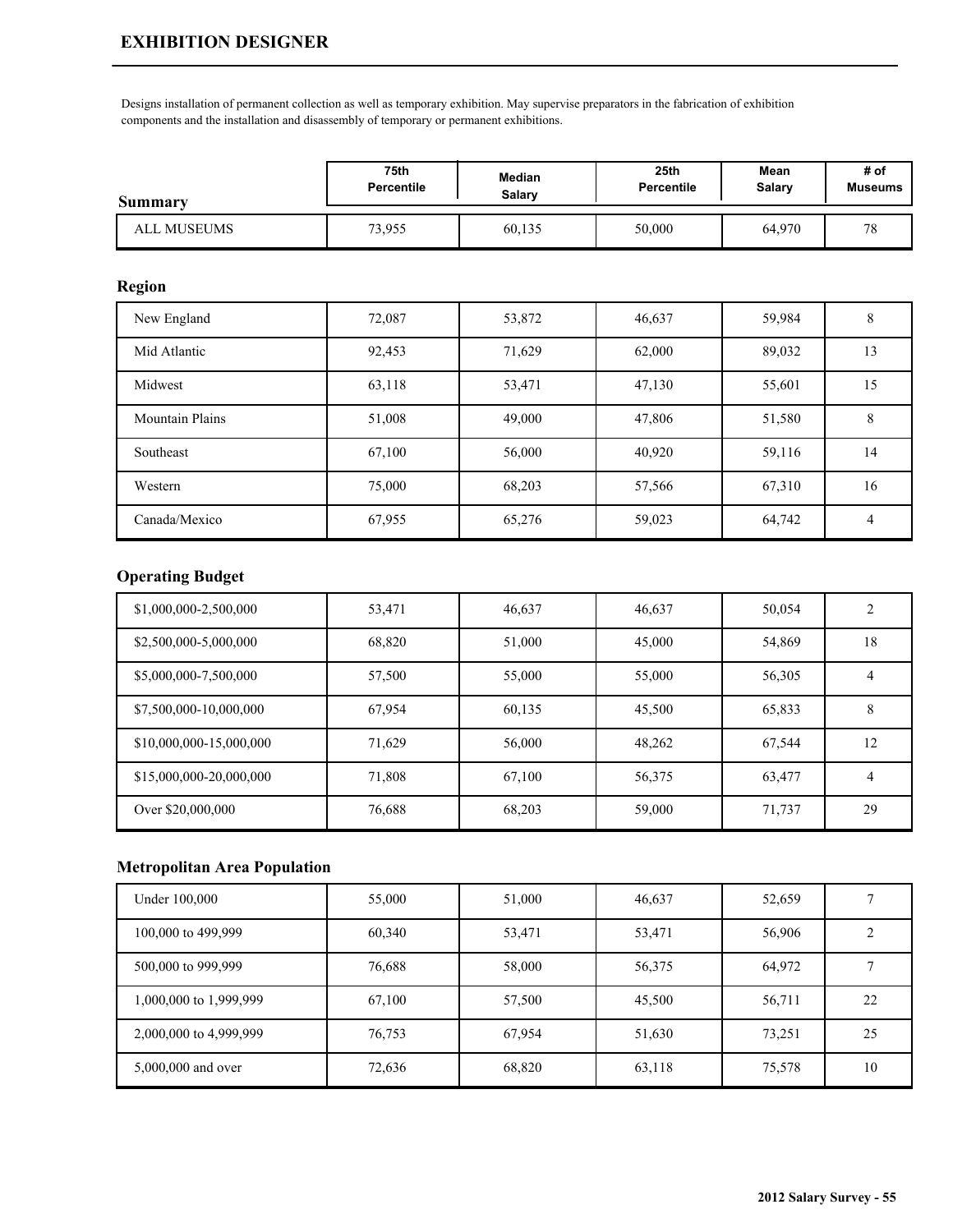## **PREPERATOR A / CHIEF PREPARATOR**

Supervises installation of art objects; plans and directs the fabrication, installation, and disassembly of both temporary and permanent museum exhibits; administers budget, personnel and operations of preparation department.

| Summary            | 75th              | Median | 25th       | Mean          | # of           |
|--------------------|-------------------|--------|------------|---------------|----------------|
|                    | <b>Percentile</b> | Salarv | Percentile | <b>Salary</b> | <b>Museums</b> |
| <b>ALL MUSEUMS</b> | 60,146            | 49,440 | 42,300     | 52,962        | 139            |

### **Region**

| New England            | 69,707 | 54,000 | 47,500 | 56,721 | 13 |
|------------------------|--------|--------|--------|--------|----|
| Mid Atlantic           | 69,700 | 50,181 | 42,500 | 55,034 | 29 |
| Midwest                | 57,009 | 51,501 | 44,558 | 51,568 | 25 |
| <b>Mountain Plains</b> | 58,405 | 48,451 | 41,333 | 49,592 | 18 |
| Southeast              | 48,150 | 43,500 | 38,400 | 44,462 | 30 |
| Western                | 73,294 | 50,884 | 44,805 | 59,746 | 16 |
| Canada/Mexico          | 84,776 | 55,113 | 53,605 | 67,725 | 8  |

## **Operating Budget**

| \$1,000,000-2,500,000   | 51,501 | 46,353 | 38,190 | 44,764 | 12 |
|-------------------------|--------|--------|--------|--------|----|
| \$2,500,000-5,000,000   | 50,514 | 42,300 | 36,770 | 44,384 | 46 |
| \$5,000,000-7,500,000   | 51,500 | 47,500 | 45,000 | 48,534 | 15 |
| \$7,500,000-10,000,000  | 47,000 | 45,739 | 43,992 | 48,469 | 9  |
| \$10,000,000-15,000,000 | 58,405 | 50,181 | 46,000 | 54,105 | 16 |
| \$15,000,000-20,000,000 | 75,000 | 53,250 | 52,608 | 61,588 | 8  |
| Over \$20,000,000       | 81,500 | 69,707 | 58,956 | 69,304 | 30 |

| Under 100,000          | 53,116 | 39,964 | 35,937 | 45,987 |    |
|------------------------|--------|--------|--------|--------|----|
| 100,000 to 499,999     | 50,884 | 47,500 | 40,548 | 47,470 | 15 |
| 500,000 to 999,999     | 51,500 | 48,373 | 40,000 | 50,066 | 19 |
| 1,000,000 to 1,999,999 | 58,405 | 46,353 | 39,400 | 51,299 | 34 |
| 2,000,000 to 4,999,999 | 64,260 | 50,181 | 45,011 | 56,180 | 38 |
| 5,000,000 and over     | 69,700 | 58,000 | 52,020 | 62,607 | רו |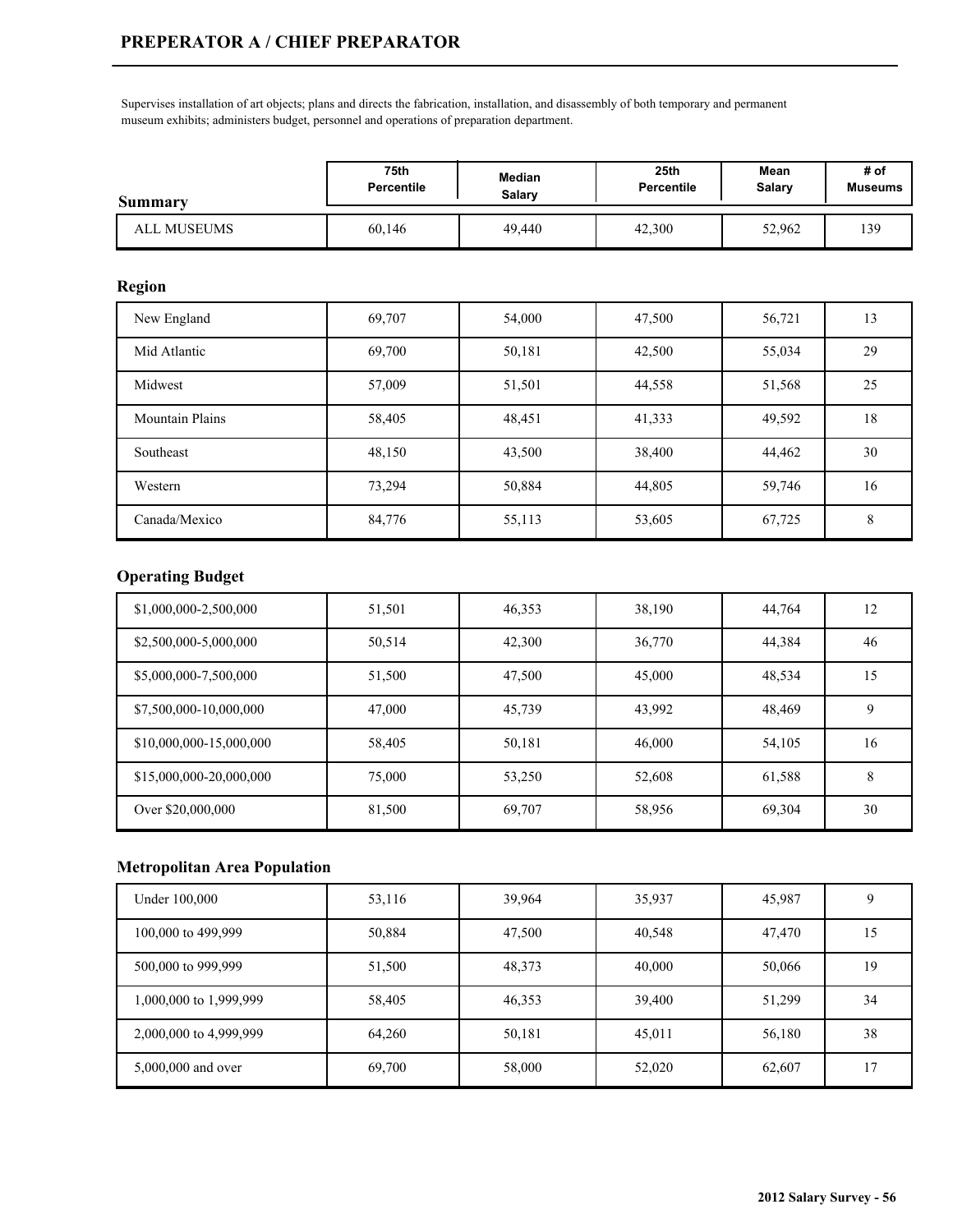Assists Chief Preparator in administration of the department and implementation of preparation programs.

| <b>Summary</b> | 75th              | Median | 25th       | Mean   | # of           |
|----------------|-------------------|--------|------------|--------|----------------|
|                | <b>Percentile</b> | Salarv | Percentile | Salary | <b>Museums</b> |
| ALL MUSEUMS    | 45,728            | 38,584 | 31,540     | 46,324 | 125<br>ر ۱۷    |

## **Region**

| New England            | 48,193 | 38,584 | 32,000 | 41,821 | 15 |
|------------------------|--------|--------|--------|--------|----|
| Mid Atlantic           | 57,254 | 44,307 | 36,720 | 75,535 | 25 |
| Midwest                | 42,500 | 34,258 | 30,000 | 35,527 | 22 |
| <b>Mountain Plains</b> | 42,500 | 33,130 | 27,200 | 35,158 | 16 |
| Southeast              | 38,000 | 34,600 | 31,263 | 35,139 | 23 |
| Western                | 55,770 | 39,978 | 35,100 | 45,539 | 19 |
| Canada/Mexico          | 65,976 | 65,283 | 47,000 | 57,466 |    |

# **Operating Budget**

| \$1,000,000-2,500,000   | 38,988 | 32,367 | 29,000 | 33,007 | 13 |
|-------------------------|--------|--------|--------|--------|----|
| \$2,500,000-5,000,000   | 42,060 | 35,100 | 28,995 | 60,237 | 32 |
| \$5,000,000-7,500,000   | 41,820 | 38,000 | 35,000 | 39,599 | 14 |
| \$7,500,000-10,000,000  | 38,220 | 33,870 | 31,000 | 34,132 | 10 |
| \$10,000,000-15,000,000 | 44,307 | 36,343 | 31,550 | 39,976 | 15 |
| \$15,000,000-20,000,000 | 42,660 | 41,120 | 38,415 | 46,012 | ⇁  |
| Over \$20,000,000       | 58,364 | 47,301 | 39,436 | 49,759 | 31 |

| Under 100,000          | 42,892 | 39,020 | 37,000 | 39,849 |    |
|------------------------|--------|--------|--------|--------|----|
| 100,000 to 499,999     | 38,584 | 32,906 | 27,446 | 32,817 | 15 |
| 500,000 to 999,999     | 39,804 | 34,584 | 31,286 | 36,668 | 16 |
| 1,000,000 to 1,999,999 | 46,469 | 38,220 | 31,200 | 40,710 | 31 |
| 2,000,000 to 4,999,999 | 48,864 | 39,137 | 32,000 | 62,187 | 35 |
| 5,000,000 and over     | 59,405 | 52,744 | 41,500 | 51,712 | 15 |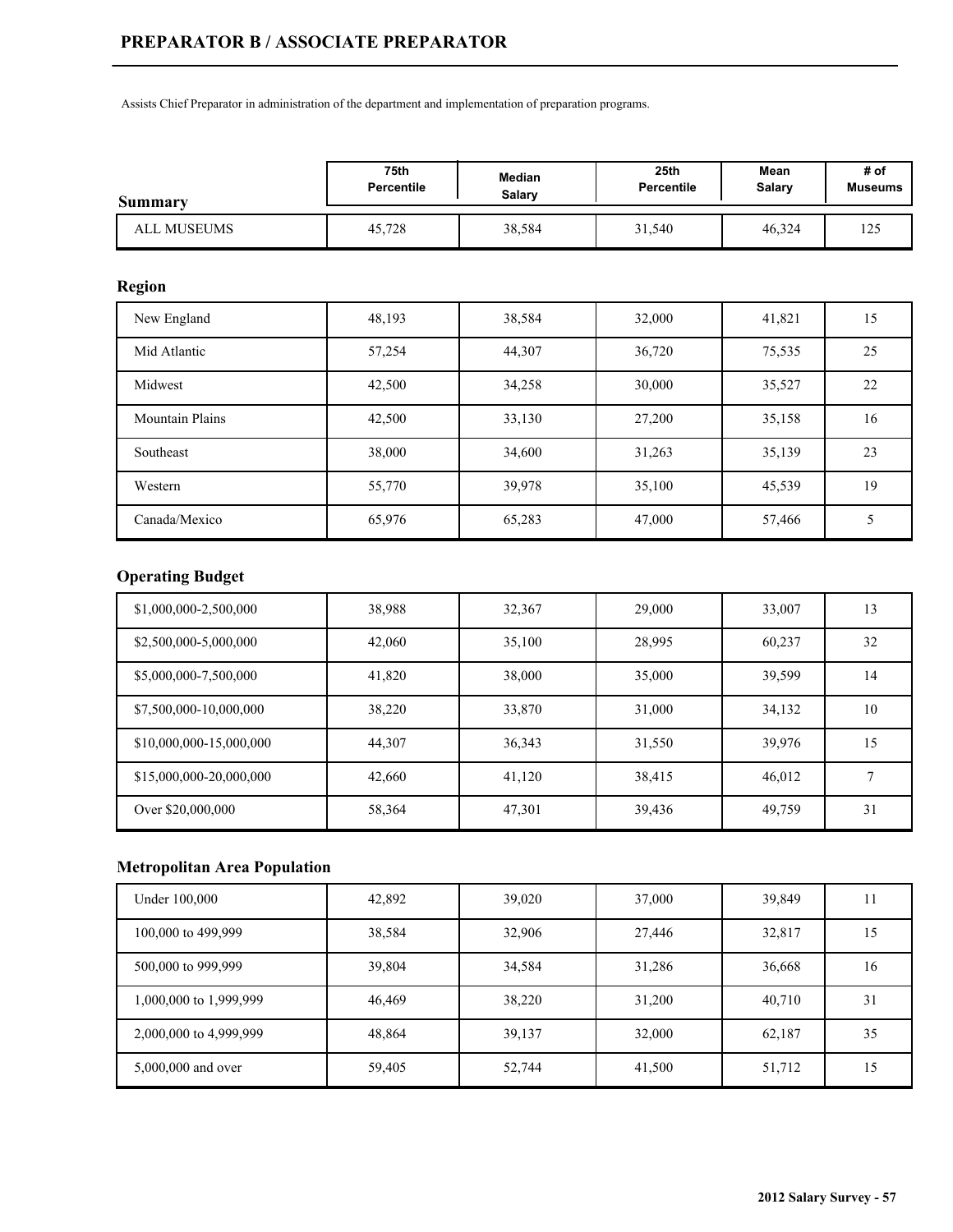Administers the operations of publications department, with responsibility for all facets of its programs including management, editorial and production functions.

| <b>Summary</b> | 75th              | Median | 25th              | Mean   | # of           |
|----------------|-------------------|--------|-------------------|--------|----------------|
|                | <b>Percentile</b> | Salarv | <b>Percentile</b> | Salary | <b>Museums</b> |
| ALL MUSEUMS    | 90,000            | 72,991 | 55,000            | 77,723 | $\mathbf{a}$   |

### **Region**

| New England            | 90,000 | 72,991 | 56,650 | 79,811 | 8  |
|------------------------|--------|--------|--------|--------|----|
| Mid Atlantic           | 90,000 | 81,730 | 64,085 | 94,495 | 24 |
| Midwest                | 66,760 | 55,204 | 52,000 | 63,230 | 12 |
| <b>Mountain Plains</b> | 90,000 | 68,200 | 38,054 | 67,939 | 8  |
| Southeast              | 48,000 | 43,714 | 40,000 | 49,223 |    |
| Western                | 97,276 | 72,500 | 60,133 | 78,336 | 10 |
| Canada/Mexico          | 88,850 | 86,044 | 86,044 | 91,430 | 4  |

# **Operating Budget**

| \$1,000,000-2,500,000   | 38,369  | 38,369 | 35,073 | 46,734  | 3  |
|-------------------------|---------|--------|--------|---------|----|
| \$2,500,000-5,000,000   | 72,500  | 60,000 | 52,892 | 61,431  | 10 |
| \$5,000,000-7,500,000   | 55,080  | 43,714 | 38,054 | 44,858  | b  |
| \$7,500,000-10,000,000  | 61,800  | 56,650 | 55,204 | 68,803  | 8  |
| \$10,000,000-15,000,000 | 88,000  | 65,150 | 60,133 | 72,147  | 12 |
| \$15,000,000-20,000,000 | 81,730  | 55,000 | 48,000 | 66,626  | 5  |
| Over \$20,000,000       | 104,737 | 89,954 | 78,598 | 100,411 | 29 |

| Under 100,000          | 84,685  | 72,991 | 45,000 | 70,405  |    |
|------------------------|---------|--------|--------|---------|----|
| 100,000 to 499,999     | 56,650  | 55,080 | 38,369 | 52,398  |    |
| 500,000 to 999,999     | 76,500  | 45,000 | 45,000 | 60,750  |    |
| 1,000,000 to 1,999,999 | 78,598  | 52,000 | 40,000 | 61,947  | 19 |
| 2,000,000 to 4,999,999 | 90,000  | 80,000 | 62,000 | 82,517  | 23 |
| 5,000,000 and over     | 102,000 | 88,000 | 81,730 | 111,936 | 12 |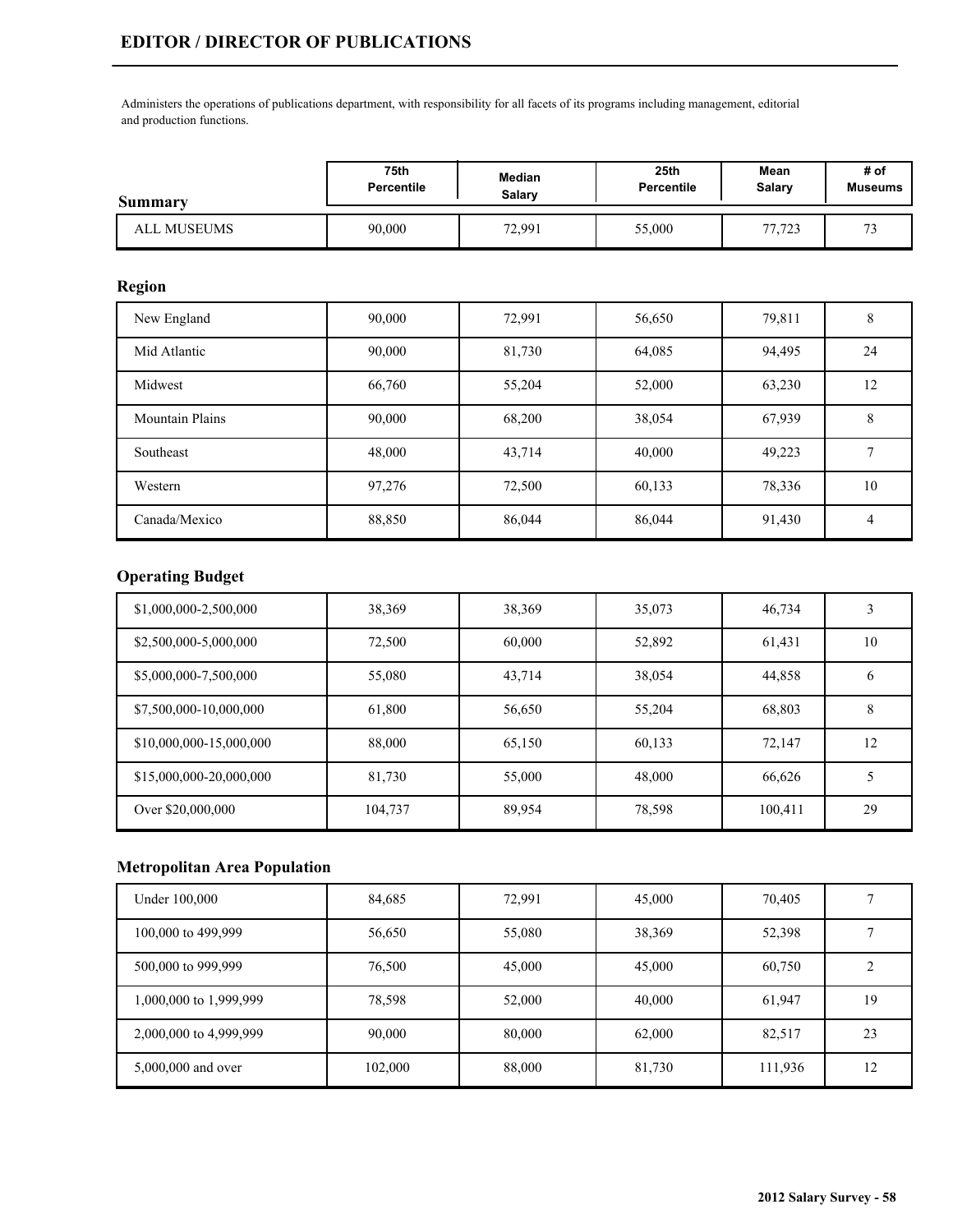# **GRAPHIC DESIGNER**

Responsible for design of all museum publications and graphics.

| Summary     | 75th       | Median | 25 <sub>th</sub> | Mean          | # of           |
|-------------|------------|--------|------------------|---------------|----------------|
|             | Percentile | Salarv | Percentile       | <b>Salary</b> | <b>Museums</b> |
| ALL MUSEUMS | 63,220     | 47,385 | 37,080           | 52,311        | 108            |

## **Region**

| New England            | 58,749 | 49,522 | 42,203 | 54,571 | 11            |
|------------------------|--------|--------|--------|--------|---------------|
| Mid Atlantic           | 80,000 | 52,805 | 45,000 | 61,493 | 20            |
| Midwest                | 59,000 | 46,585 | 35,700 | 50,555 | 19            |
| <b>Mountain Plains</b> | 50,000 | 38,000 | 36,000 | 45,479 | 14            |
| Southeast              | 55,000 | 45,000 | 35,875 | 45,832 | 18            |
| Western                | 61,912 | 42,000 | 35,000 | 51,423 | 20            |
| Canada/Mexico          | 66,455 | 50,457 | 49,000 | 61,638 | $\mathfrak b$ |

# **Operating Budget**

| \$1,000,000-2,500,000   | 35,000 | 28,000 | 28,000 | 32,188 | 4  |
|-------------------------|--------|--------|--------|--------|----|
| \$2,500,000-5,000,000   | 46,971 | 37,398 | 33,000 | 41,936 | 29 |
| \$5,000,000-7,500,000   | 49,000 | 47,471 | 38,000 | 44,107 | 10 |
| \$7,500,000-10,000,000  | 49,140 | 42,000 | 35,000 | 48,521 | 12 |
| \$10,000,000-15,000,000 | 59,690 | 48,000 | 40,000 | 56,147 | 12 |
| \$15,000,000-20,000,000 | 58.749 | 53,000 | 46,118 | 55,609 | 8  |
| Over \$20,000,000       | 80,000 | 59,795 | 47,385 | 62,981 | 31 |

| Under 100,000          | 42,000 | 36,720 | 33,212 | 42,098 |    |
|------------------------|--------|--------|--------|--------|----|
| 100,000 to 499,999     | 41,544 | 33,709 | 28,210 | 34,036 |    |
| 500,000 to 999,999     | 55,000 | 46,585 | 37,398 | 48,743 | 15 |
| 1,000,000 to 1,999,999 | 50,660 | 42,203 | 35,000 | 47,546 | 31 |
| 2,000,000 to 4,999,999 | 65,000 | 49,522 | 40,000 | 57,017 | 32 |
| 5,000,000 and over     | 71,540 | 59,000 | 48,000 | 66,194 | 12 |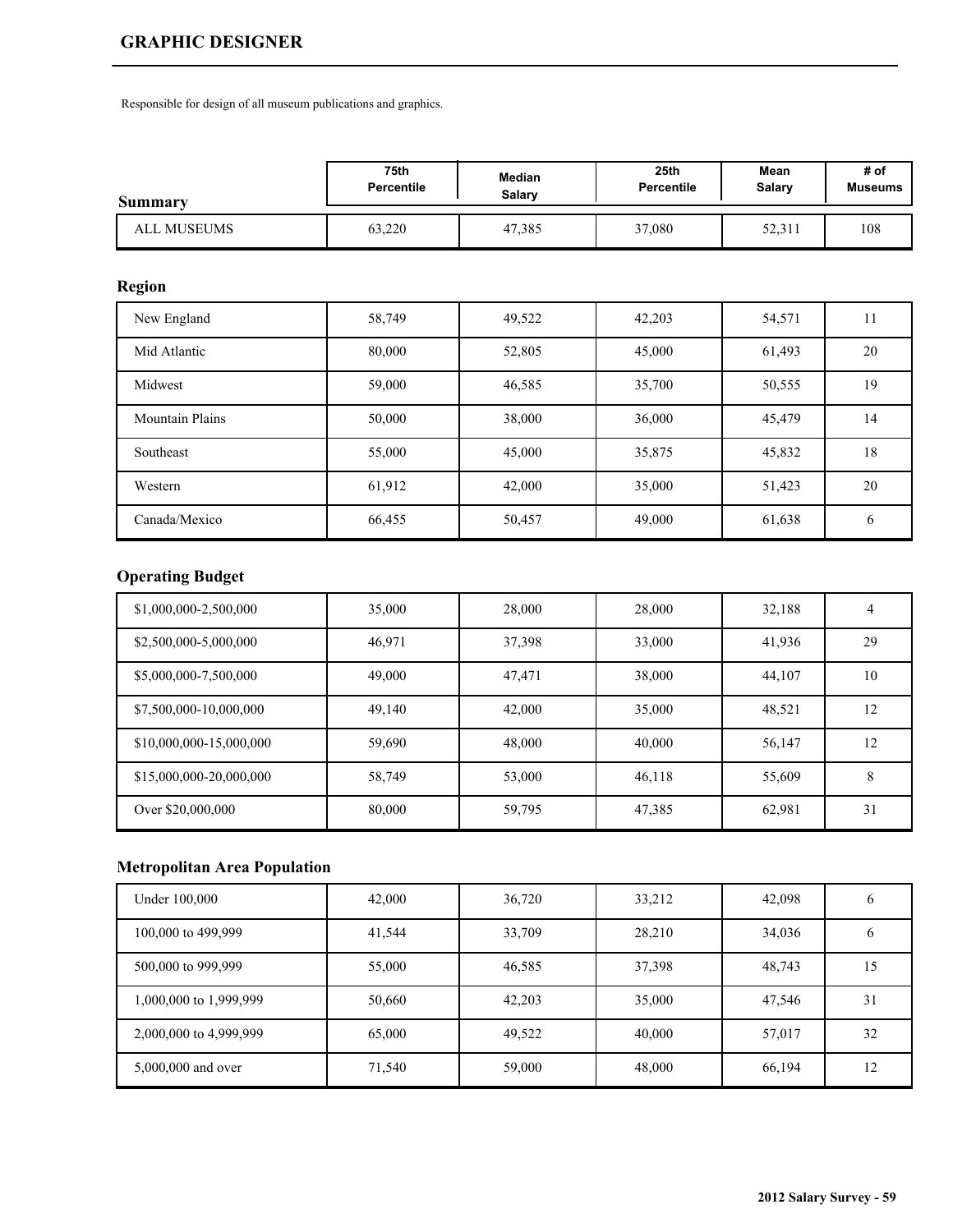#### **FACILITIES DIRECTOR / BUILDING MANAGER / OPERATIONS MANAGER**

#### *AKA Building Manager or Operations Manager*

Responsible for the operation of all facilities including maintenance and janitorial services.

| <b>Summary</b> | 75th              | Median | 25th              | Mean   | # of    |
|----------------|-------------------|--------|-------------------|--------|---------|
|                | <b>Percentile</b> | Salary | <b>Percentile</b> | Salary | Museums |
| ALL MUSEUMS    | 86,715            | 67,000 | 50,000            | 73,295 | 155     |

## **Region**

| New England            | 89,675  | 76,000  | 53,805 | 79,515  | 17 |
|------------------------|---------|---------|--------|---------|----|
| Mid Atlantic           | 114,005 | 84,000  | 66,000 | 89,846  | 33 |
| Midwest                | 80,000  | 68,140  | 51,646 | 72,985  | 23 |
| <b>Mountain Plains</b> | 78,000  | 65,800  | 43,900 | 67,262  | 20 |
| Southeast              | 66,414  | 50,967  | 41,700 | 54,181  | 35 |
| Western                | 86,622  | 63,860  | 50,000 | 72,238  | 23 |
| Canada/Mexico          | 123,600 | 109,126 | 86,075 | 105,134 | 4  |

# **Operating Budget**

| \$1,000,000-2,500,000   | 45,742  | 40,000  | 32,313 | 40,962  | 9  |
|-------------------------|---------|---------|--------|---------|----|
| \$2,500,000-5,000,000   | 61,800  | 49,408  | 42,503 | 52,555  | 47 |
| \$5,000,000-7,500,000   | 75,005  | 61,359  | 53,805 | 64,123  | 23 |
| \$7,500,000-10,000,000  | 83,754  | 76,890  | 65,625 | 74,397  | 17 |
| \$10,000,000-15,000,000 | 89,675  | 69,339  | 64,012 | 77,361  | 17 |
| \$15,000,000-20,000,000 | 85.991  | 76,000  | 49,500 | 72,372  | ⇁  |
| Over \$20,000,000       | 127,327 | 108,120 | 79,542 | 110,513 | 33 |

| Under 100,000          | 72,844  | 66,419 | 52,164 | 65,104  | 12 |
|------------------------|---------|--------|--------|---------|----|
| 100,000 to 499,999     | 58,493  | 50,967 | 40,000 | 52,239  |    |
| 500,000 to 999,999     | 69,339  | 58,000 | 45,742 | 58,887  | 18 |
| 1,000,000 to 1,999,999 | 85,000  | 72,113 | 52,000 | 72,194  | 37 |
| 2,000,000 to 4,999,999 | 96,542  | 66,414 | 50,249 | 75,455  | 41 |
| 5,000,000 and over     | 125,000 | 96,000 | 80,000 | 103,585 | 18 |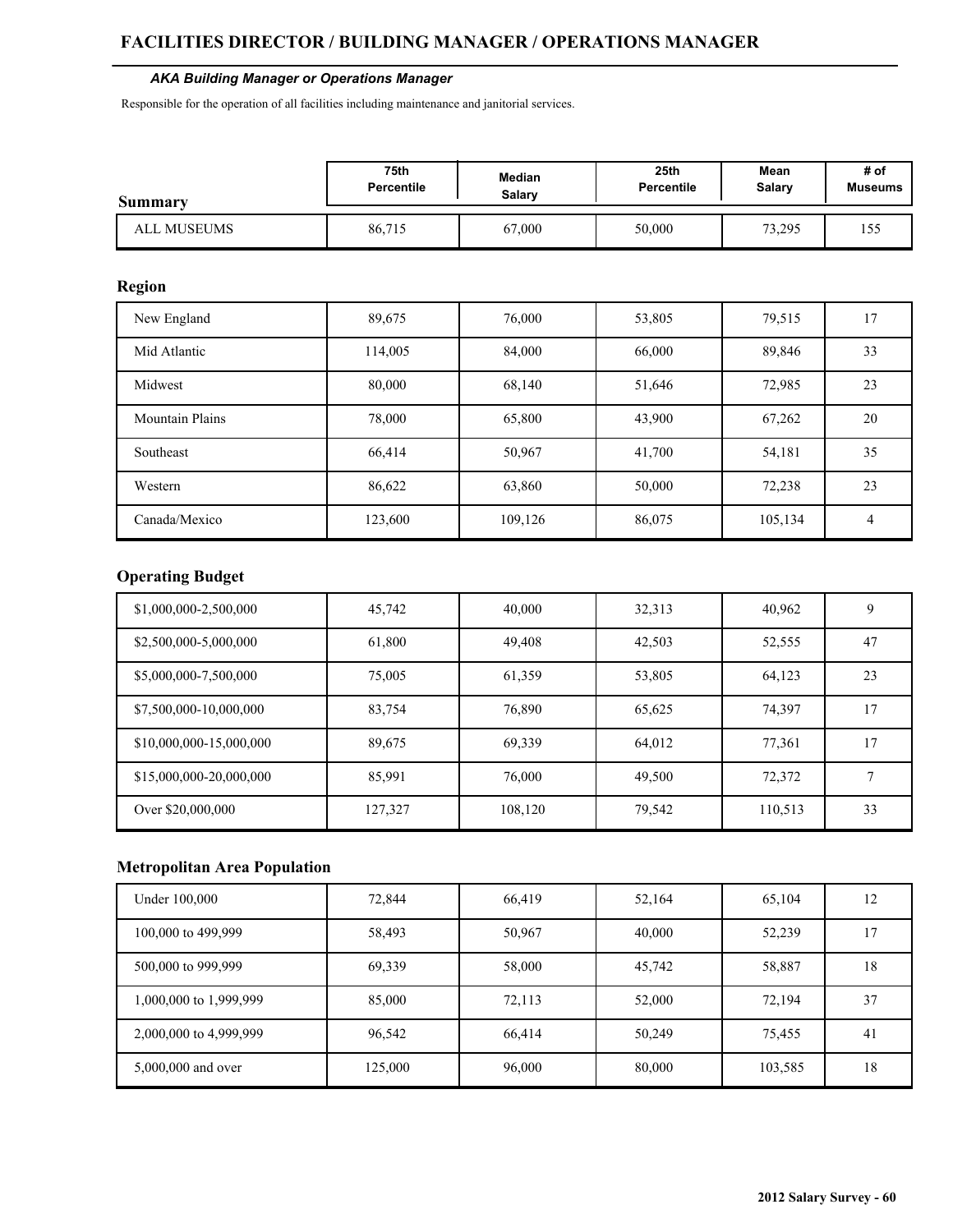### **ENGINEERING MANAGER**

Supervises and coordinates activities of staff engaged in maintaining and repairing mechanical areas of museum including ventilation, air conditioning, plumbing, lighting, humidification, and temperature controls. Recommends appropriate upgrades of equipment for museums environment.

| <b>Summary</b> | 75th              | Median | 25th       | Mean   | # of           |
|----------------|-------------------|--------|------------|--------|----------------|
|                | <b>Percentile</b> | Salary | Percentile | Salary | <b>Museums</b> |
| ALL MUSEUMS    | 83,152            | 65,613 | 50,177     | 69,230 | $\mathcal{L}$  |

### **Region**

| New England            | 63,008  | 51,864 | 47,025 | 56,155  |    |
|------------------------|---------|--------|--------|---------|----|
| Mid Atlantic           | 103,008 | 83,152 | 73,121 | 85,727  | 12 |
| Midwest                | 72,719  | 61,849 | 48,801 | 59,822  | 12 |
| <b>Mountain Plains</b> | 62,504  | 52,995 | 45,420 | 57,235  | 11 |
| Southeast              | 51,200  | 49,886 | 49,886 | 54,040  | 4  |
| Western                | 91,858  | 82,121 | 82,121 | 90,549  | 4  |
| Canada/Mexico          | 97,252  | 97,252 | 54,145 | 106,467 | 3  |

### **Operating Budget**

| \$1,000,000-2,500,000   | 27,300 | 27,300 | 27,300 | 27,300 |                |
|-------------------------|--------|--------|--------|--------|----------------|
| \$2,500,000-5,000,000   | 42,820 | 41,342 | 33,000 | 40,835 |                |
| \$5,000,000-7,500,000   | 54,145 | 49,886 | 45,420 | 49,889 | 6              |
| \$7,500,000-10,000,000  | 49,594 | 49,594 | 38,000 | 50,033 | 3              |
| \$10,000,000-15,000,000 | 69,813 | 52,995 | 50,177 | 62,035 | 8              |
| \$15,000,000-20,000,000 | 82,273 | 75,000 | 75,000 | 78,637 | $\overline{c}$ |
| Over \$20,000,000       | 97,252 | 83,232 | 72,113 | 87,172 | 23             |

| Under 100,000          | 49,594  | 24,835 | 24,835 | 37,215 |    |
|------------------------|---------|--------|--------|--------|----|
| 100,000 to 499,999     | 27,300  | 27,300 | 24,835 | 43,613 |    |
| 500,000 to 999,999     | 63,008  | 53,560 | 51,864 | 57,808 |    |
| 1,000,000 to 1,999,999 | 59,488  | 51,200 | 41,342 | 57,039 | 14 |
| 2,000,000 to 4,999,999 | 92,769  | 78,705 | 61,849 | 81,340 | 15 |
| 5,000,000 and over     | 103,008 | 82,577 | 73,121 | 88,453 | 10 |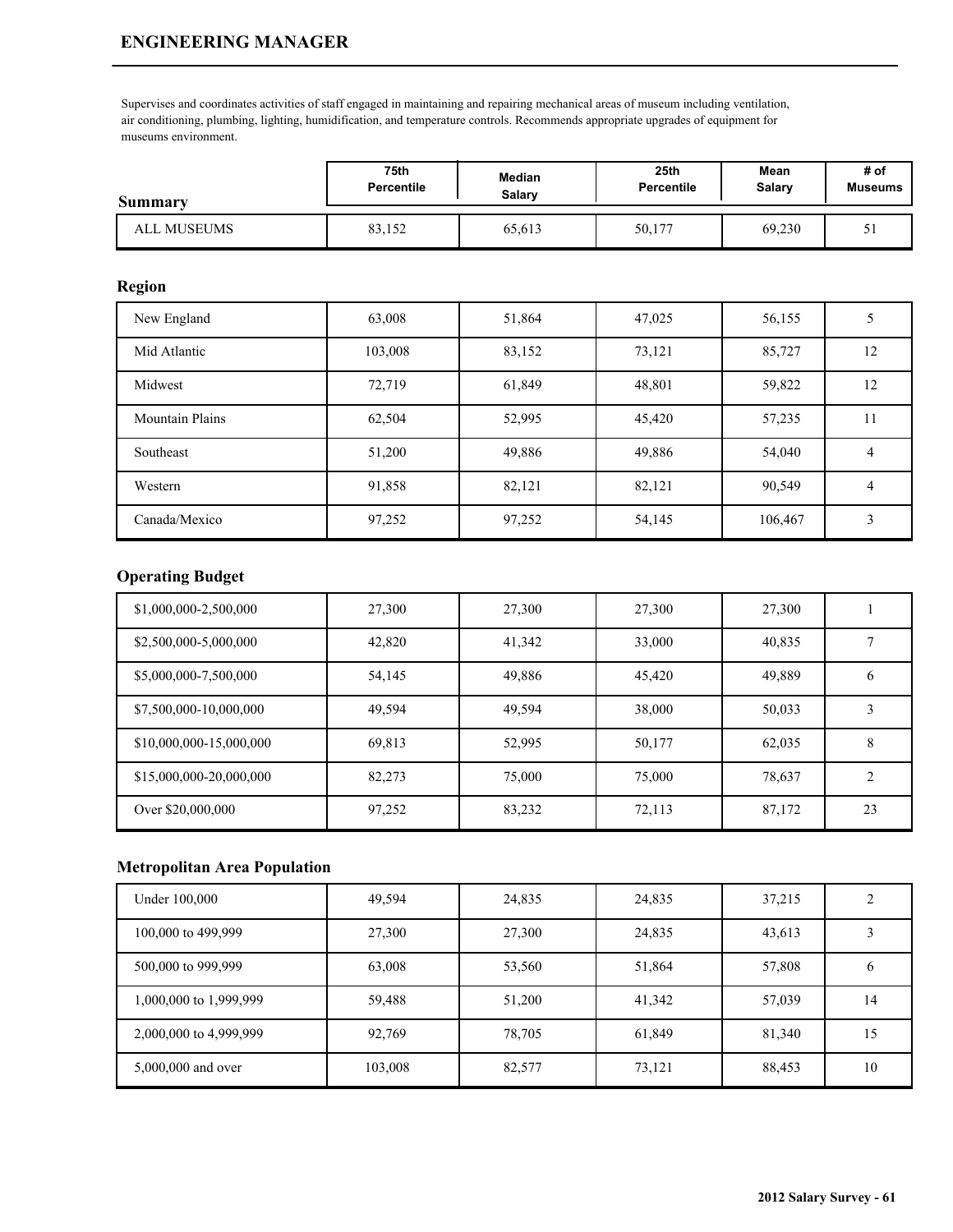## **CHIEF OF SECURITY**

Supervises all guard forces.

| Summary            | <b>75th</b><br><b>Median</b><br><b>Percentile</b><br><b>Salary</b> |        | 25 <sub>th</sub><br>Percentile | Mean<br><b>Salary</b> | # of<br><b>Museums</b> |
|--------------------|--------------------------------------------------------------------|--------|--------------------------------|-----------------------|------------------------|
| <b>ALL MUSEUMS</b> | 71,400                                                             | 52,800 | 35,700                         | 58,726                | 140                    |

# **Region**

| New England            | 74,140 | 50,451 | 41,460 | 56,986 | 16           |
|------------------------|--------|--------|--------|--------|--------------|
| Mid Atlantic           | 87,288 | 61,800 | 50,000 | 72,907 | 26           |
| Midwest                | 66,500 | 45,000 | 30,597 | 53,647 | 24           |
| <b>Mountain Plains</b> | 61,090 | 52,788 | 33,267 | 51,768 | 22           |
| Southeast              | 59,740 | 40,000 | 34,793 | 48,992 | 29           |
| Western                | 66,454 | 53,572 | 44,583 | 62,232 | 16           |
| Canada/Mexico          | 99,000 | 89,353 | 67,690 | 82,312 | $\mathbf{r}$ |

# **Operating Budget**

| \$1,000,000-2,500,000   | 35,755  | 30,341 | 27,539 | 31,505 | 11 |
|-------------------------|---------|--------|--------|--------|----|
| \$2,500,000-5,000,000   | 43,636  | 35,400 | 28,196 | 37,808 | 43 |
| \$5,000,000-7,500,000   | 59,488  | 55,120 | 51,640 | 55,705 | 19 |
| \$7,500,000-10,000,000  | 59,488  | 47,000 | 44,000 | 50,533 | 13 |
| \$10,000,000-15,000,000 | 67,690  | 62,998 | 50,700 | 62,120 | 15 |
| \$15,000,000-20,000,000 | 70,000  | 63,232 | 53,400 | 63,303 | 5  |
| Over \$20,000,000       | 112,558 | 97,308 | 79,000 | 99,293 | 32 |

| Under 100,000          | 55,120  | 46,043 | 33,267 | 47,063 |    |
|------------------------|---------|--------|--------|--------|----|
| 100,000 to 499,999     | 44,583  | 35,700 | 29,862 | 37,197 | 18 |
| 500,000 to 999,999     | 63,232  | 53,194 | 45,000 | 54,353 | 16 |
| 1,000,000 to 1,999,999 | 71,400  | 53,400 | 33,990 | 57,832 | 35 |
| 2,000,000 to 4,999,999 | 80,604  | 61,800 | 42,500 | 63,159 | 37 |
| 5,000,000 and over     | 126,684 | 79,000 | 54,080 | 88,952 | 17 |